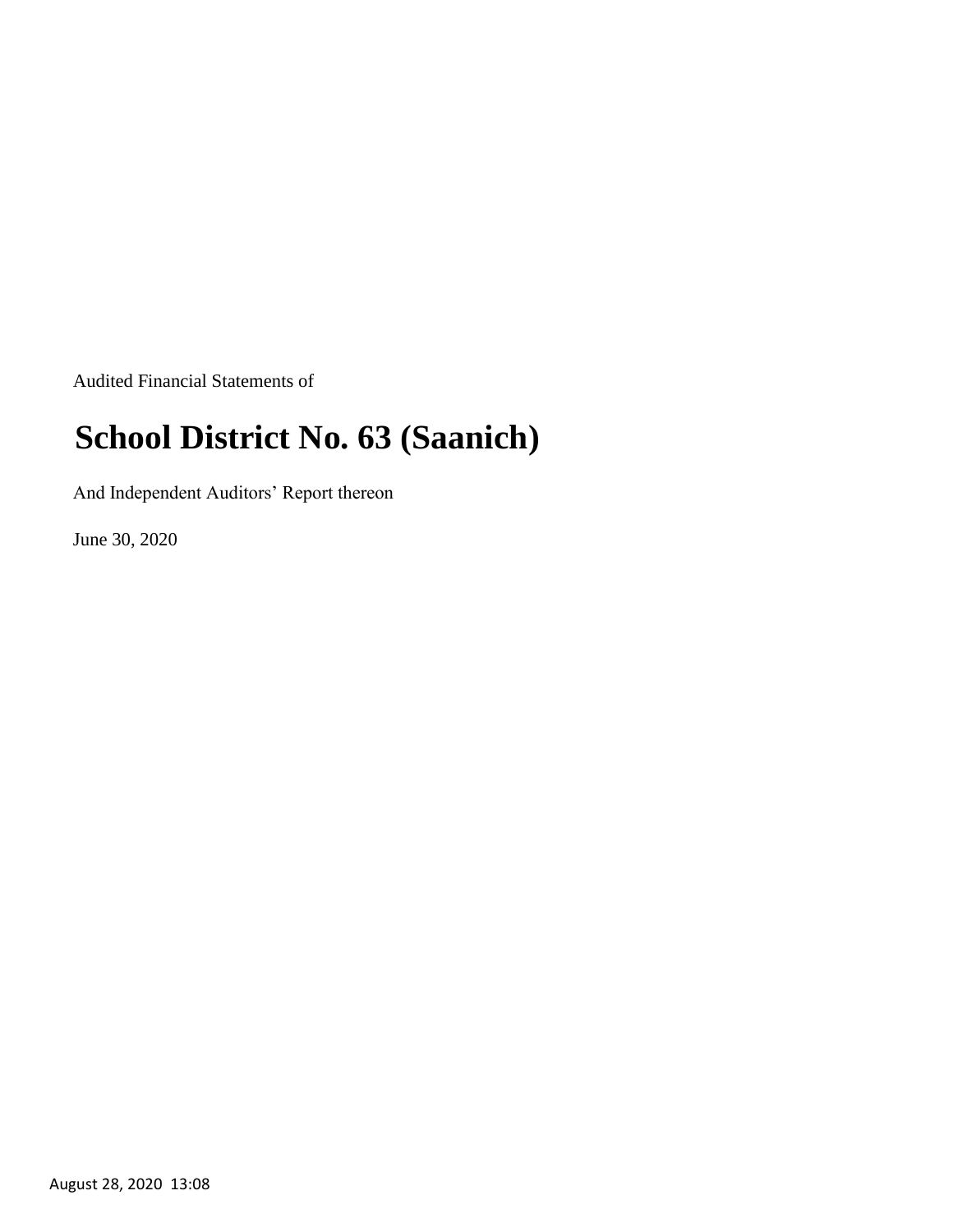June 30, 2020

#### Table of Contents

| $\overline{1}$   |
|------------------|
| $2 - 4$          |
| $\mathfrak{S}$   |
| 6                |
| $\boldsymbol{7}$ |
| 8                |
| $9 - 26$         |
| $27\,$           |
| 28               |
| 29               |
| 30               |
| 31               |
| 32               |
| 34               |
| 35               |
| 37               |
| 38               |
| 39               |
| 40               |
| 41               |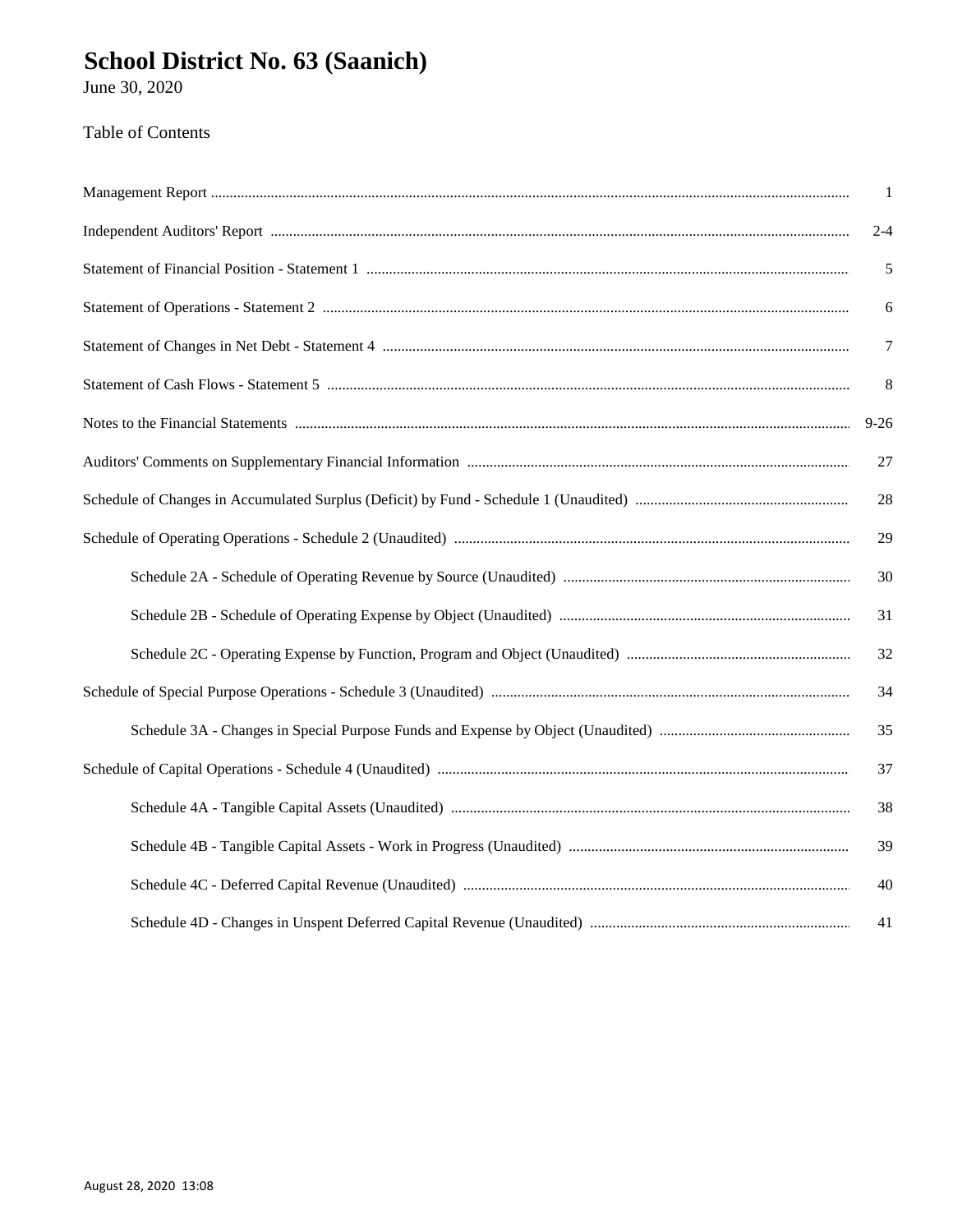**MANAGEMENT REPORT** 

Version: 8024-7278-5295

Management's Responsibility for the Consolidated Financial Statements

The accompanying consolidated financial statements of School District No. 63 (Saanich) have been prepared by management in accordance with the accounting requirements of Section 23.1 of the Budget Transparency and Accountability Act of British Columbia, supplemented by Regulations 257/2010 and 198/2011 issued by the Province of British Columbia Treasury Board, and the integrity and objectivity of these statements are management's responsibility. Management is also responsible for all of the notes to the consolidated financial statements and schedules, and for ensuring that this information is consistent, where appropriate, with the information contained in the consolidated financial statements.

The preparation of financial statements necessarily involves the use of estimates based on management's judgment particularly when transactions affecting the current accounting period cannot be finalized with certainty until future periods.

Management is also responsible for implementing and maintaining a system of internal controls to provide reasonable assurance that assets are safeguarded, transactions are properly authorized and reliable financial information is produced.

The Board of Education of School District No. 63 (Saanich) (called the "Board") is responsible for ensuring that management fulfills its responsibilities for financial reporting and internal control and exercises these responsibilities through the Board. The Board reviews internal financial statements regularly throughout the year and externally audited consolidated financial statements yearly.

The external auditors, KPMG LLP, conduct an independent examination, in accordance with Canadian generally accepted auditing standards, and express their opinion on the consolidated financial statements. The external auditors have full and free access to financial management of School District No. 63 (Saanich) and meet when required. The accompanying Independent Auditors' Report outlines their responsibilities, the scope of their examination and their opinion on the School District's financial statements.

On behalf of School, District No. 63 (Saanich)

Signature of the Chairperson of the Board of Education

Signature of the Superintendent

Signature of the Secretary Treasurer

FMBER 16, 7020

 $mbar16,2020$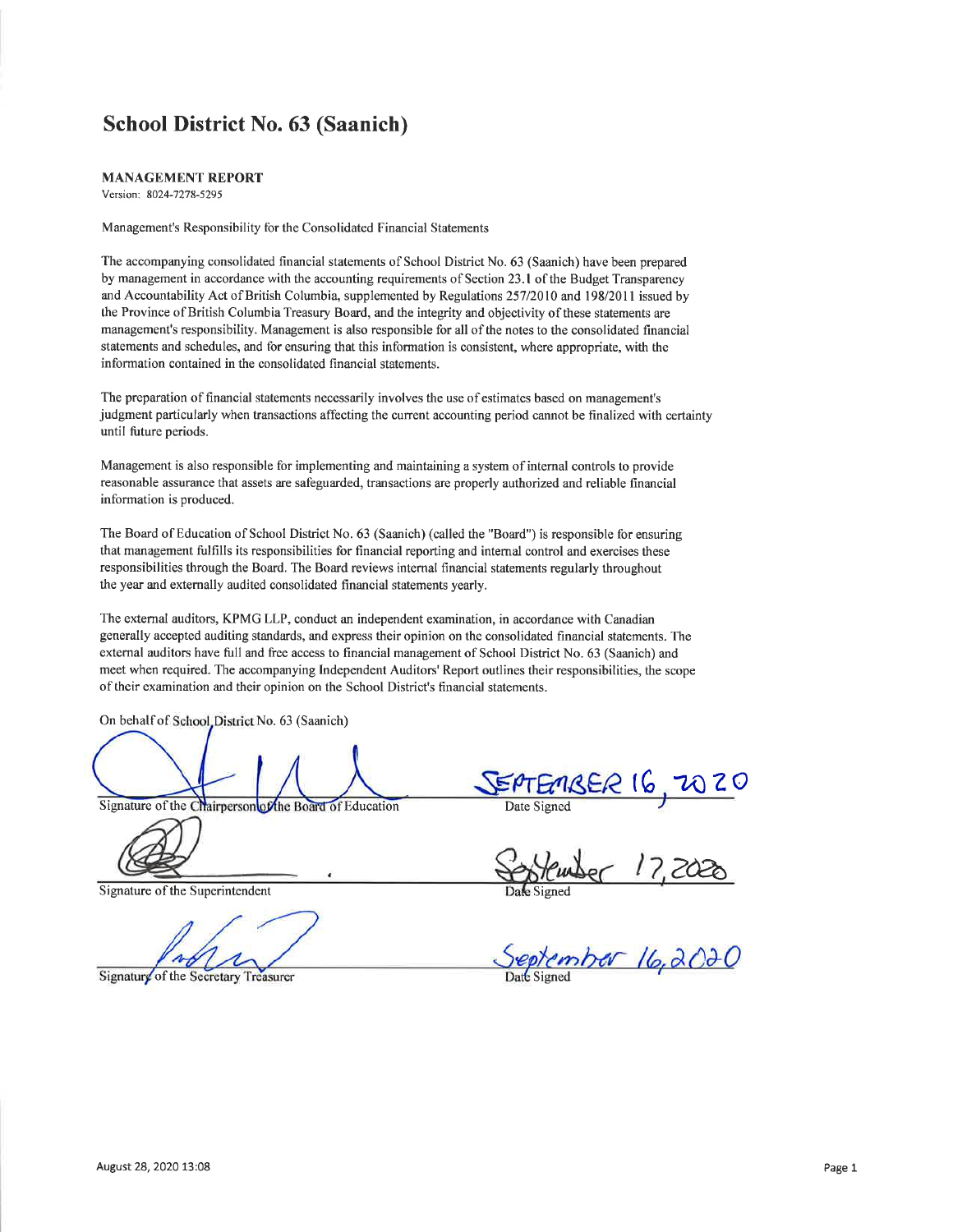

KPMG LLP St. Andrew's Square II 800-730 View Street Victoria BC V8W 3Y7 Canada Telephone 250-480-3500 Fax 250-480-3539

### **INDEPENDENT AUDITORS' REPORT**

To the Board of Education of School District No. 63 (Saanich), and To the Minister of Education, Province of British Columbia

#### *Opinion*

We have audited the consolidated financial statements of School District No. 63 (Saanich) (the "Entity"), which comprise:

- the consolidated statement of financial position as at June 30, 2020
- the consolidated statement of operations for the year then ended
- the consolidated statement of changes in net debt for the year then ended
- the consolidated statement of cash flows for the year then ended
- and notes to the consolidated financial statements, including a summary of significant accounting policies

(Hereinafter referred to as the "financial statements").

In our opinion, the accompanying financial statements as at and for period ended June 30, 2020 are prepared, in all material respects, in accordance with the financial reporting provisions of Section 23.1 of the Budget Transparency and Accountability Act of the Province of British Columbia.

#### *Basis for Opinion*

We conducted our audit in accordance with Canadian generally accepted auditing standards. Our responsibilities under those standards are further described in the "*Auditors' Responsibilities for the Audit of the Financial Statements*" section of our auditors' report.

We are independent of the Entity in accordance with the ethical requirements that are relevant to our audit of the financial statements in Canada and we have fulfilled our other ethical responsibilities in accordance with these requirements.

We believe that the audit evidence we have obtained is sufficient and appropriate to provide a basis for our opinion.

#### *Emphasis of Matter – Financial Reporting Framework*

We draw attention to note 2 to the financial statements which describes the applicable financial reporting framework and the significant differences between the financial reporting framework and Canadian public sector accounting standards.

Our opinion is not modified in respect of this matter.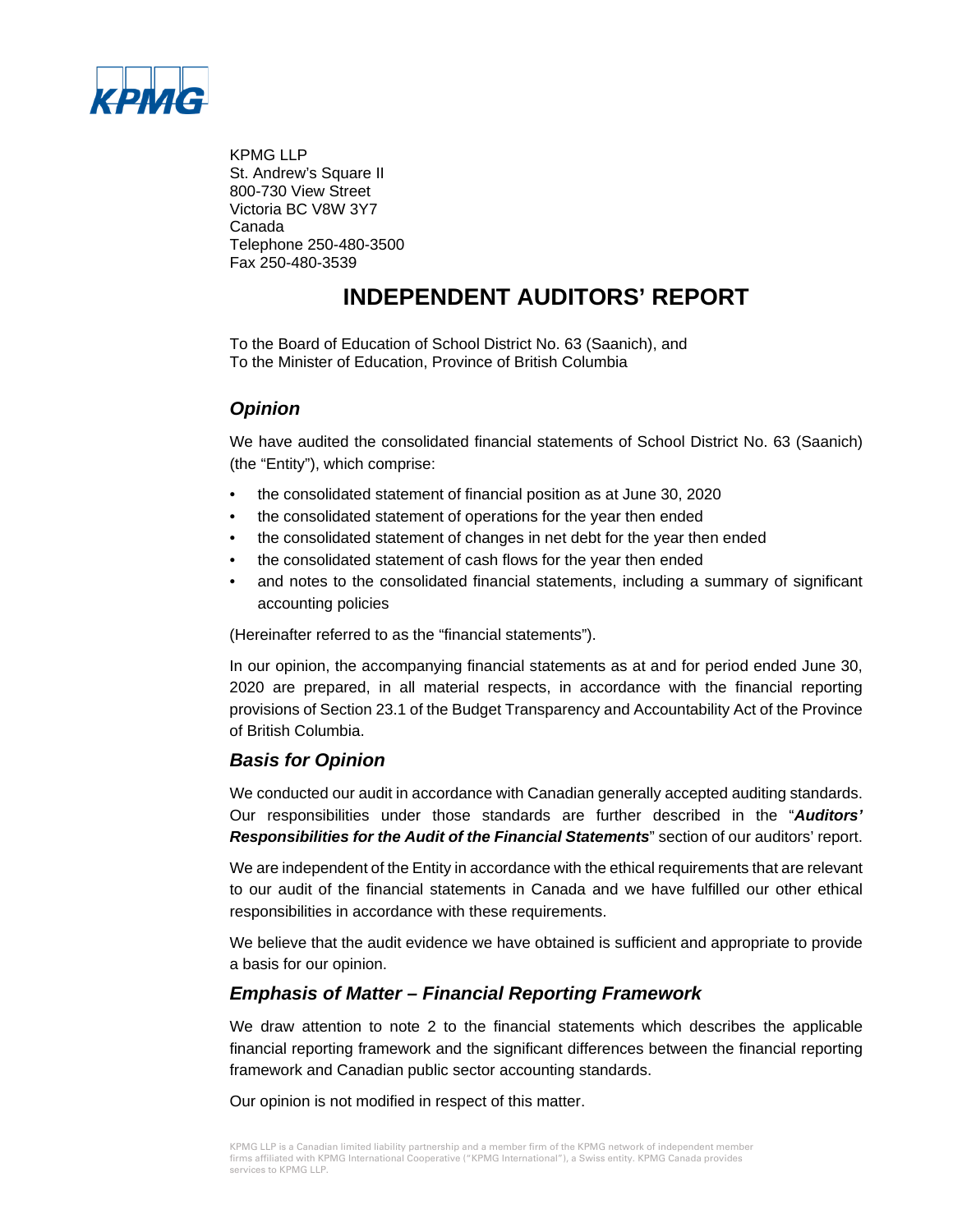

#### *Other Information*

Management is responsible for the other information. Other information comprises:

- Information, other than the financial statements and the auditors' report thereon, included in the Financial Statement Discussion and Analysis document
- Unaudited Schedules 1-4 attached to the audited financial statements

Our opinion on the financial statements does not cover the other information and we do not and will not express any form of assurance conclusion thereon.

In connection with our audit of the financial statements, our responsibility is to read the other information identified above and, in doing so, consider whether the other information is materially inconsistent with the financial statements or our knowledge obtained in the audit, or otherwise appears to be materially misstated.

We obtained the Information, other than the financial statements and the auditors' report thereon, included in the Financial Statement Discussion and Analysis and unaudited Schedules 1-4 attached to the audited financial statements as at the date of this auditors' report. If, based on the work we have performed on this other information, we conclude that there is a material misstatement of this other information, we are required to report that fact in the auditors' report.

We have nothing to report in this regard.

#### *Responsibilities of Management and Those Charged with Governance for the Financial Statements*

Management is responsible for the preparation of the financial statements in accordance with the financial reporting provisions of Section 23.1 of the Budget and Transparency and Accountability Act of the Province of British Columbia and for such internal control as management determines is necessary to enable the preparation of financial statements that are free from material misstatement, whether due to fraud or error.

In preparing the financial statements, management is responsible for assessing the Entity's ability to continue as a going concern, disclosing as applicable, matters related to going concern and using the going concern basis of accounting unless management either intends to liquidate the Entity or to cease operations, or has no realistic alternative but to do so.

Those charged with governance are responsible for overseeing the Entity's financial reporting process.

#### *Auditors' Responsibilities for the Audit of the Financial Statements*

Our objectives are to obtain reasonable assurance about whether the financial statements as a whole are free from material misstatement, whether due to fraud or error, and to issue an auditors' report that includes our opinion.

Reasonable assurance is a high level of assurance, but is not a guarantee that an audit conducted in accordance with Canadian generally accepted auditing standards will always detect a material misstatement when it exists.

Misstatements can arise from fraud or error and are considered material if, individually or in the aggregate, they could reasonably be expected to influence the economic decisions of users taken on the basis of the financial statements.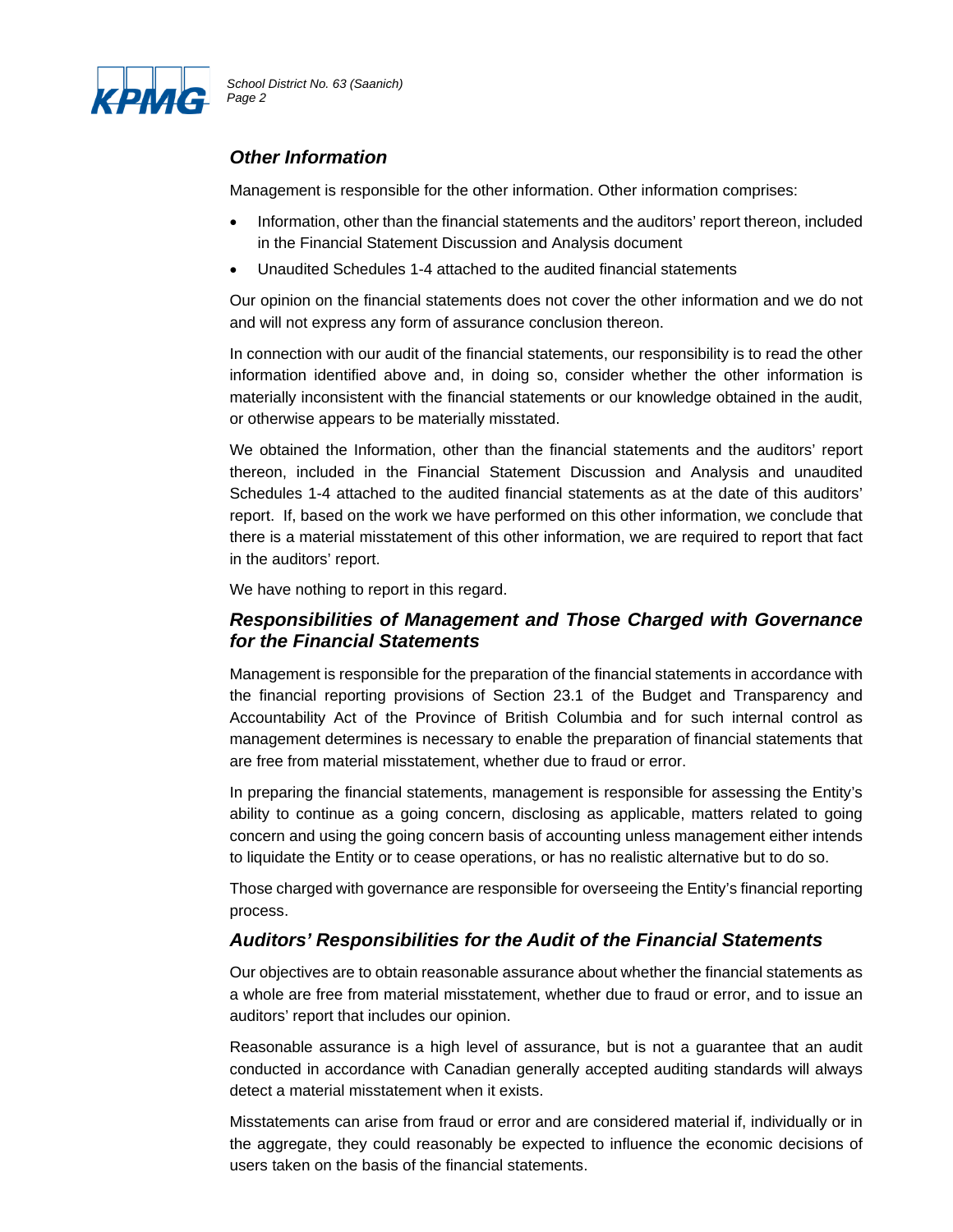

As part of an audit in accordance with Canadian generally accepted auditing standards, we exercise professional judgment and maintain professional skepticism throughout the audit.

We also:

• Identify and assess the risks of material misstatement of the financial statements, whether due to fraud or error, design and perform audit procedures responsive to those risks, and obtain audit evidence that is sufficient and appropriate to provide a basis for our opinion.

The risk of not detecting a material misstatement resulting from fraud is higher than for one resulting from error, as fraud may involve collusion, forgery, intentional omissions, misrepresentations, or the override of internal control.

- Obtain an understanding of internal control relevant to the audit in order to design audit procedures that are appropriate in the circumstances, but not for the purpose of expressing an opinion on the effectiveness of the Entity's internal control.
- Evaluate the appropriateness of accounting policies used and the reasonableness of accounting estimates and related disclosures made by management.
- Conclude on the appropriateness of management's use of the going concern basis of accounting and, based on the audit evidence obtained, whether a material uncertainty exists related to events or conditions that may cast significant doubt on the Entity's ability to continue as a going concern. If we conclude that a material uncertainty exists, we are required to draw attention in our auditors' report to the related disclosures in the financial statements or, if such disclosures are inadequate, to modify our opinion. Our conclusions are based on the audit evidence obtained up to the date of our auditors' report. However, future events or conditions may cause the Entity to cease to continue as a going concern.
- Communicate with those charged with governance regarding, among other matters, the planned scope and timing of the audit and significant audit findings, including any significant deficiencies in internal control that we identify during our audit.
- Obtain sufficient appropriate audit evidence regarding the financial information of the entities or business activities within the Group Entity to express and opinion on the financial statement. We are responsible for the direction, supervision and performance of the group audit. We remain solely responsible for our audit opinion.

 $k$ *PMG*  $\mu$ 

Chartered Professional Accountants

Victoria, Canada September 16, 2020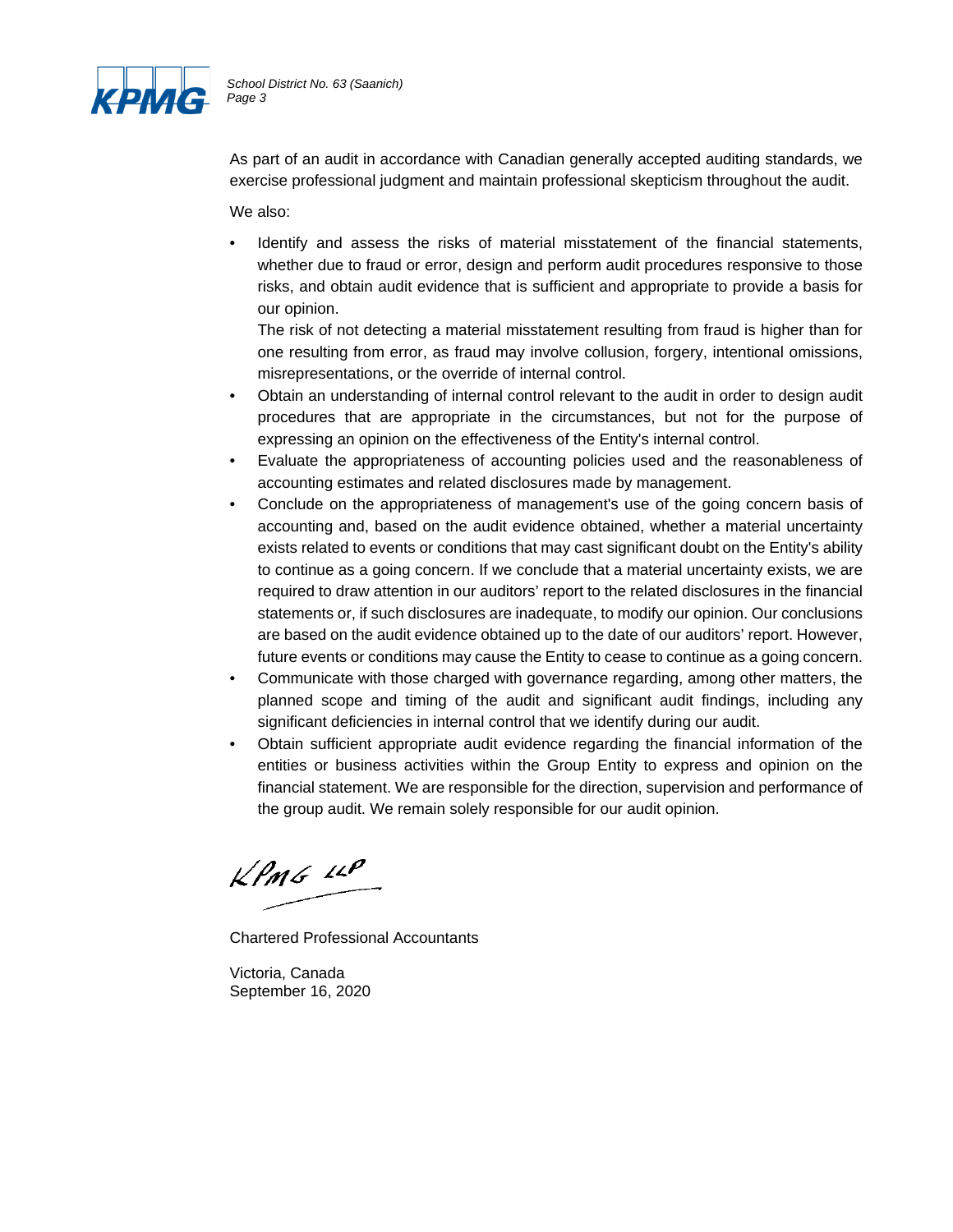Statement of Financial Position As at June 30, 2020

|                                                | 2020<br><b>Actual</b> | 2019<br>Actual  |
|------------------------------------------------|-----------------------|-----------------|
|                                                | $\mathbf S$           | $\mathbf S$     |
| <b>Financial Assets</b>                        |                       |                 |
| Cash and Cash Equivalents                      | 22,220,286            | 20,739,191      |
| Accounts Receivable                            |                       |                 |
| Due from Province - Ministry of Education      | 928,267               | 1,918,031       |
| Due from Province - Other                      | 47,902                | 108,168         |
| Due from First Nations                         | 1,060,895             | 953,430         |
| Other (Note 3)                                 | 1,836,422             | 1,363,115       |
| Portfolio Investments (Note 4)                 | 197,465               | 203,884         |
| <b>Total Financial Assets</b>                  | 26,291,237            | 25,285,819      |
| <b>Liabilities</b>                             |                       |                 |
| Accounts Payable and Accrued Liabilities       |                       |                 |
| Other (Note 5)                                 | 8,991,890             | 9,258,250       |
| Unearned Revenue (Note 6)                      | 3,290,886             | 5,205,571       |
| Deferred Revenue (Note 7)                      | 2,009,398             | 1,683,968       |
| Deferred Capital Revenue (Note 8)              | 121,643,187           | 119,848,134     |
| Employee Future Benefits (Note 9)              | 3,826,581             | 3,617,482       |
| <b>Total Liabilities</b>                       | 139,761,942           | 139,613,405     |
| <b>Net Debt</b>                                | (113, 470, 705)       | (114, 327, 586) |
| <b>Non-Financial Assets</b>                    |                       |                 |
| Tangible Capital Assets (Note 10)              | 147,721,235           | 146,812,713     |
| <b>Prepaid Expenses</b>                        | 213,349               | 254,260         |
| <b>Total Non-Financial Assets</b>              | 147,934,584           | 147,066,973     |
| <b>Accumulated Surplus (Deficit) (Note 11)</b> | 34,463,879            | 32,739,387      |

Contractual Rights (Note 13) Contingent Liabilities (Note 14)

Approved by the Board SEPTEMBER 16, 2020 Signature of th crson of the Board of Education i, Signature of the Superintendent September 16,2020

Signapure of the Secretary Treasurer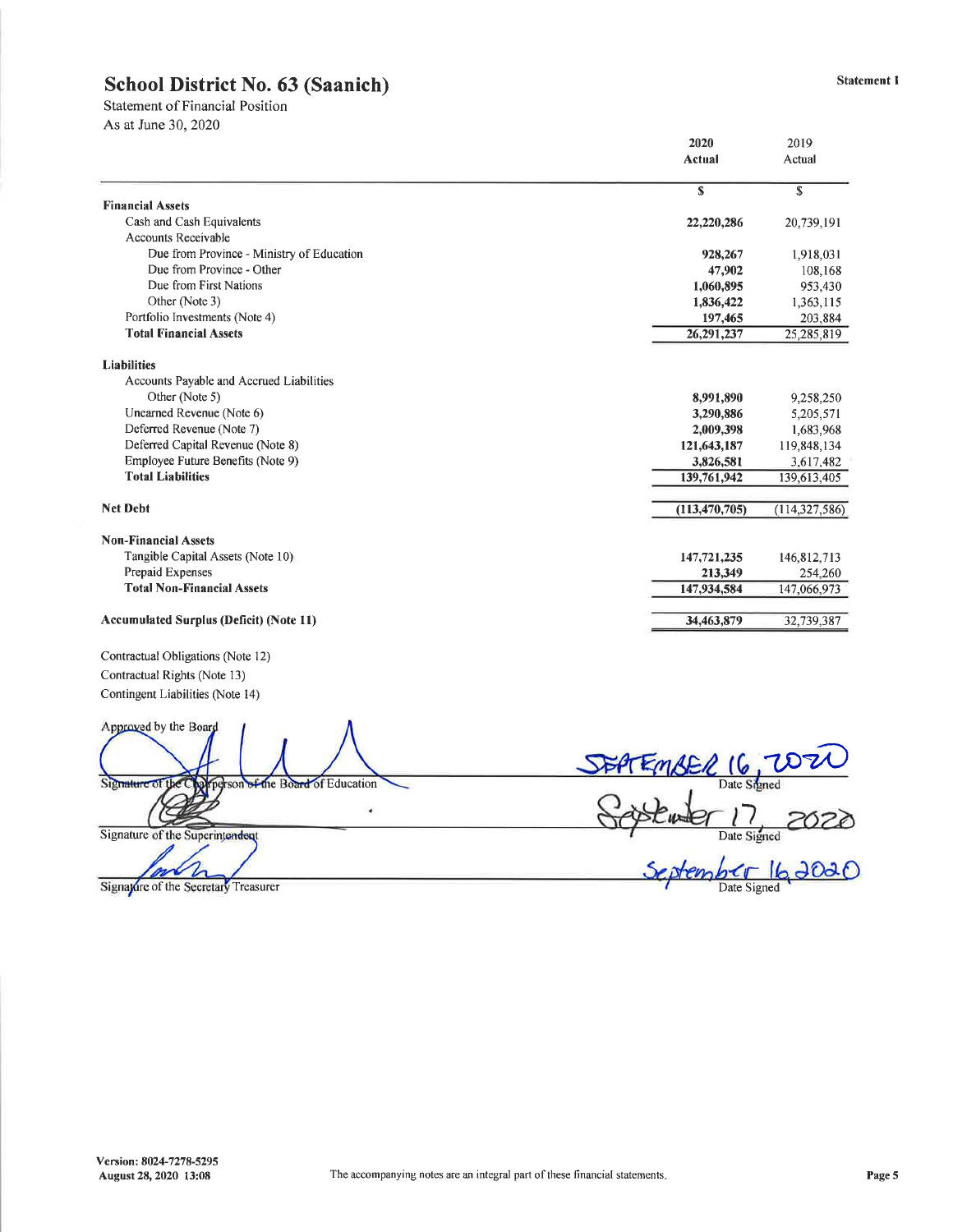Statement of Operations

|                                                                         | 2020          | 2020          | 2019         |        |
|-------------------------------------------------------------------------|---------------|---------------|--------------|--------|
|                                                                         | <b>Budget</b> | <b>Actual</b> |              | Actual |
|                                                                         | (Note 15)     |               |              |        |
|                                                                         | \$            | \$            | $\mathbb{S}$ |        |
| <b>Revenues</b>                                                         |               |               |              |        |
| <b>Provincial Grants</b>                                                |               |               |              |        |
| Ministry of Education                                                   | 73,868,159    | 75,041,298    | 75,611,927   |        |
| Other                                                                   | 40,800        | 144,900       | 133,450      |        |
| <b>Federal Grants</b>                                                   |               | 52,923        |              |        |
| Tuition                                                                 | 4,744,000     | 4,698,186     | 4,705,976    |        |
| Other Revenue                                                           | 10,181,827    | 9,031,088     | 10,395,519   |        |
| <b>Rentals and Leases</b>                                               | 380,000       | 378,889       | 373,872      |        |
| <b>Investment</b> Income                                                | 354,000       | 392,831       | 426,733      |        |
| Amortization of Deferred Capital Revenue                                | 4,183,304     | 4,516,804     | 4,416,838    |        |
| <b>Total Revenue</b>                                                    | 93,752,090    | 94,256,919    | 96,064,315   |        |
| <b>Expenses</b>                                                         |               |               |              |        |
| Instruction                                                             | 77,996,699    | 73,791,216    | 76,434,373   |        |
| District Administration                                                 | 3.290.727     | 3,153,166     | 3,214,590    |        |
| Operations and Maintenance                                              | 15,769,363    | 14,094,717    | 14,638,226   |        |
| <b>Transportation and Housing</b>                                       | 1,599,174     | 1,493,328     | 1,614,583    |        |
| <b>Total Expense</b>                                                    | 98,655,963    | 92,532,427    | 95,901,772   |        |
| Surplus (Deficit) for the year                                          | (4,903,873)   | 1,724,492     | 162,543      |        |
| <b>Accumulated Surplus (Deficit) from Operations, beginning of year</b> |               | 32,739,387    | 32,576,844   |        |
| Accumulated Surplus (Deficit) from Operations, end of year              |               | 34,463,879    | 32,739,387   |        |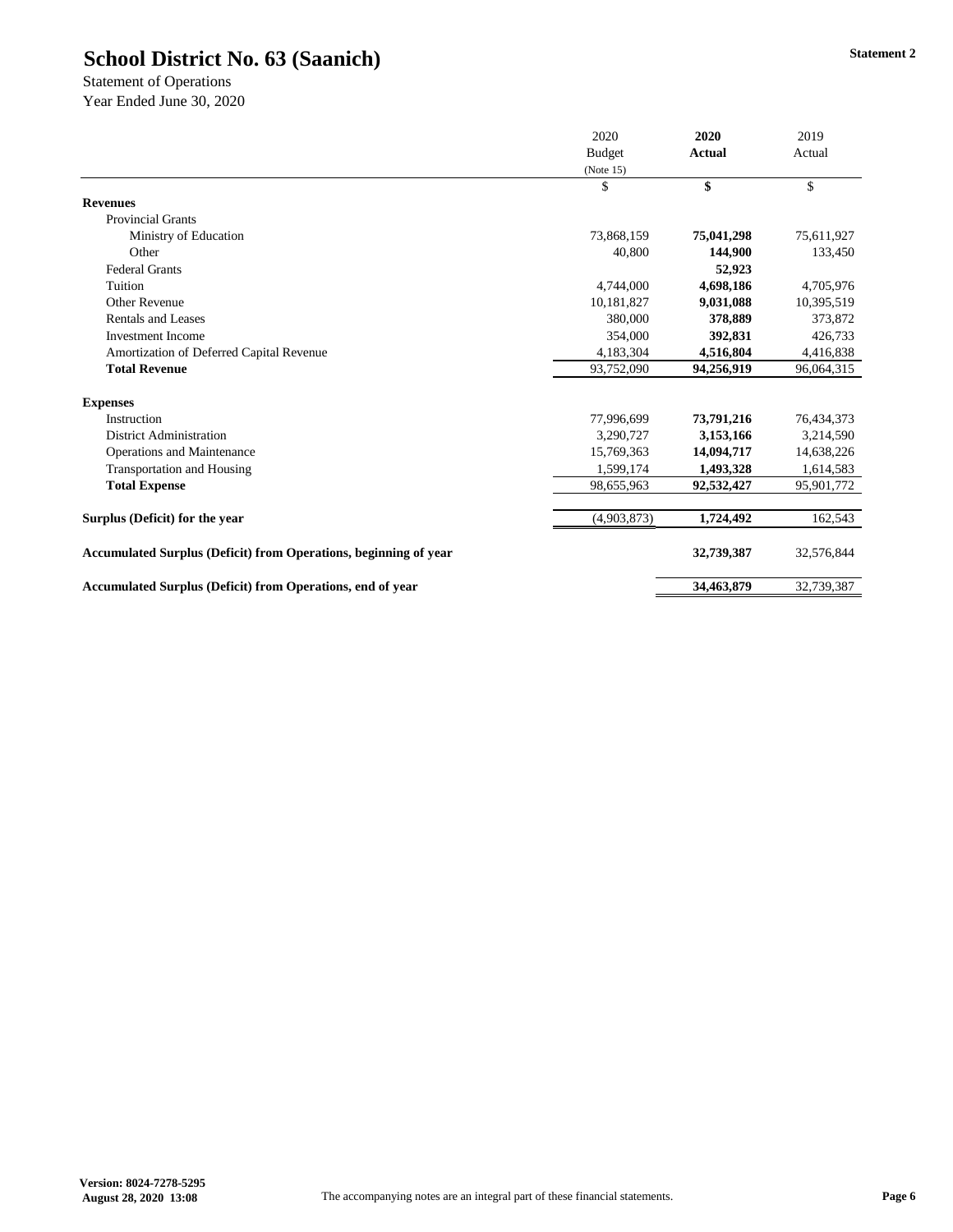Statement of Changes in Net Debt Year Ended June 30, 2020

|                                                                          | 2020          | 2020            | 2019            |
|--------------------------------------------------------------------------|---------------|-----------------|-----------------|
|                                                                          | <b>Budget</b> | Actual          | Actual          |
|                                                                          | (Note 15)     |                 |                 |
|                                                                          | \$            | \$              | \$              |
| Surplus (Deficit) for the year                                           | (4,903,873)   | 1,724,492       | 162,543         |
| <b>Effect of change in Tangible Capital Assets</b>                       |               |                 |                 |
| Acquisition of Tangible Capital Assets                                   | (388, 238)    | (6,935,522)     | (8,008,922)     |
| Amortization of Tangible Capital Assets                                  | 6,027,000     | 6,027,000       | 5,969,497       |
| <b>Total Effect of change in Tangible Capital Assets</b>                 | 5,638,762     | (908, 522)      | (2,039,425)     |
| <b>Acquisition of Prepaid Expenses</b>                                   |               | (213,349)       | (254, 260)      |
| Use of Prepaid Expenses                                                  |               | 254,260         | 125,521         |
| <b>Total Effect of change in Other Non-Financial Assets</b>              |               | 40,911          | (128, 739)      |
| (Increase) Decrease in Net Debt, before Net Remeasurement Gains (Losses) | 734,889       | 856,881         | (2,005,621)     |
| <b>Net Remeasurement Gains (Losses)</b>                                  |               |                 |                 |
| (Increase) Decrease in Net Debt                                          |               | 856,881         | (2,005,621)     |
| Net Debt, beginning of year                                              |               | (114, 327, 586) | (112, 321, 965) |
| Net Debt, end of year                                                    |               | (113, 470, 705) | (114, 327, 586) |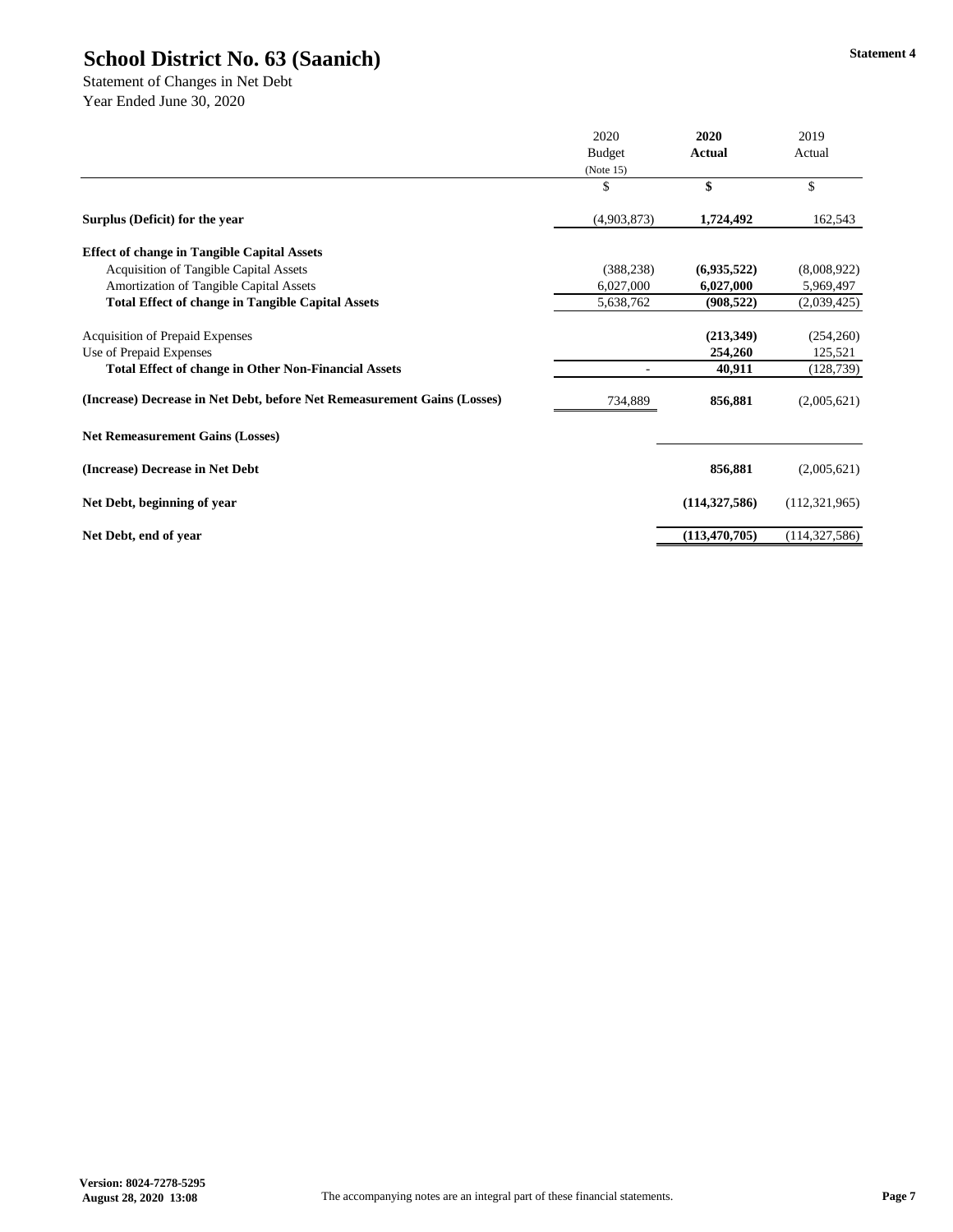Statement of Cash Flows

|                                                        | 2020<br>Actual          | 2019<br>Actual |
|--------------------------------------------------------|-------------------------|----------------|
|                                                        |                         |                |
|                                                        | \$                      | \$             |
| <b>Operating Transactions</b>                          |                         |                |
| Surplus (Deficit) for the year                         | 1,724,492               | 162,543        |
| Changes in Non-Cash Working Capital                    |                         |                |
| Decrease (Increase)                                    |                         |                |
| Accounts Receivable                                    | 469,258                 | (1,668,616)    |
| Prepaid Expenses                                       | 40,911                  | (128, 739)     |
| Increase (Decrease)                                    |                         |                |
| Accounts Payable and Accrued Liabilities               | (266,360)               | 2,240,773      |
| <b>Unearned Revenue</b>                                | (1,914,685)             | 205,172        |
| Deferred Revenue                                       | 325,430                 | 7,626          |
| <b>Employee Future Benefits</b>                        | 209,099                 | 142,630        |
| Amortization of Tangible Capital Assets                | 6,027,000               | 5,969,497      |
| Amortization of Deferred Capital Revenue               | (4,516,804)             | (4,416,838)    |
| <b>Total Operating Transactions</b>                    | 2,098,341               | 2,514,048      |
| <b>Capital Transactions</b>                            |                         |                |
| Tangible Capital Assets Purchased                      | (2,636,575)             | (2,531,489)    |
| Tangible Capital Assets - WIP Purchased                | (4,298,947)             | (5,477,433)    |
| <b>Total Capital Transactions</b>                      | (6,935,522)             | (8,008,922)    |
| <b>Financing Transactions</b>                          |                         |                |
| Capital Revenue Received                               | 6,311,857               | 6,826,690      |
| <b>Total Financing Transactions</b>                    | 6,311,857               | 6,826,690      |
| <b>Investing Transactions</b>                          |                         |                |
| Proceeds on Disposal of Portfolio Investments          | 6,419                   | (4,254)        |
| <b>Total Investing Transactions</b>                    | 6.419                   | (4,254)        |
| Net Increase (Decrease) in Cash and Cash Equivalents   | 1,481,095               | 1,327,562      |
| Cash and Cash Equivalents, beginning of year           | 20,739,191              | 19,411,629     |
| Cash and Cash Equivalents, end of year                 | 22,220,286              | 20,739,191     |
| Cash and Cash Equivalents, end of year, is made up of: |                         |                |
| Cash                                                   | 11,639,653              | 12,393,749     |
| Cash Equivalents                                       | 10,580,633              | 8,345,442      |
|                                                        | $\overline{22,220,286}$ | 20,739,191     |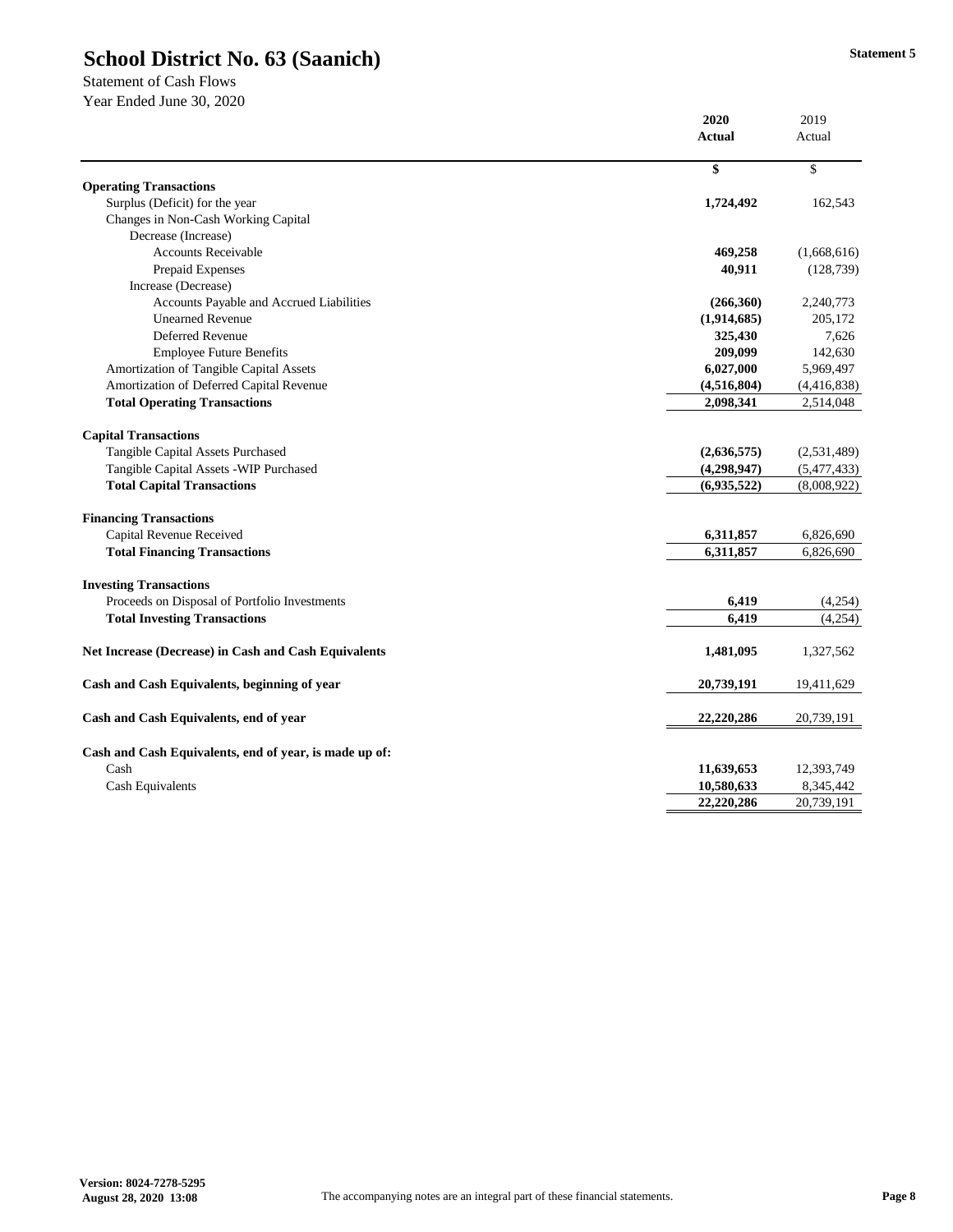#### **NOTE 1 AUTHORITY AND PURPOSE**

The school district operates under authority of the *School Act* of British Columbia as a corporation under the name of "The Board of Education of School District No. 63 (Saanich)", and operates as "School District No. 63 (Saanich)". A board of education ("Board") is elected for a four-year term and governs the school district. The school district provides educational programs to students enrolled in schools in the district, and is principally funded by the Province of British Columbia through the Ministry of Education. School District No. 63 (Saanich) is exempt from federal and provincial corporate income taxes.

The COVID 19 outbreak was declared a pandemic by the World Health Organization in March 2020 and has had a significant financial, market and social dislocating impact worldwide. Under direction of the Provincial Health Officer, all schools suspended in-class instruction in March 2020 and the school district remained open to continue to support students and families in a variety of ways. Parents were given the choice to send their children back to school on a gradual and part-time basis beginning June 1 with new health and safety guidelines. The ongoing impact of the pandemic presents uncertainty over future cash flows, may have a significant impact on future operations including decreases in revenue, impairment of receivables, reduction in investment income and delays in completing capital project work. As the situation is dynamic and the ultimate duration and magnitude of the impact are not known, an estimate of the future financial effect on the school district is not practicable at this time.

#### **NOTE 2 SUMMARY OF SIGNIFICANT ACCOUNTING POLICIES**

The financial statements of the school district are prepared by management in accordance with the basis of accounting described below. Significant accounting policies of the school district are as follows:

a) Basis of Accounting

The consolidated financial statements have been prepared in accordance with Section 23.1 of the *Budget Transparency and Accountability Act* of the Province of British Columbia. This Section requires that the financial statements be prepared in accordance with Canadian public sector accounting standards except in regard to the accounting for government transfers as set out in Notes  $2(g)$  and  $2(m)$ .

In November, 2011, Treasury Board provided a directive through Restricted Contributions Regulation 198/2011 providing direction for the reporting of restricted contributions whether they are received or receivable by the school district before or after this regulation was in effect.

As noted in notes 2(g) and 2(m), Section 23.1 of the *Budget Transparency and Accountability Act* and its related regulations require the school district to recognize government transfers for the acquisition of capital assets into revenue on the same basis as the related amortization expense.

As these transfers do not contain stipulations that create a liability, Canadian public sector accounting standards would require that:

- government transfers, which do not contain a stipulation that creates a liability, be recognized as revenue by the recipient when approved by the transferor and the eligibility criteria have been met in accordance with public sector accounting standard PS3410; and
- externally restricted contributions be recognized as revenue in the period in which the resources are used for the purpose or purposes specified in accordance with public sector accounting standard PS3100.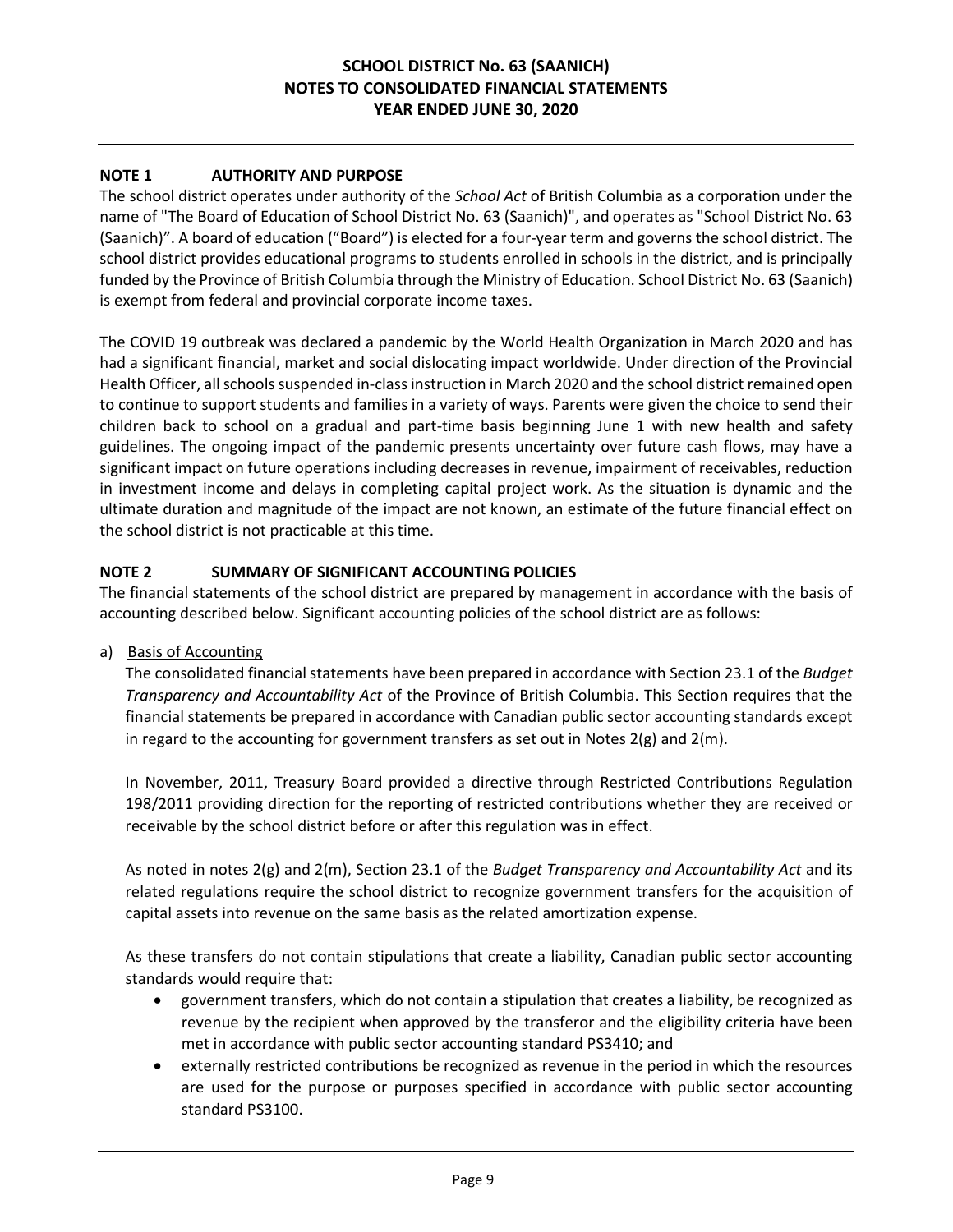#### **NOTE 2 SUMMARY OF SIGNIFICANT ACCOUNTING POLICIES** *(continued)*

#### a) Basis of Accounting (continued)

As a result, revenue recognized in the statement of operations and certain related deferred capital revenue would be recorded differently under Canadian Public Sector Accounting Standards.

#### b) Basis of Consolidation

These consolidated financial statements reflect the assets, liabilities, revenues, and expenses of the reporting entity, which is comprised of all controlled entities. School District No. 63 Business Company is 100 percent owned by the school district. The transactions of the Business Company are accounted for using the consolidation method. Inter-departmental transactions and organizational transactions have been eliminated.

#### c) Cash and Cash Equivalents

Cash and cash equivalents include cash and highly liquid securities that are readily convertible to known amounts of cash and that are subject to an insignificant risk of change in value. These cash equivalents generally have a maturity of three months or less at acquisition and are held for the purpose of meeting short-term cash commitments rather than for investing.

#### d) Accounts Receivable

Accounts receivable are measured at amortized cost and shown net of allowance for doubtful accounts.

#### e) Portfolio Investments

The school district has investments in Guaranteed Investment Certificates (GICs) with terms to maturity of greater than one year. GICs are reported at cost.

#### f) Unearned Revenue

Unearned revenue includes tuition fees received for courses to be delivered in future periods and receipt of proceeds for services or products to be delivered in a future period. Revenue will be recognized in that future period when the courses, services, or products are provided.

#### g) Deferred Revenue and Deferred Capital Revenue.

Deferred revenue includes contributions received with stipulations that meet the description of restricted contributions in the Restricted Contributions Regulation 198/2011 issued by Treasury Board. When restrictions are met, deferred revenue is recognized as revenue in the fiscal year in a manner consistent with the circumstances and evidence used to support the initial recognition of the contributions received as a liability as detailed in Note 2 (m).

Funding received for the acquisition of depreciable tangible capital assets is recorded as deferred capital revenue and amortized over the life of the asset acquired as revenue in the statement of operations.

This accounting treatment is not consistent with the requirements of Canadian public sector accounting standards, which require that government transfers be recognized as revenue when approved by the transferor and eligibility criteria have been met unless the transfer contains a stipulation that creates a liability in which case the transfer is recognized as revenue over the period that the liability is extinguished.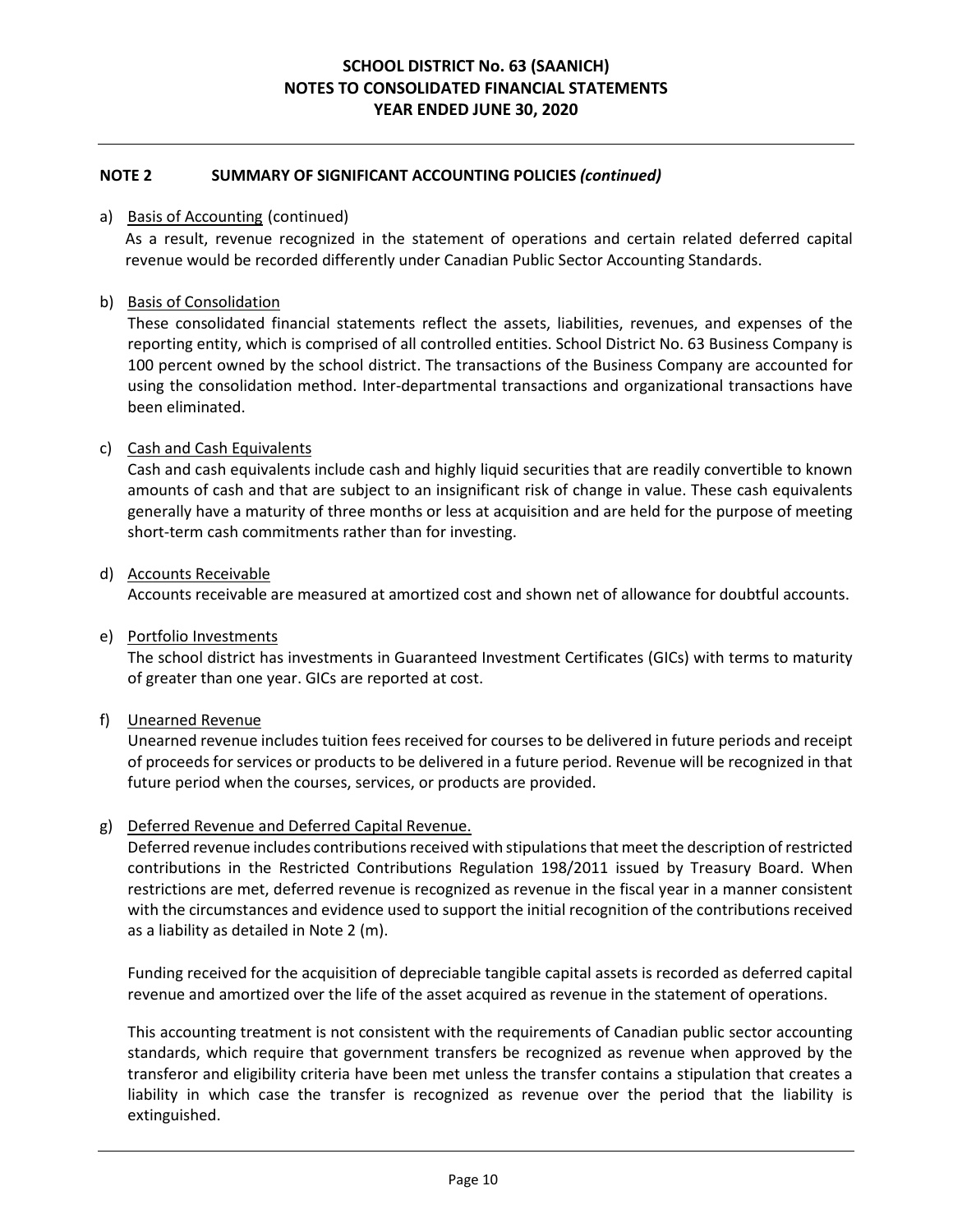#### **NOTE 2 SUMMARY OF SIGNIFICANT ACCOUNTING POLICIES** *(continued)*

#### h) Employee Future Benefits

The school district provides certain post-employment benefits including vested and non-vested benefits for certain employees pursuant to certain contracts and union agreements.

The school district accrues its obligations and related costs including both vested and non-vested benefits under employee future benefit plans. Benefits include vested sick leave, accumulating non-vested sick leave, early retirement, retirement/severance, vacation, overtime and death benefits. The benefits cost is actuarially determined using the projected unit credit method prorated on service and using management's best estimate of expected salary escalation, termination rates, retirement rates and mortality. The discount rate used to measure obligations is based on the cost of borrowing. The cumulative unrecognized actuarial gains and losses are amortized over the expected average remaining service lifetime (EARSL) of active employees covered under the plan.

The most recent valuation of the obligation was performed at March 31, 2019 and projected to March 31, 2022. The next valuation will be performed at March 31, 2022 for use at June 30, 2022. For the purposes of determining the financial position of the plans and the employee future benefit costs, a measurement date of March 31 was adopted for all periods subsequent to July 1, 2004.

The school district and its employees make contributions to the Teachers' Pension Plan and Municipal Pension Plan. The plans are multi-employer plans where assets and obligations are not separated. The costs are expensed as incurred.

#### i) Liability for Contaminated Sites

Contaminated sites are a result of contamination being introduced into air, soil, water or sediment of a chemical, organic or radioactive material or live organism that exceeds an environmental standard. The liability is recorded net of any expected recoveries. A liability for remediation of contaminated sites is recognized when a site is not in productive use and all the following criteria are met:

- o an environmental standard exists;
- o contamination exceeds the environmental standard;
- o the school district:
	- **EXECUTE:** is directly responsible; or
	- **accepts responsibility;**
- o it is expected that future economic benefits will be given up; and
- o a reasonable estimate of the amount can be made.

The liability is recognized as management's estimate of the cost of remediation including operation, maintenance and monitoring that are an integral part of the remediation strategy for a contaminated site.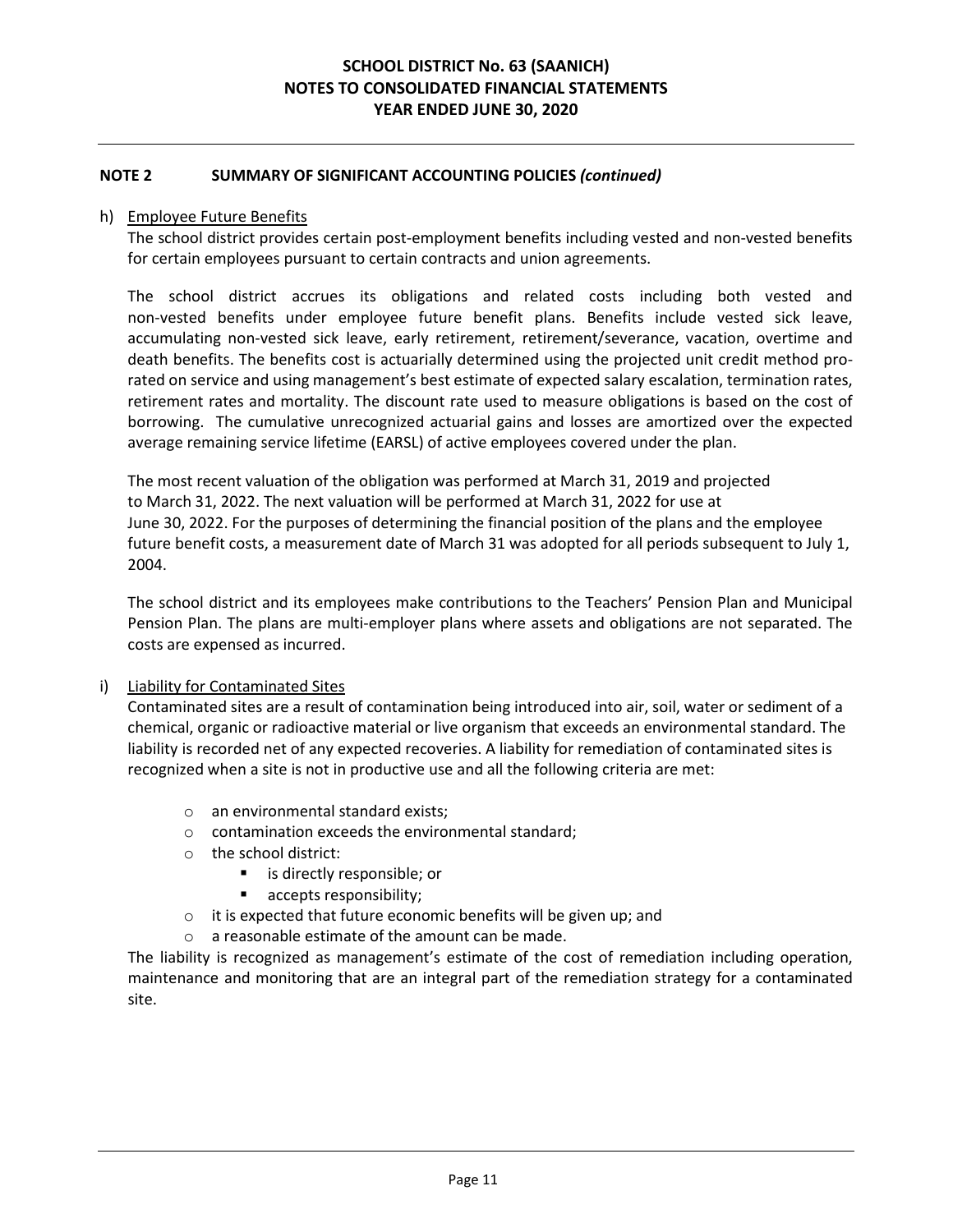#### **NOTE 2 SUMMARY OF SIGNIFICANT ACCOUNTING POLICIES** *(continued)*

#### j) Tangible Capital Assets

The following criteria apply:

- Tangible capital assets acquired or constructed are recorded at cost which includes amounts that are directly related to the acquisition, design, construction, development, improvement or betterment of the assets. Cost also includes overhead directly attributable to construction as well as interest costs that are directly attributable to the acquisition or construction of the asset.
- Donated tangible capital assets are recorded at their fair market value on the date of donation, except in circumstances where fair value cannot be reasonably determined, which are then recognized at nominal value. Transfers of capital assets from related parties are recorded at carrying value.
- Work-in-progress is recorded as an acquisition to the applicable asset class at substantial completion.
- Tangible capital assets are written down to residual value when conditions indicate they no longer contribute to the ability of the school district to provide services or when the value of future economic benefits associated with the sites and buildings are less than their net book value. The write-downs are accounted for as expenses in the consolidated Statement of Operations.
- Buildings that are demolished or destroyed are written-off.
- Works of art, historic assets and other intangible assets are not recorded as assets in these consolidated financial statements.
- The cost, less residual value, of tangible capital assets (excluding sites), is amortized on a straight-line basis over the estimated useful life of the asset. Work in progress is not amortized until available for productive use. It is management's responsibility to determine the appropriate useful lives for tangible capital assets. These useful lives are reviewed on a regular basis or if significant events initiate the need to revise. Estimated useful life is as follows:

| <b>Buildings</b>         | 40 years |
|--------------------------|----------|
| Furniture & Equipment    | 10 years |
| Vehicles                 | 10 years |
| <b>Computer Software</b> | 5 years  |
| Computer Hardware        | 5 years  |

#### k) Prepaid Expenses

Amounts for insurance and other services are included as a prepaid expense and stated at acquisition cost and are charged to expense over the periods expected to benefit from it.

#### l) Funds and Reserves

Certain amounts, as approved by the Board are set aside in accumulated surplus for future operating and capital purposes. Transfers to and from funds and reserves are an adjustment to the respective fund when approved (see Note 11 – Accumulated Surplus).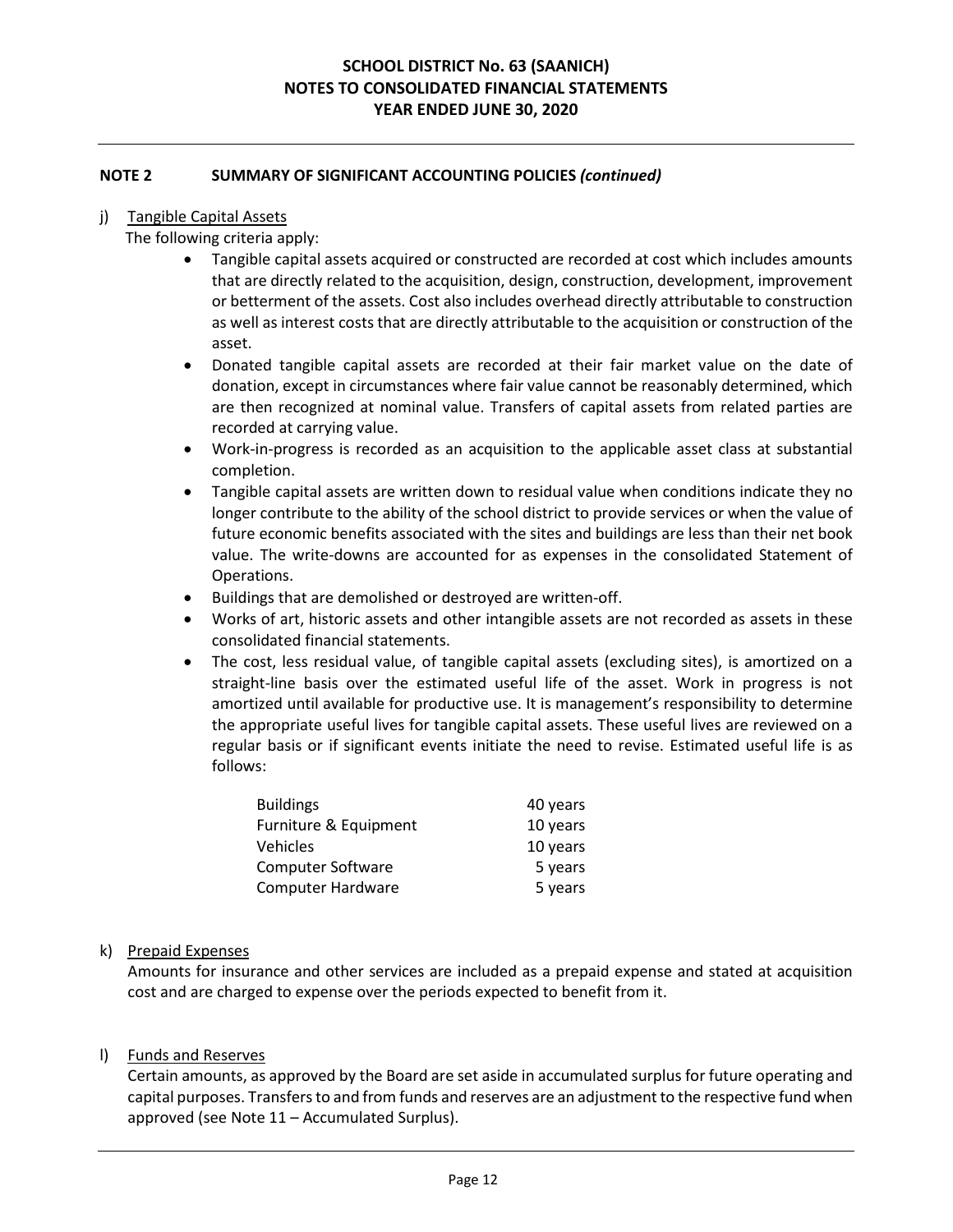#### **NOTE 2 SUMMARY OF SIGNIFICANT ACCOUNTING POLICIES** *(continued)*

#### m) Revenue Recognition

Revenues are recognized on an accrual basis in the period in which the transactions or events occurred that gave rise to the revenues, the amounts are considered to be collectible and can be reasonably estimated.

Contributions received or where eligibility criteria have been met are recognized as revenue except where the contribution meets the criteria for deferral as described below. Eligibility criteria are the criteria that the school district has to meet in order to receive the contributions including authorization by the transferring government.

For contributions subject to a legislative or contractual stipulation or restriction as to their use, revenue is recognized as follows:

- Non-capital contributions for specific purposes are recorded as deferred revenue and recognized as revenue in the year related expenses are incurred,
- Contributions restricted for site acquisitions are recorded as revenue when the sites are purchased, and
- Contributions restricted for tangible capital assets acquisitions other than sites are recorded as deferred capital revenue and amortized over the useful life of the related assets.

Donated tangible capital assets other than sites are recorded at fair market value and amortized over the useful life of the assets. Donated sites are recorded as revenue at fair market value when received or receivable.

The accounting treatment for restricted contributions that are government transfers is not consistent with the requirements of Canadian public sector accounting standards, which require that government transfers be recognized as revenue when approved by the transferor and eligibility criteria have been met unless the transfer contains a stipulation that meets the criteria for liability recognition in which case the transfer is recognized as revenue over the period that the liability is extinguished.

Revenue related to fees or services received in advance of the fee being earned or the service is performed is deferred and recognized when the fee is earned or service performed.

Investment income is reported in the period earned. When required by the funding party or related Act, investment income earned on deferred revenue is added to the deferred revenue balance.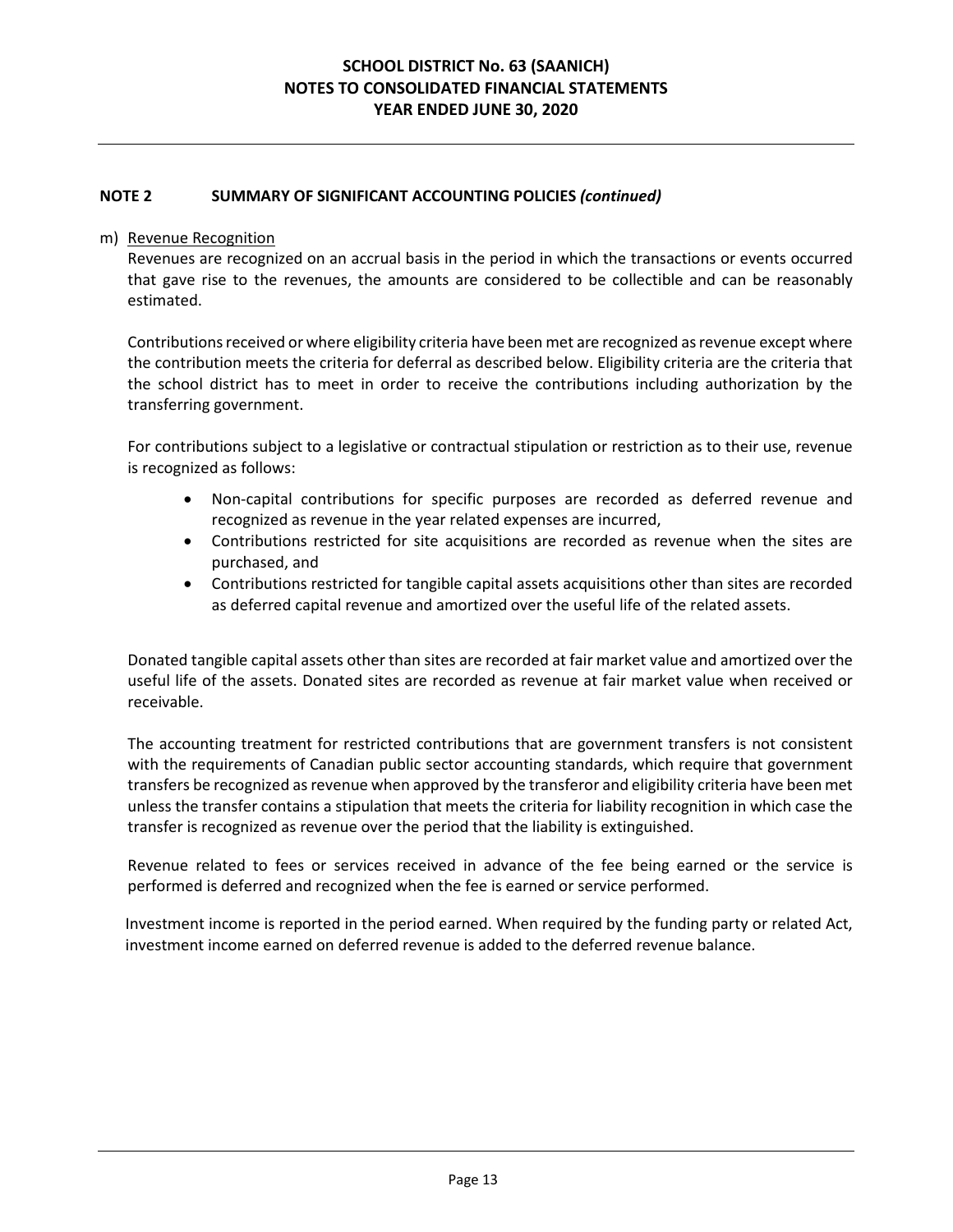#### **NOTE 2 SUMMARY OF SIGNIFICANT ACCOUNTING POLICIES** *(continued)*

#### n) Expenditures

Expenses are reported on an accrual basis. The cost of all goods consumed and services received during the year is expensed.

Categories of Salaries

- Principals, Vice-Principals, and Directors of Instruction employed under an administrative officer contract are categorized as Principals and Vice-Principals.
- Superintendents, Assistant Superintendents, Secretary-Treasurers, Trustees and other employees excluded from union contracts are categorized as Other Professionals.

#### Allocation of Costs

- Operating expenses are reported by function, program, and object. Whenever possible, expenditures are determined by actual identification. Additional costs pertaining to specific instructional programs are allocated to these programs. All other costs are allocated to related programs.
- Actual salaries of personnel assigned to two or more functions or programs are allocated based on the time spent in each function and program. School-based clerical salaries are allocated to school administration and partially to other programs to which they may be assigned. Principals and Vice-Principals salaries are allocated to school administration and may be partially allocated to other programs to recognize their other responsibilities.
- Employee benefits and allowances are allocated to the same programs, and in the same proportions, as the individual's salary.
- Supplies and services are allocated based on actual program identification.

#### o) Financial Instruments

A contract establishing a financial instrument creates, at its inception, rights and obligations to receive or deliver economic benefits. The financial assets and financial liabilities portray these rights and obligations in the financial statements. The school district recognizes a financial instrument when it becomes a party to a financial instrument contract.

Financial instruments consist of cash and cash equivalents, accounts receivable, portfolio investments, and accounts payable and accrued liabilities. All financial assets and liabilities are recorded at cost or amortized cost and the associated transaction costs are added to the carrying value of these investments upon initial recognition. Transaction costs are incremental costs directly attributable to the acquisition or issue of a financial asset or a financial liability.

All financial assets are tested annually for impairment. When financial assets are impaired, impairment losses are recorded in the consolidated statement of operations. A write-down of a portfolio investment to reflect a loss in value is not reversed for a subsequent increase in value.

For financial instruments measured using amortized cost, the effective interest rate method is used to determine interest revenue or expense.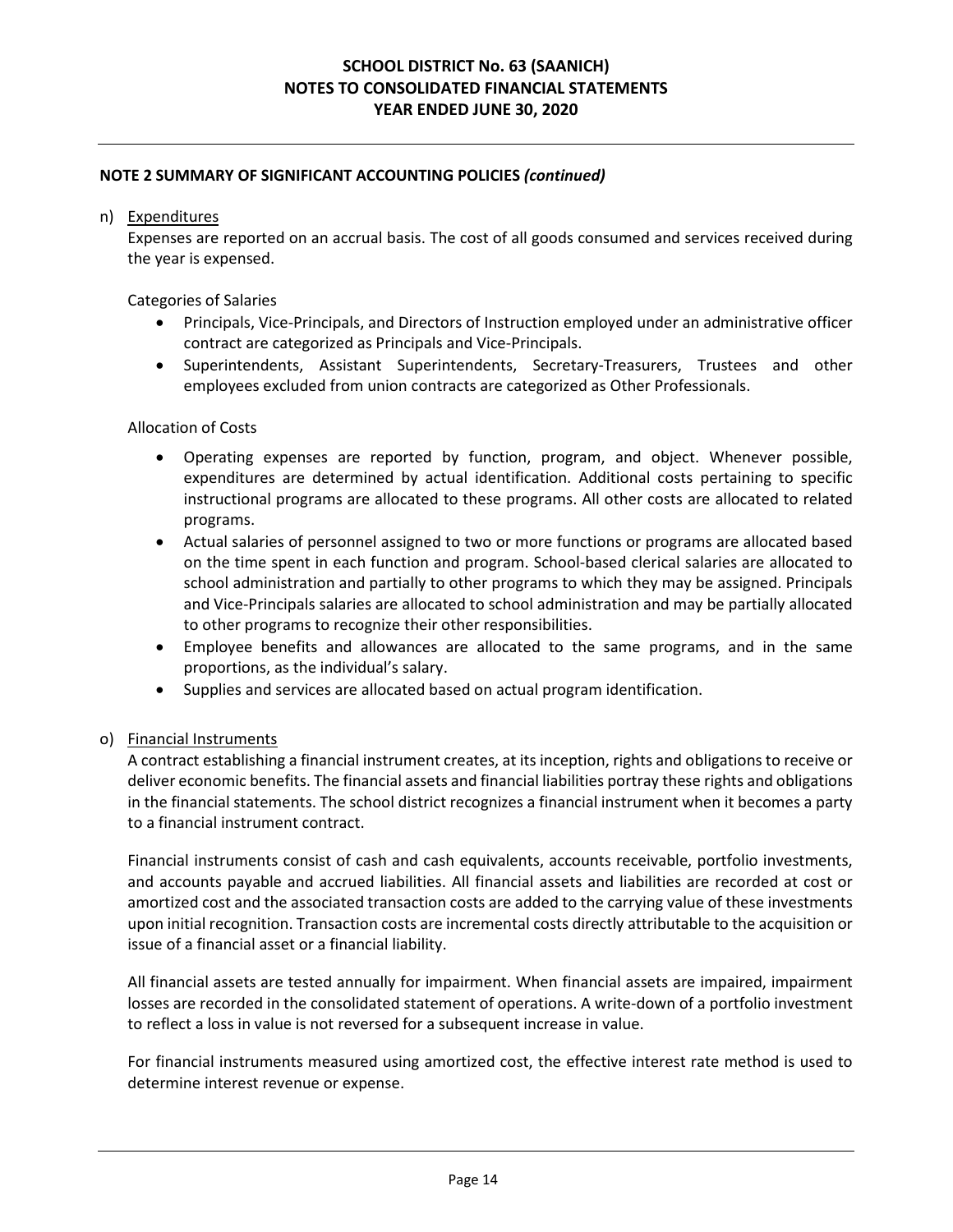#### **NOTE 2 SUMMARY OF SIGNIFICANT ACCOUNTING POLICIES** *(continued)*

#### p) Measurement Uncertainty

Preparation of consolidated financial statements in accordance with the basis of accounting described in Note 2(a) requires management to make estimates and assumptions that impact reported amounts of assets and liabilities at the date of the consolidated financial statements and revenues and expenses during the reporting periods. Significant areas requiring the use of management estimates relate to the potential impairment of assets, liabilities for contaminated sites, rates for amortization and estimated employee future benefits. Actual results could differ from those estimates.

#### q) Future Changes in Accounting Policies

PS 3280 Asset Retirement Obligations issued August 2018 establishes standards for recognition, measurement, presentation and disclosure of legal obligations associated with the retirement of tangible capital assets and is effective July 1, 2021. A liability will be recognized when, as at the financial reporting date:

- (a) there is a legal obligation to incur retirement costs in relation to a tangible capital asset;
- (b) the past transaction or event giving rise to the liability has occurred;
- (c) it is expected that future economic benefits will be given up; and
- (d) a reasonable estimate of the amount can be made.

Liabilities are recognized for statutory, contractual or legal obligations associated with the retirement of tangible capital assets when those obligations result from the acquisition, construction, development or normal operation of the assets. The obligations are measured initially at fair value, determined using present value methodology, and the resulting costs capitalized into the carrying amount of the related tangible capital asset. In subsequent periods, the liability is adjusted for accretion and any changes in the amount or timing of the underlying future cash flows. The capitalized asset retirement cost is amortized on the same basis as the related asset and accretion expense is included in the Consolidated Statement of Operations.

A modified retroactive application has been recommended by Government pending approval in the Fall of 2020. Management is in the process of assessing the impact of adopting this standard on the school district's financial results.

PS 3400 Revenue issued November 2018 establishes standards on how to account for and report on revenue. Specifically, it differentiates between revenue arising from transactions that include performance obligations, referred to as "exchange transactions", and transactions that do not have performance obligations, referred to as "non-exchange transactions". The standard is effective July 1, 2023.

Revenue from transactions with performance obligations should be recognized when (or as) the school district satisfies a performance obligation by providing the promised goods or services to a payor. Revenue from transactions with no performance obligations should be recognized when a school district:

- (a) has the authority to claim or retain an inflow of economic resources; and
- (b) identifies a past transaction or event that gives rise to an asset.

This standard may be applied retroactively or prospectively. Management is in the process of assessing the impact of adopting this standard on the school district's financial results.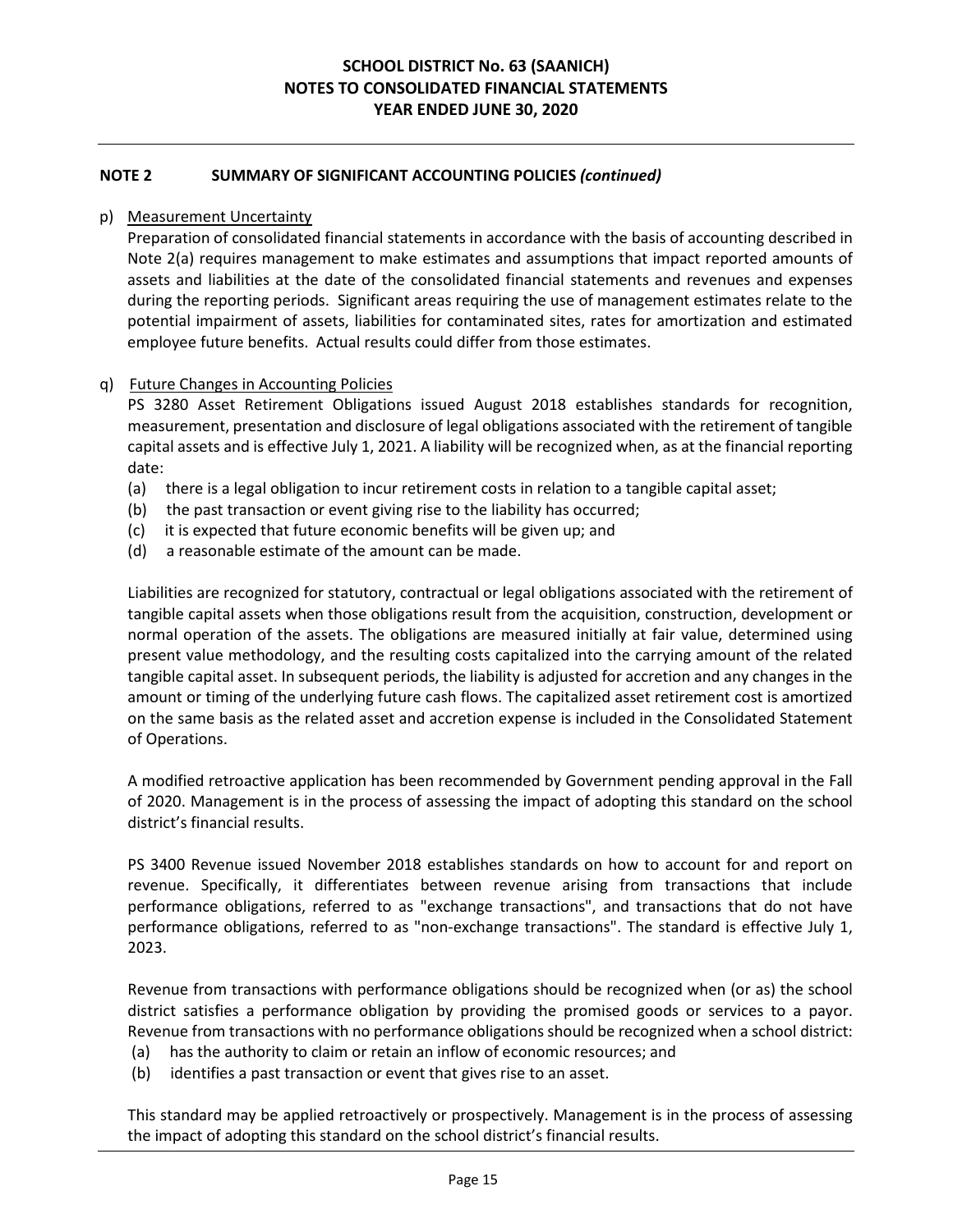#### **NOTE 2 SUMMARY OF SIGNIFICANT ACCOUNTING POLICIES** *(continued)*

r) Comparative Figures

Certain comparative figures presented in the financial statements have been reclassified to conform to the financial statement presentation adopted in the current year.

#### **NOTE 3 ACCOUNTS RECEIVABLE – OTHER RECEIVABLES**

|                                 |           | June 30, 2020 June 30, 2019 |
|---------------------------------|-----------|-----------------------------|
|                                 |           |                             |
| Due from Federal Government     | 135,624   | 165,730                     |
| Other                           | 31.430    | 150,587                     |
| BCPSEA and PEBT benefit surplus | 1,669,368 | 1,046,798                   |
|                                 |           |                             |
|                                 | 1,836,422 | 1,363,115                   |

#### **NOTE 4 PORTFOLIO INVESTMENTS**

|                               |         | June 30, 2020 June 30, 2019 |
|-------------------------------|---------|-----------------------------|
| Investments measured at cost: |         |                             |
| GIC's                         | 197.465 | 203.884                     |

#### **NOTE 5 ACCOUNTS PAYABLE AND ACCRUED LIABILITIES – OTHER**

|                               | June 30, 2020 | June 30, 2019 |
|-------------------------------|---------------|---------------|
|                               |               |               |
| Trade payables                | 1,611,726     | 2,181,402     |
| Salaries and benefits payable | 6,987,742     | 6,718,027     |
| Accrued vacation pay          | 392,422       | 358,821       |
|                               |               |               |
|                               | 8,991,890     | 9,258,250     |
|                               |               |               |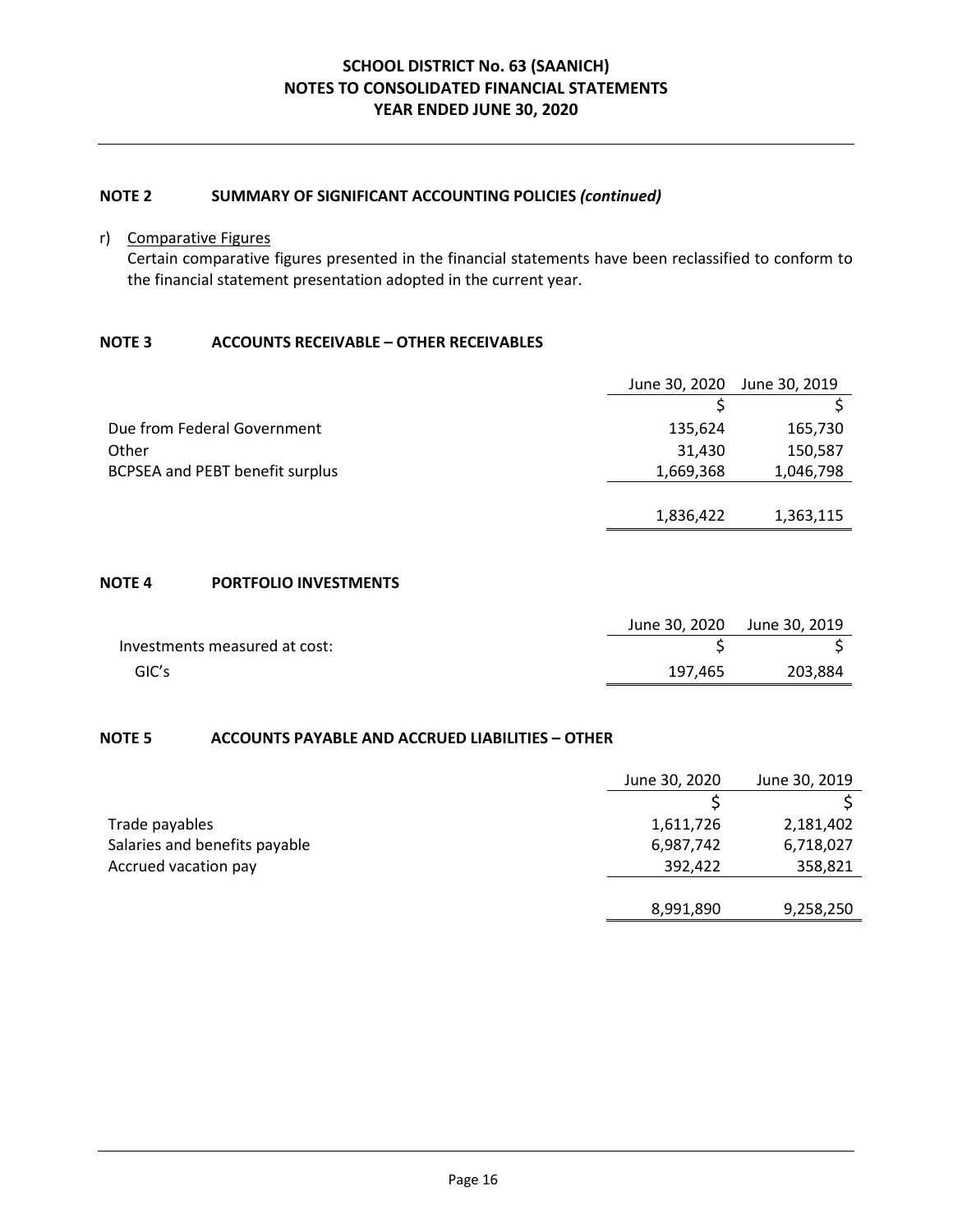#### **NOTE 6 UNEARNED REVENUE**

|                                     | June 30, 2020 | June 30, 2019 |
|-------------------------------------|---------------|---------------|
|                                     | \$            |               |
| Balance, beginning of year          | 5,205,571     | 5,000,399     |
| Changes for the year:               |               |               |
| Increase:                           |               |               |
| Tuition fees collected              | 2,161,930     | 3,438,591     |
| Homestay fees collected             | 1,128,956     | 1,766,981     |
| Decrease:                           | 3,290,886     | 5,205,572     |
| Tuition fees recognized as revenue  | (3,438,591)   | (3,230,617)   |
| Homestay fees recognized as revenue | (1,766,980)   | (1,755,734)   |
| Lease fees recognized as revenue    |               | (14, 049)     |
| Net changes for the year            | (1,914,686)   | 205,172       |
|                                     |               |               |
| Balance, end of year                | 3,290,886     | 5,205,571     |

#### **NOTE 7 DEFERRED REVENUE**

Deferred revenue includes unspent grants and contributions received that meet the description of a restricted contribution in the Restricted Contributions Regulation 198/2011 issued by Treasury Board, i.e., the stipulations associated with those grants and contributions have not yet been fulfilled.

|                                   | June 30, 2020  | June 30, 2019  |
|-----------------------------------|----------------|----------------|
|                                   | \$             | S              |
| Balance, beginning of year        | 1,683,968      | 1,676,342      |
| Changes for the year:             |                |                |
| Increase:                         |                |                |
| <b>Provincial Grants</b>          | 9,552,162      | 9,132,886      |
| Other                             | 2,827,638      | 3,967,481      |
| Investment Income                 | 35,975         | 36,804         |
|                                   | 12,415,775     | 13,137,171     |
| Decrease:                         |                |                |
| <b>Transfers to Revenue</b>       | (11, 568, 437) | (12, 927, 176) |
| 17/18 Adjustments Deducted by MOE |                | (202, 369)     |
| <b>CUPE Strike Savings</b>        | (521,908)      |                |
| Net changes for the year          | 325,430        | 7,626          |
|                                   |                |                |
| Balance, end of year              | 2,009,398      | 1,683,968      |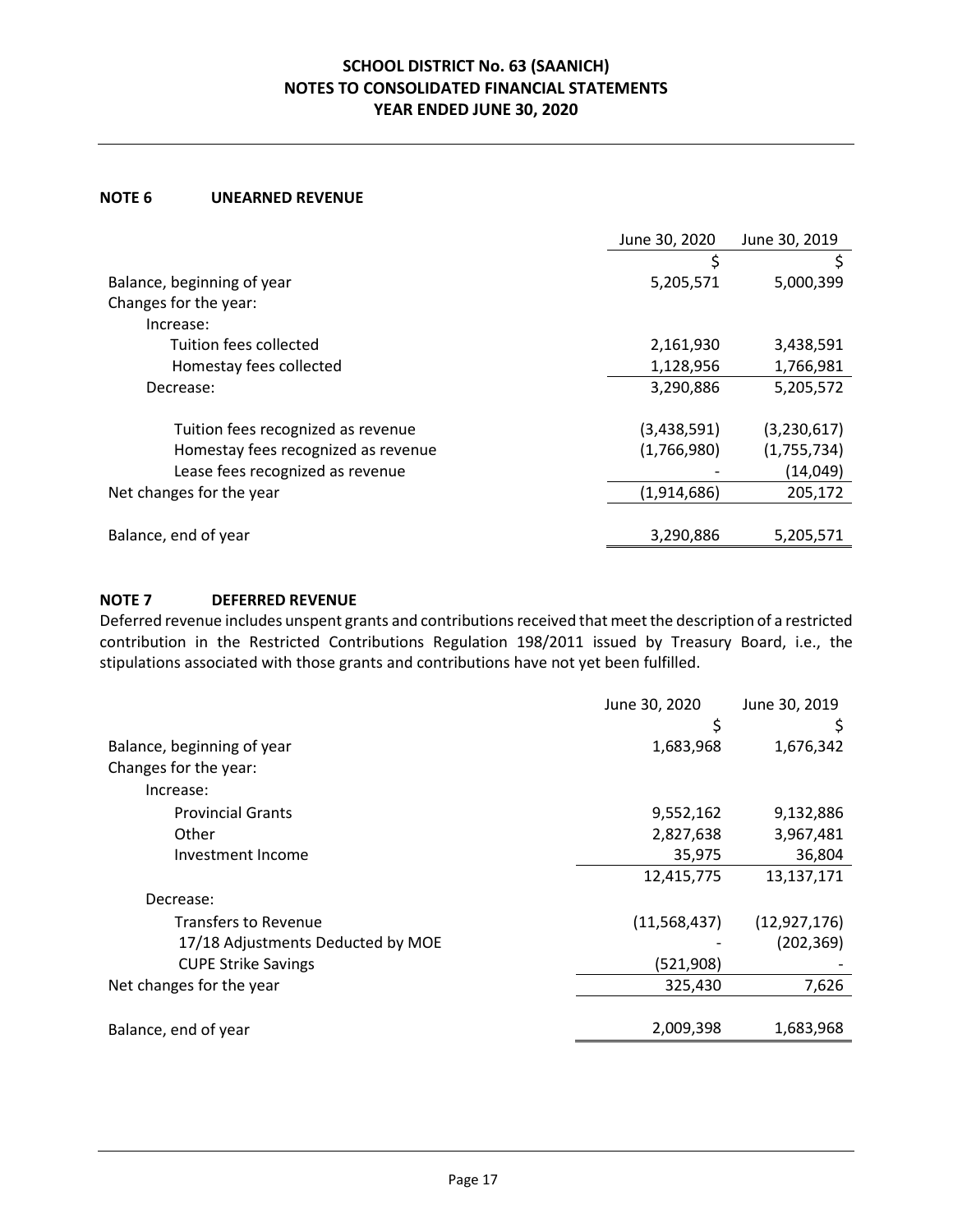#### **NOTE 8 DEFERRED CAPITAL REVENUE**

Deferred capital revenue includes grants and contributions received that are restricted by the contributor for the acquisition of tangible capital assets that meet the description of a restricted contribution in the Restricted Contributions Regulation 198/2011 issued by Treasury Board. Once spent, the contributions are amortized into revenue over the life of the asset acquired.

| Ś<br>\$<br>Balance, deferred capital revenue, subject to<br>amortization, beginning of year<br>113,925,993<br>115,826,575<br>Changes for the year:<br>Increase:<br><b>Capital Additions</b><br>1,447,310<br>1,914,181<br>Transfer from work in progress<br>6,703,161<br>602,075<br>Decrease:<br>Amortization<br>(4,516,804)<br>(4, 416, 838)<br>Net changes for the year<br>3,633,667<br>(1,900,582)<br>Balance, deferred capital revenue, subject to<br>amortization, end of year<br>117,559,660<br>113,925,993<br>5,458,018<br>582,660<br>Balance, deferred capital revenue, not subject to amortization,<br>beginning of year<br>Transfer from unspent deferred capital revenue - work in progress<br>3,785,458<br>5,477,433<br>Transfer completed projects to deferred capital revenue<br>(6,703,161)<br>(602, 075)<br>Balance, deferred capital revenue not subject to amortization, end of<br>2,540,315<br>5,458,018<br>year<br>Balance, unspent deferred capital revenue,<br>beginning of year<br>464,123<br>1,029,047<br>Changes for the year:<br>Increase:<br>Provincial Grants, Ministry of Education<br>3,148,300<br>5,170,476<br>Provincial Grants, Other<br>2,277,475<br>196,913<br>27,814<br>17,500<br>Investment income<br>Receivable from Ministry of Education - COA Draws<br>858,268<br>1,441,801<br>Decrease:<br>Transferred to DCR - Capital Additions<br>(1,447,310)<br>(1,914,181)<br>Transferred to DCR - Work in Progress<br>(3,785,458)<br>(5,477,433)<br>1,079,089<br>(564, 924)<br>Net changes for the year<br>Balance, unspent deferred capital revenue,<br>end of year<br>1,543,212<br>464,123 | June 30, 2020 | June 30, 2019 |
|-----------------------------------------------------------------------------------------------------------------------------------------------------------------------------------------------------------------------------------------------------------------------------------------------------------------------------------------------------------------------------------------------------------------------------------------------------------------------------------------------------------------------------------------------------------------------------------------------------------------------------------------------------------------------------------------------------------------------------------------------------------------------------------------------------------------------------------------------------------------------------------------------------------------------------------------------------------------------------------------------------------------------------------------------------------------------------------------------------------------------------------------------------------------------------------------------------------------------------------------------------------------------------------------------------------------------------------------------------------------------------------------------------------------------------------------------------------------------------------------------------------------------------------------------------------------------------------------------------------------------------|---------------|---------------|
|                                                                                                                                                                                                                                                                                                                                                                                                                                                                                                                                                                                                                                                                                                                                                                                                                                                                                                                                                                                                                                                                                                                                                                                                                                                                                                                                                                                                                                                                                                                                                                                                                             |               |               |
|                                                                                                                                                                                                                                                                                                                                                                                                                                                                                                                                                                                                                                                                                                                                                                                                                                                                                                                                                                                                                                                                                                                                                                                                                                                                                                                                                                                                                                                                                                                                                                                                                             |               |               |
|                                                                                                                                                                                                                                                                                                                                                                                                                                                                                                                                                                                                                                                                                                                                                                                                                                                                                                                                                                                                                                                                                                                                                                                                                                                                                                                                                                                                                                                                                                                                                                                                                             |               |               |
|                                                                                                                                                                                                                                                                                                                                                                                                                                                                                                                                                                                                                                                                                                                                                                                                                                                                                                                                                                                                                                                                                                                                                                                                                                                                                                                                                                                                                                                                                                                                                                                                                             |               |               |
|                                                                                                                                                                                                                                                                                                                                                                                                                                                                                                                                                                                                                                                                                                                                                                                                                                                                                                                                                                                                                                                                                                                                                                                                                                                                                                                                                                                                                                                                                                                                                                                                                             |               |               |
|                                                                                                                                                                                                                                                                                                                                                                                                                                                                                                                                                                                                                                                                                                                                                                                                                                                                                                                                                                                                                                                                                                                                                                                                                                                                                                                                                                                                                                                                                                                                                                                                                             |               |               |
|                                                                                                                                                                                                                                                                                                                                                                                                                                                                                                                                                                                                                                                                                                                                                                                                                                                                                                                                                                                                                                                                                                                                                                                                                                                                                                                                                                                                                                                                                                                                                                                                                             |               |               |
|                                                                                                                                                                                                                                                                                                                                                                                                                                                                                                                                                                                                                                                                                                                                                                                                                                                                                                                                                                                                                                                                                                                                                                                                                                                                                                                                                                                                                                                                                                                                                                                                                             |               |               |
|                                                                                                                                                                                                                                                                                                                                                                                                                                                                                                                                                                                                                                                                                                                                                                                                                                                                                                                                                                                                                                                                                                                                                                                                                                                                                                                                                                                                                                                                                                                                                                                                                             |               |               |
|                                                                                                                                                                                                                                                                                                                                                                                                                                                                                                                                                                                                                                                                                                                                                                                                                                                                                                                                                                                                                                                                                                                                                                                                                                                                                                                                                                                                                                                                                                                                                                                                                             |               |               |
|                                                                                                                                                                                                                                                                                                                                                                                                                                                                                                                                                                                                                                                                                                                                                                                                                                                                                                                                                                                                                                                                                                                                                                                                                                                                                                                                                                                                                                                                                                                                                                                                                             |               |               |
|                                                                                                                                                                                                                                                                                                                                                                                                                                                                                                                                                                                                                                                                                                                                                                                                                                                                                                                                                                                                                                                                                                                                                                                                                                                                                                                                                                                                                                                                                                                                                                                                                             |               |               |
|                                                                                                                                                                                                                                                                                                                                                                                                                                                                                                                                                                                                                                                                                                                                                                                                                                                                                                                                                                                                                                                                                                                                                                                                                                                                                                                                                                                                                                                                                                                                                                                                                             |               |               |
|                                                                                                                                                                                                                                                                                                                                                                                                                                                                                                                                                                                                                                                                                                                                                                                                                                                                                                                                                                                                                                                                                                                                                                                                                                                                                                                                                                                                                                                                                                                                                                                                                             |               |               |
|                                                                                                                                                                                                                                                                                                                                                                                                                                                                                                                                                                                                                                                                                                                                                                                                                                                                                                                                                                                                                                                                                                                                                                                                                                                                                                                                                                                                                                                                                                                                                                                                                             |               |               |
|                                                                                                                                                                                                                                                                                                                                                                                                                                                                                                                                                                                                                                                                                                                                                                                                                                                                                                                                                                                                                                                                                                                                                                                                                                                                                                                                                                                                                                                                                                                                                                                                                             |               |               |
|                                                                                                                                                                                                                                                                                                                                                                                                                                                                                                                                                                                                                                                                                                                                                                                                                                                                                                                                                                                                                                                                                                                                                                                                                                                                                                                                                                                                                                                                                                                                                                                                                             |               |               |
|                                                                                                                                                                                                                                                                                                                                                                                                                                                                                                                                                                                                                                                                                                                                                                                                                                                                                                                                                                                                                                                                                                                                                                                                                                                                                                                                                                                                                                                                                                                                                                                                                             |               |               |
|                                                                                                                                                                                                                                                                                                                                                                                                                                                                                                                                                                                                                                                                                                                                                                                                                                                                                                                                                                                                                                                                                                                                                                                                                                                                                                                                                                                                                                                                                                                                                                                                                             |               |               |
|                                                                                                                                                                                                                                                                                                                                                                                                                                                                                                                                                                                                                                                                                                                                                                                                                                                                                                                                                                                                                                                                                                                                                                                                                                                                                                                                                                                                                                                                                                                                                                                                                             |               |               |
|                                                                                                                                                                                                                                                                                                                                                                                                                                                                                                                                                                                                                                                                                                                                                                                                                                                                                                                                                                                                                                                                                                                                                                                                                                                                                                                                                                                                                                                                                                                                                                                                                             |               |               |
|                                                                                                                                                                                                                                                                                                                                                                                                                                                                                                                                                                                                                                                                                                                                                                                                                                                                                                                                                                                                                                                                                                                                                                                                                                                                                                                                                                                                                                                                                                                                                                                                                             |               |               |
|                                                                                                                                                                                                                                                                                                                                                                                                                                                                                                                                                                                                                                                                                                                                                                                                                                                                                                                                                                                                                                                                                                                                                                                                                                                                                                                                                                                                                                                                                                                                                                                                                             |               |               |
|                                                                                                                                                                                                                                                                                                                                                                                                                                                                                                                                                                                                                                                                                                                                                                                                                                                                                                                                                                                                                                                                                                                                                                                                                                                                                                                                                                                                                                                                                                                                                                                                                             |               |               |
|                                                                                                                                                                                                                                                                                                                                                                                                                                                                                                                                                                                                                                                                                                                                                                                                                                                                                                                                                                                                                                                                                                                                                                                                                                                                                                                                                                                                                                                                                                                                                                                                                             |               |               |
|                                                                                                                                                                                                                                                                                                                                                                                                                                                                                                                                                                                                                                                                                                                                                                                                                                                                                                                                                                                                                                                                                                                                                                                                                                                                                                                                                                                                                                                                                                                                                                                                                             |               |               |
|                                                                                                                                                                                                                                                                                                                                                                                                                                                                                                                                                                                                                                                                                                                                                                                                                                                                                                                                                                                                                                                                                                                                                                                                                                                                                                                                                                                                                                                                                                                                                                                                                             |               |               |
|                                                                                                                                                                                                                                                                                                                                                                                                                                                                                                                                                                                                                                                                                                                                                                                                                                                                                                                                                                                                                                                                                                                                                                                                                                                                                                                                                                                                                                                                                                                                                                                                                             |               |               |
|                                                                                                                                                                                                                                                                                                                                                                                                                                                                                                                                                                                                                                                                                                                                                                                                                                                                                                                                                                                                                                                                                                                                                                                                                                                                                                                                                                                                                                                                                                                                                                                                                             |               |               |
|                                                                                                                                                                                                                                                                                                                                                                                                                                                                                                                                                                                                                                                                                                                                                                                                                                                                                                                                                                                                                                                                                                                                                                                                                                                                                                                                                                                                                                                                                                                                                                                                                             |               |               |
|                                                                                                                                                                                                                                                                                                                                                                                                                                                                                                                                                                                                                                                                                                                                                                                                                                                                                                                                                                                                                                                                                                                                                                                                                                                                                                                                                                                                                                                                                                                                                                                                                             |               |               |
|                                                                                                                                                                                                                                                                                                                                                                                                                                                                                                                                                                                                                                                                                                                                                                                                                                                                                                                                                                                                                                                                                                                                                                                                                                                                                                                                                                                                                                                                                                                                                                                                                             |               |               |
|                                                                                                                                                                                                                                                                                                                                                                                                                                                                                                                                                                                                                                                                                                                                                                                                                                                                                                                                                                                                                                                                                                                                                                                                                                                                                                                                                                                                                                                                                                                                                                                                                             |               |               |
|                                                                                                                                                                                                                                                                                                                                                                                                                                                                                                                                                                                                                                                                                                                                                                                                                                                                                                                                                                                                                                                                                                                                                                                                                                                                                                                                                                                                                                                                                                                                                                                                                             |               |               |
| Balance, end of year<br>121,643,187<br>119,848,134                                                                                                                                                                                                                                                                                                                                                                                                                                                                                                                                                                                                                                                                                                                                                                                                                                                                                                                                                                                                                                                                                                                                                                                                                                                                                                                                                                                                                                                                                                                                                                          |               |               |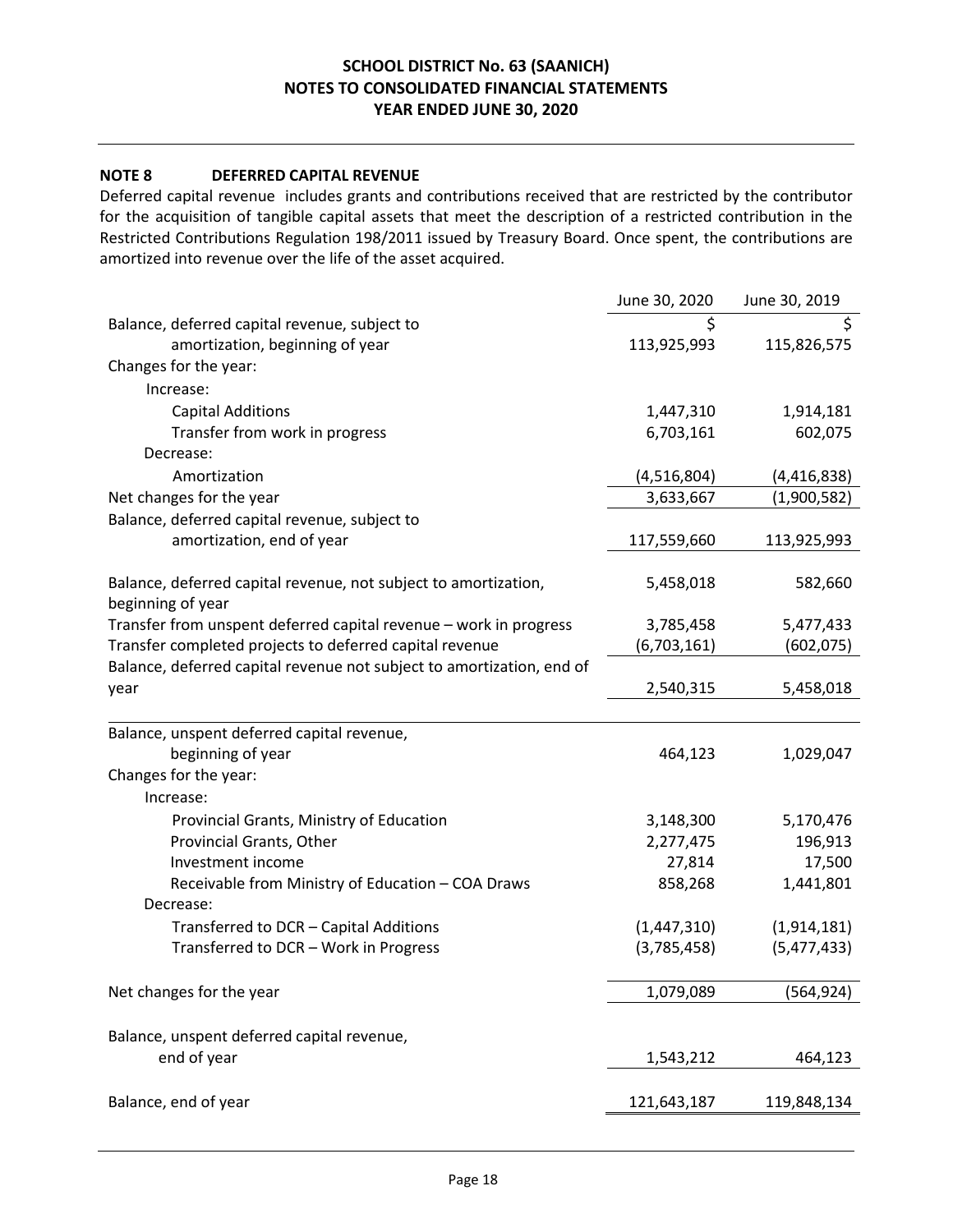#### **NOTE 9 EMPLOYEE FUTURE BENEFITS**

Benefits include vested sick leave, accumulating non-vested sick leave, early retirement, retirement/severance, vacation, overtime and death benefits. Funding is provided when the benefits are paid and accordingly, there are no plan assets. Although no plan assets are uniquely identified, the school district has provided for the payment of these benefits.

|                                                              | June 30, 2020 | June 30, 2019 |
|--------------------------------------------------------------|---------------|---------------|
|                                                              |               |               |
| <b>Reconciliation of Accrued Benefit Obligation</b>          |               |               |
|                                                              | \$            | \$            |
| Accrued Benefit Obligation - April 1                         | 4,411,254     | 4,310,285     |
| Service Cost                                                 | 350,595       | 325,444       |
| <b>Interest Cost</b>                                         | 112,958       | 121,816       |
| <b>Benefit Payments</b>                                      | (424, 612)    | (436, 800)    |
| Increase in Obligation Due to Plan Amendment                 |               | 50,172        |
| <b>Actuarial Loss</b>                                        | 23,340        | 40,337        |
| Accrued Benefit Obligation - March 31                        | 4,473,535     | 4,411,254     |
| Reconciliation of Funded Status at End of Fiscal Year        |               |               |
| Accrued Benefit Obligation - March 31                        | 4,473,535     | 4,411,254     |
| Market Value of Plan Assets - March 31                       |               |               |
| Funded Status - Deficit                                      | (4, 473, 535) | (4,411,254)   |
| <b>Employer Contributions After Measurement Date</b>         | 161,477       | 190,024       |
| Benefits Expense After Measurement Date                      | (118, 719)    | (115,888)     |
| <b>Unamortized Net Actuarial Loss</b>                        | 604,196       | 719,636       |
| Accrued Benefit Liability - June 30                          | (3,826,581)   | (3,617,482)   |
| <b>Reconciliation of Change in Accrued Benefit Liability</b> |               |               |
| Accrued Benefit Liability - July 1                           | 3,617,482     | 3,474,852     |
| Net expense for Fiscal Year                                  | 605,164       | 636,444       |
| <b>Employer Contributions</b>                                | (396,065)     | (493, 814)    |
|                                                              |               |               |
| Accrued Benefit Liability - June 30                          | 3,826,581     | 3,617,482     |
| <b>Components of Net Benefit Expense</b>                     |               |               |
|                                                              |               |               |
|                                                              | \$            | \$            |
| Service Cost                                                 | 355,441       | 331,732       |
| <b>Interest Cost</b>                                         | 110,942       | 119,601       |
| Immediate Recognition of Plan Amendment                      |               | 50,172        |
| Amortization of Net Actuarial (Gain)/Loss                    | 138,781       | 134,939       |
| Net Benefit Expense (Income)                                 | 605,164       | 636,444       |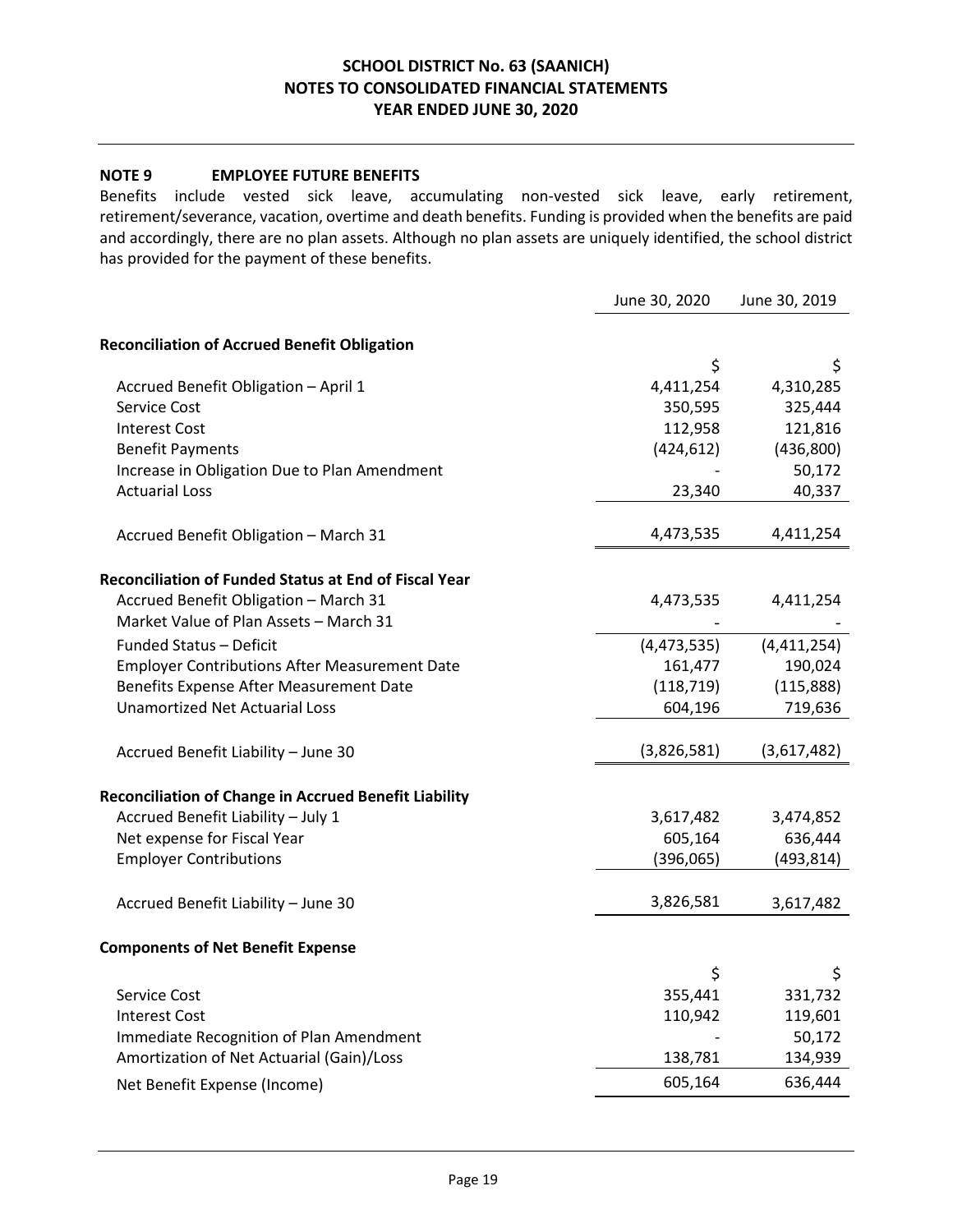#### **NOTE 9 EMPLOYEE FUTURE BENEFITS** *(continued)*

The significant actuarial assumptions adopted for measuring the school district's accrued benefit obligations are:

|                                    | June 30, 2020 | June 30, 2019 |
|------------------------------------|---------------|---------------|
| Discount Rate - April 1            | 2.50%         | 2.75%         |
| Discount Rate - March 31           | 2.25%         | 2.50%         |
| Long Term Salary Growth - April 1  | $2.50% +$     | $2.50% +$     |
|                                    | seniority     | seniority     |
| Long Term Salary Growth - March 31 | $2.50% +$     | $2.50% +$     |
|                                    | seniority     | seniority     |
| EARSL-March 31                     | $10.5$ years  | $10.5$ years  |

#### **NOTE 10 TANGIBLE CAPITAL ASSETS**

|                          | Balance at   |           |                  |                  | Balance at    |
|--------------------------|--------------|-----------|------------------|------------------|---------------|
| Cost:                    | July 1, 2019 | Additions | <b>Disposals</b> | <b>Transfers</b> | June 30, 2020 |
|                          |              | \$        | \$               | \$               |               |
| <b>Sites</b>             | 6,088,418    |           |                  |                  | 6,088,418     |
| <b>Buildings</b>         | 210,681,959  | 1,017,582 |                  | 5,851,360        | 217,550,901   |
| Work in Progress         | 5,297,903    | 3,056,384 |                  | (5,851,360)      | 2,502,927     |
| Furniture & Equipment    | 6,013,632    | 861,041   | 1,085,900        | 851,800          | 6,640,573     |
| Work in Progress         | 160,115      | 1,242,563 |                  | (851, 800)       | 550,878       |
| Vehicles                 | 1,782,815    | 17,792    | 295,844          |                  | 1,504,763     |
| <b>Computer Software</b> | 275,923      | 10,697    | 165,136          |                  | 121,484       |
| Computer Hardware        | 1,271,783    | 729,463   | 178,260          |                  | 1,822,986     |
|                          |              |           |                  |                  |               |
| Total                    | 231,572,548  | 6,935,522 | 1,725,140        |                  | 236,782,930   |

| Accumulated              | Balance at   |                  |                  |                  | Balance at                             |
|--------------------------|--------------|------------------|------------------|------------------|----------------------------------------|
| Amortization:            | July 1, 2019 | <b>Additions</b> | <b>Disposals</b> | <b>Transfers</b> | June 30, 2020                          |
|                          |              |                  | Ş                |                  |                                        |
| <b>Sites</b>             |              |                  |                  |                  |                                        |
| <b>Buildings</b>         | 80,701,088   | 4,937,812        |                  |                  | 85,638,900<br>$\overline{\phantom{0}}$ |
| Furniture & Equipment    | 2,571,709    | 601,364          | 1,085,900        |                  | 2,087,173                              |
| Vehicles                 | 900,558      | 178,284          | 295,844          |                  | 782,998                                |
| <b>Computer Software</b> | 151,783      | 55,184           | 165,136          |                  | 41,831                                 |
| Computer Hardware        | 434,697      | 254,356          | 178,260          |                  | 510,793                                |
|                          |              |                  |                  |                  |                                        |
| Total                    | 84,759,835   | 6,027,000        | 1,725,140        |                  | 89,061,695                             |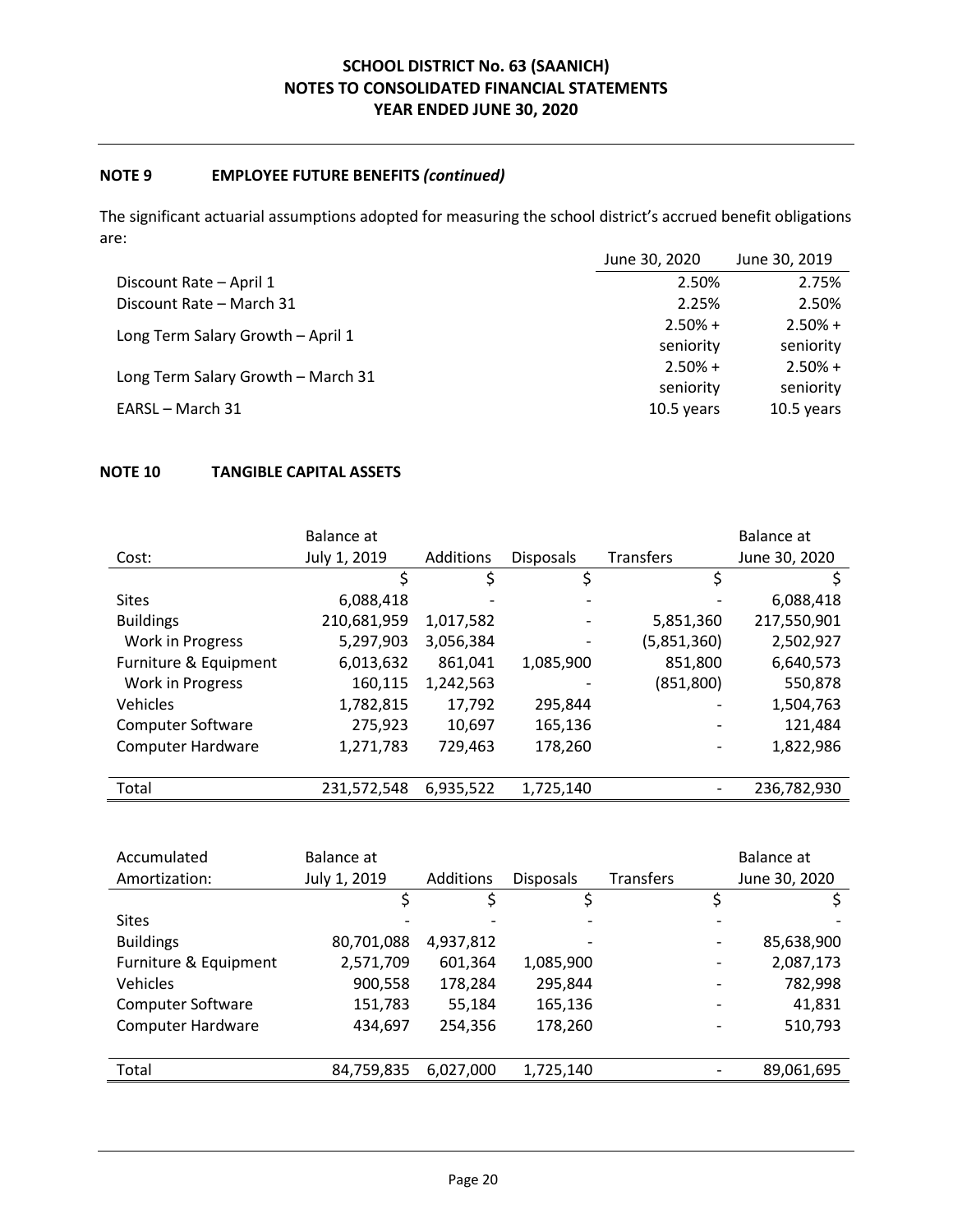|                          | Balance at   |                          |                              |                  | Balance at    |
|--------------------------|--------------|--------------------------|------------------------------|------------------|---------------|
| Cost:                    | July 1, 2018 | Additions                | <b>Disposals</b>             | <b>Transfers</b> | June 30, 2019 |
|                          |              |                          | \$                           | \$               | S             |
| <b>Sites</b>             | 6,088,418    | $\overline{\phantom{0}}$ |                              |                  | 6,088,418     |
| <b>Buildings</b>         | 209,508,036  | 902,233                  | $\qquad \qquad \blacksquare$ | 271,690          | 210,681,959   |
| Work in progress         | 582,660      | 5,477,433                |                              | (602,075)        | 5,458,018     |
| Furniture & Equipment    | 5,023,623    | 1,260,445                | (600, 821)                   | 330,385          | 6,013,632     |
| <b>Vehicles</b>          | 2,095,266    | 85,999                   | (398,450)                    |                  | 1,782,815     |
| <b>Computer Software</b> | 240,462      | 35,461                   |                              |                  | 275,923       |
| <b>Computer Hardware</b> | 1,448,795    | 247,351                  | (424, 363)                   |                  | 1,271,783     |
|                          |              |                          |                              |                  |               |
| Total                    | 224,987,260  | 8,008,922                | (1,423,634)                  |                  | 231,572,548   |

#### **NOTE 10 TANGIBLE CAPITAL ASSETS** *(continued)*

| Accumulated              | Balance at   |           |                  |           | <b>Balance</b> at |
|--------------------------|--------------|-----------|------------------|-----------|-------------------|
| Amortization:            | July 1, 2018 | Additions | <b>Disposals</b> | Transfers | June 30, 2019     |
|                          |              |           |                  |           |                   |
| <b>Sites</b>             |              |           |                  |           |                   |
| <b>Buildings</b>         | 75,781,332   | 4,919,756 |                  |           | 80,701,088        |
| Furniture & Equipment    | 2,670,167    | 502,363   | (600, 821)       |           | 2,571,709         |
| <b>Vehicles</b>          | 1,089,481    | 209,527   | (398, 450)       |           | 900,558           |
| <b>Computer Software</b> | 103,691      | 48,092    |                  |           | 151,783           |
| <b>Computer Hardware</b> | 569,301      | 289,759   | (424, 363)       |           | 434,697           |
|                          |              |           |                  |           |                   |
| Total                    | 80,213,972   | 5,969,497 | (1,423,634)      |           | 84,759,835        |

#### **Net Book Value:**

|                          | Net Book<br>Value<br>June 30, 2020 | Net Book<br>Value<br>June 30, 2019 |
|--------------------------|------------------------------------|------------------------------------|
|                          | \$                                 | Ş                                  |
| <b>Sites</b>             | 6,088,418                          | 6,088,418                          |
| <b>Buildings</b>         | 131,912,001                        | 129,980,871                        |
| Work in Progress         | 2,502,927                          | 5,297,903                          |
| Furniture & Equipment    | 4,553,400                          | 3,441,923                          |
| Work in Progress         | 550,878                            | 160,115                            |
| Vehicles                 | 721,765                            | 882,257                            |
| Computer Software        | 79,653                             | 124,140                            |
| <b>Computer Hardware</b> | 1,312,193                          | 837,086                            |
| Total                    | 147,721,235                        | 146,812,713                        |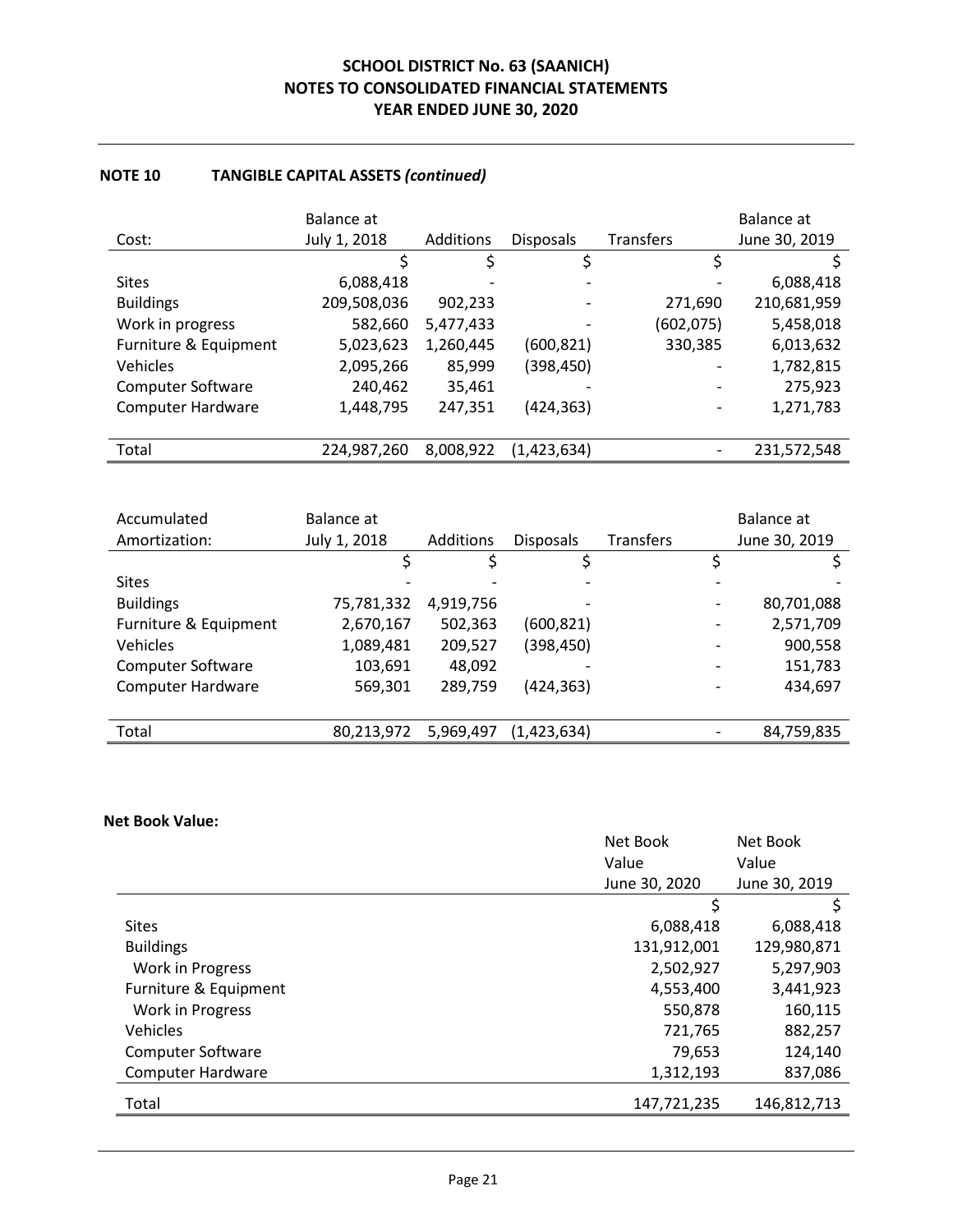#### **NOTE 11 ACCUMULATED SURPLUS**

Accumulated surplus consists of individual fund surplus and reserves and reserve funds as follows:

|                                     | June 30, 2020 | June 30, 2019 |
|-------------------------------------|---------------|---------------|
|                                     |               |               |
| Invested in tangible capital assets | 27,626,069    | 27,433,511    |
| Local capital surplus               | 159,732       | 65,323        |
| Operating surplus                   | 6,678,078     | 5,240,553     |
|                                     |               |               |
|                                     | 34,463,879    | 32,739,387    |

Inter-fund transfers between the operating, special purpose and capital funds for the year ended June 30, 2020, were as follows:

- \$1,163,812 was transferred from the operating fund and \$25,453 was transferred from the special purpose fund totaling \$1,189,265 to the capital fund for the purchase of capital assets.
- \$513,489 tangible capital asset work in progress was transferred from the operating fund to the capital fund.
- \$92,138 was transferred from the operating fund to the local capital fund for future purchases of capital assets.

The operating surplus has been internally restricted (appropriated) by the Board for the 2020/2021 budget.

|                                              |           | June 30, 2020 |
|----------------------------------------------|-----------|---------------|
|                                              |           |               |
| <b>School Activities</b>                     | 868,429   |               |
| <b>District Activities</b>                   | 886,264   |               |
| Appropriated for 2020/21 Budget              | 3,066,022 |               |
| Subtotal Internally Restricted               |           | 4,820,715     |
| <b>Unrestricted Operating Surplus</b>        |           | 1,857,363     |
|                                              |           |               |
| <b>Total Available for Future Operations</b> |           | 6,678,078     |
|                                              |           |               |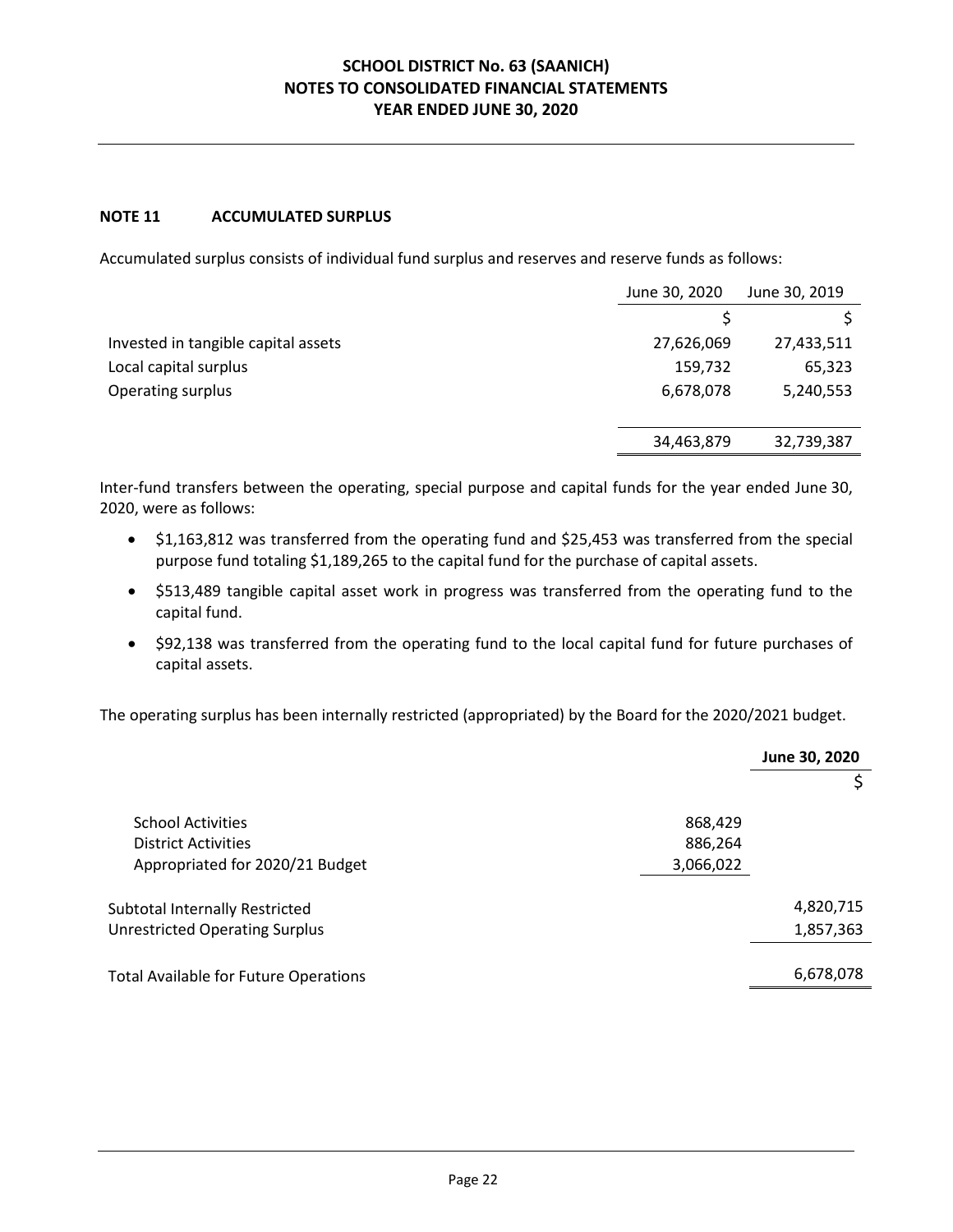#### **NOTE 12 CONTRACTUAL OBLIGATIONS**

The school district has entered into contracts related to capital projects with a remaining cost of approximately \$2,802,714.

The school district leases the Broadmead Learning Centre for an annual cost of \$100,121. This lease expires on June 30, 2021 and will be renegotiated at that time.

#### **NOTE 13 CONTRACTUAL RIGHTS**

Contractual rights are rights to economic resources arising from contracts or agreements that will result in revenues and assets in the future. The school district's contractual rights arise because of contracts entered into for lease of surplus district properties.The following table summarizes the contractual rights of the school district for future assets:

| <b>Contractual Rights</b> | 2021    | 2022    | 2023    | 2024    | 2025   | <b>Thereafter</b> |
|---------------------------|---------|---------|---------|---------|--------|-------------------|
|                           |         |         |         |         |        |                   |
| Leases of Property        | 357,757 | 228.727 | 137,427 | 122.907 | 99,603 | 610,051           |

#### **NOTE 14 CONTINGENT LIABILITIES**

The school district, in conducting its usual business activities, is involved in various legal claims and litigation. In the event any unsettled claims are successful, management believes that such claims are not expected to have a material effect on the school district's financial position.

Certain schools in the school district contain asbestos. No amount has been recorded in these financial statements with regard to this potential liability since the fair value of future removal costs cannot be reasonably estimated due to unknown timelines.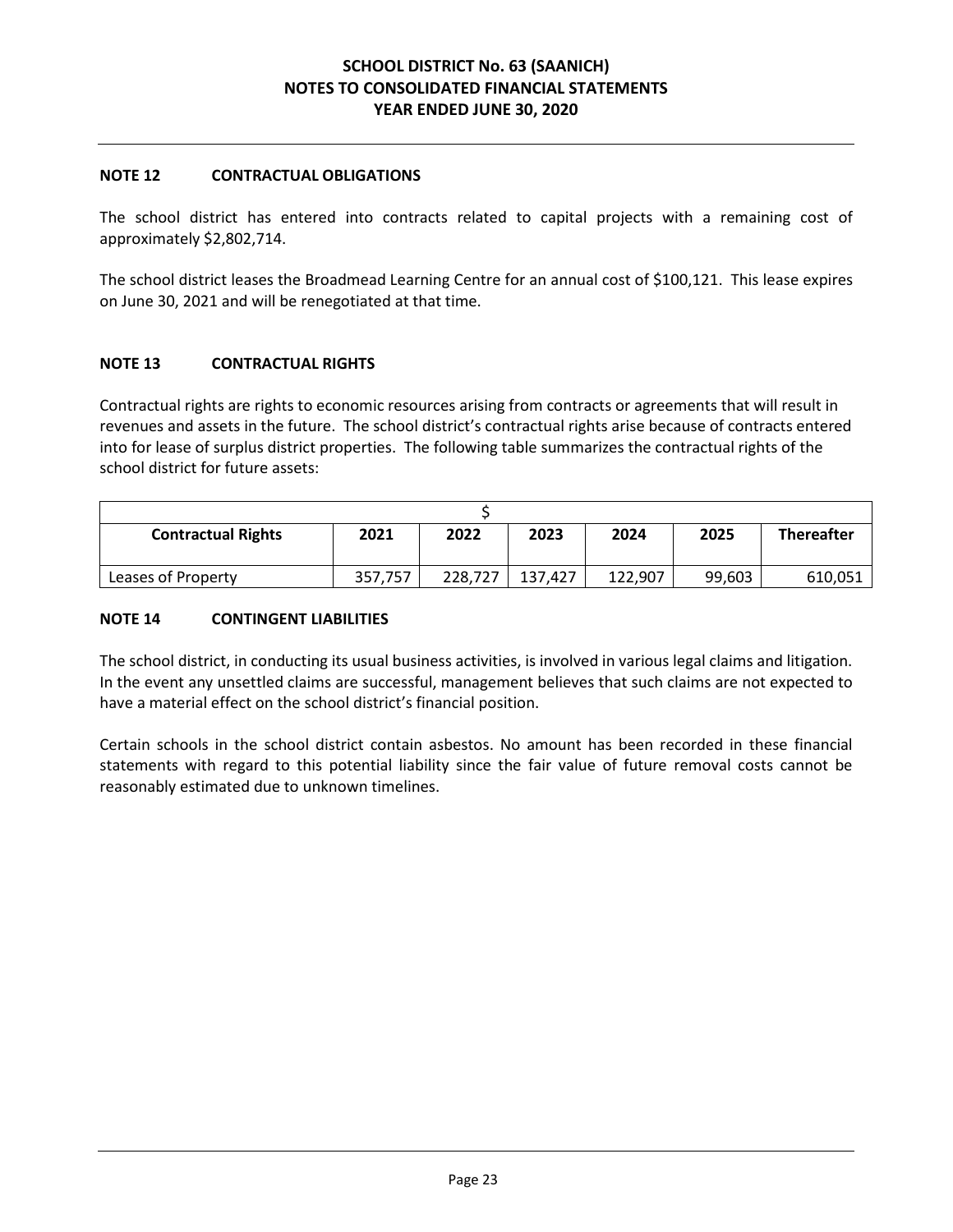#### **NOTE 15 BUDGET FIGURES**

Budget figures included in the consolidated financial statements were approved by the Board through the adoption of an amended annual budget bylaw on February 12, 2020. The original annual budget was adopted on May 15, 2019. The original and amended budgets are presented below.

|                                                | 2020 Amended         | 2020 Annual   |
|------------------------------------------------|----------------------|---------------|
|                                                | <b>Annual Budget</b> | <b>Budget</b> |
| <b>Revenues</b>                                |                      |               |
|                                                | \$                   | \$            |
| <b>Provincial Grants</b>                       | 73,908,959           | 75,617,567    |
| Tuition                                        | 4,744,000            | 4,718,400     |
| Other Revenue                                  | 10,181,827           | 9,844,839     |
| <b>Rentals and Leases</b>                      | 380,000              | 380,000       |
| Investment Income                              | 354,000              | 199,000       |
| Amortization of Deferred Capital Revenue       | 4,183,304            | 4,400,000     |
| <b>Total Revenue</b>                           | 93,752,090           | 95,159,806    |
|                                                |                      |               |
| <b>Expenses</b>                                |                      |               |
| Instruction                                    | 77,996,699           | 78,874,836    |
| <b>District Administration</b>                 | 3,290,727            | 3,415,732     |
| <b>Operations and Maintenance</b>              | 15,769,363           | 15,056,723    |
| <b>Transportation and Housing</b>              | 1,599,174            | 1,576,008     |
| <b>Total Expense</b>                           | 98,655,963           | 98,923,299    |
| <b>Net Revenue (Expense)</b>                   | (4,903,873)          | (3,763,493)   |
| <b>Budgeted Allocation of Surplus</b>          | 3,540,553            | 2,663,243     |
| <b>Budgeted Surplus (Deficit) for the year</b> | (1,363,320)          | (1,100,250)   |

#### **NOTE 16 EXPENSE BY OBJECT**

|                       | June 30, 2020 | June 30, 2019 |
|-----------------------|---------------|---------------|
|                       |               |               |
| Salaries and benefits | 74,271,504    | 75,390,045    |
| Services and supplies | 12,233,923    | 14,542,230    |
| Amortization          | 6,027,000     | 5,969,497     |
|                       |               |               |
|                       | 92,532,427    | 95,901,772    |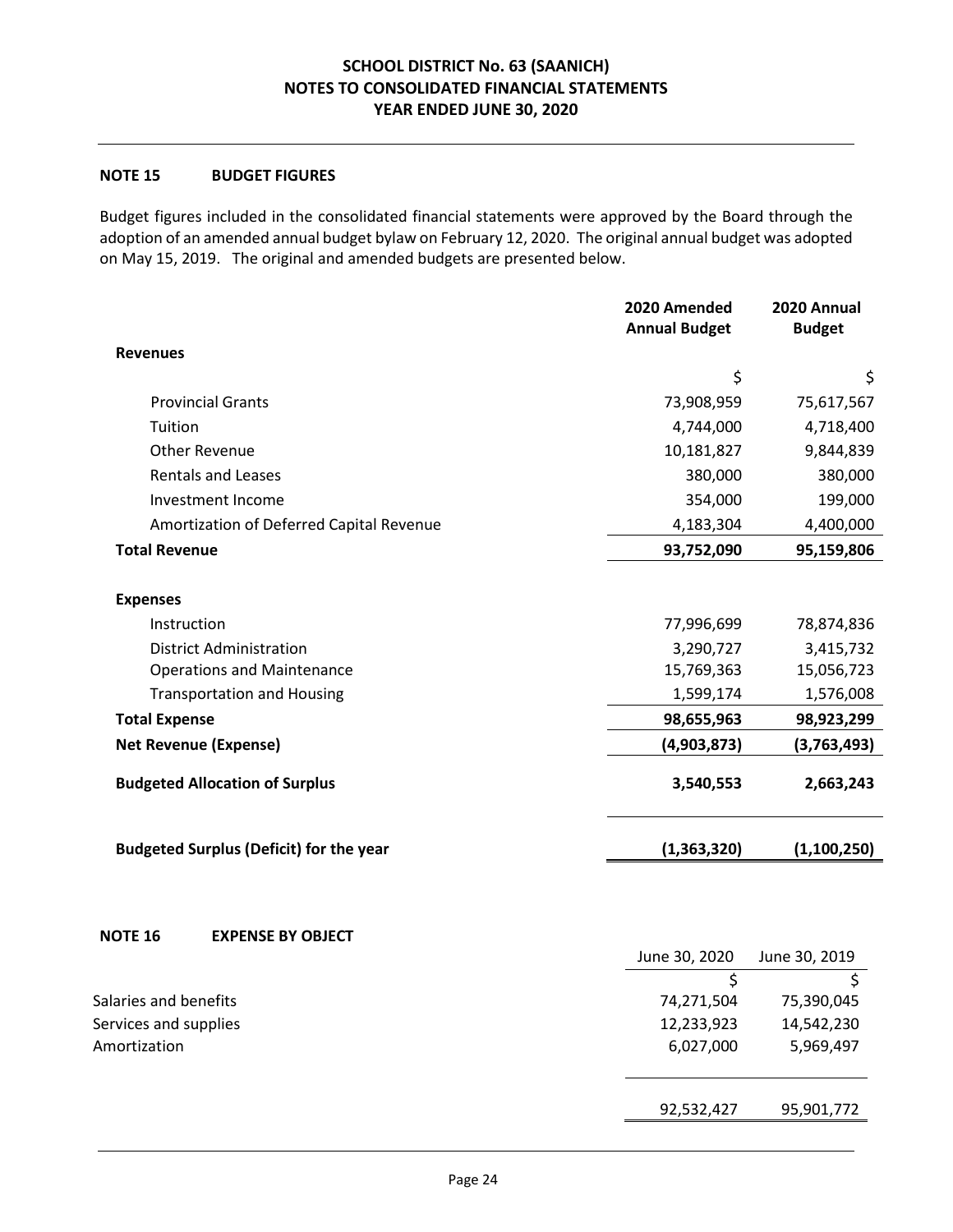#### **NOTE 17 EMPLOYEE PENSION PLANS**

The school district and its employees contribute to the Teachers' Pension Plan and Municipal Pension Plan (jointly trusteed pension plans). The boards of trustees for these plans, representing plan members and employers, are responsible for administering the pension plans, including investing assets and administering benefits. The plans are multi-employer defined benefit pension plans. Basic pension benefits are based on a formula. As at December 31, 2018, the Teachers' Pension Plan has about 47,000 active members and approximately 38,000 retired members. As of December 31, 2018, the Municipal Pension Plan has about 204,000 active members, including approximately 24,000 from school districts.

Every three years, an actuarial valuation is performed to assess the financial position of the plans and adequacy of plan funding. The actuary determines an appropriate combined employer and member contribution rate to fund the plans. The actuary's calculated contribution rate is based on the entry-age normal cost method, which produces the long-term rate of member and employer contributions sufficient to provide benefits for average future entrants to the plans. This rate may be adjusted for the amortization of any actuarial funding surplus and will be adjusted for the amortization of any unfunded actuarial liability.

The most recent actuarial valuation of the Teachers' Pension Plan as at December 31, 2017, indicated a \$1.656 million surplus for basic pension benefits on a going concern basis. As a result of the 2017 basic account actuarial valuation surplus, plan enhancements and contribution rate adjustments were made; the remaining \$644 million surplus was transferred to the rate stabilization account.

The most recent actuarial valuation for the Municipal Pension Plan as at December 31, 2018, indicated a \$2.866 million funding surplus for basic pension benefits on a going concern basis.

The school district paid \$6,127,573 for employer contributions to the plans for the year ended June 30, 2020 (2019: \$6,523,579)

The next valuation for the Teachers' Pension Plan will be as at December 31, 2020, with results available in 2021. The next valuation for the Municipal Pension Plan will be as at December 31, 2021, with results available in 2022.

Employers participating in the plans record their pension expense as the amount of employer contributions made during the fiscal year (defined contribution pension plan accounting). This is because the plans record accrued liabilities and accrued assets for each plan in aggregate, resulting in no consistent and reliable basis for allocating the obligation, assets and cost to individual employers participating in the plans.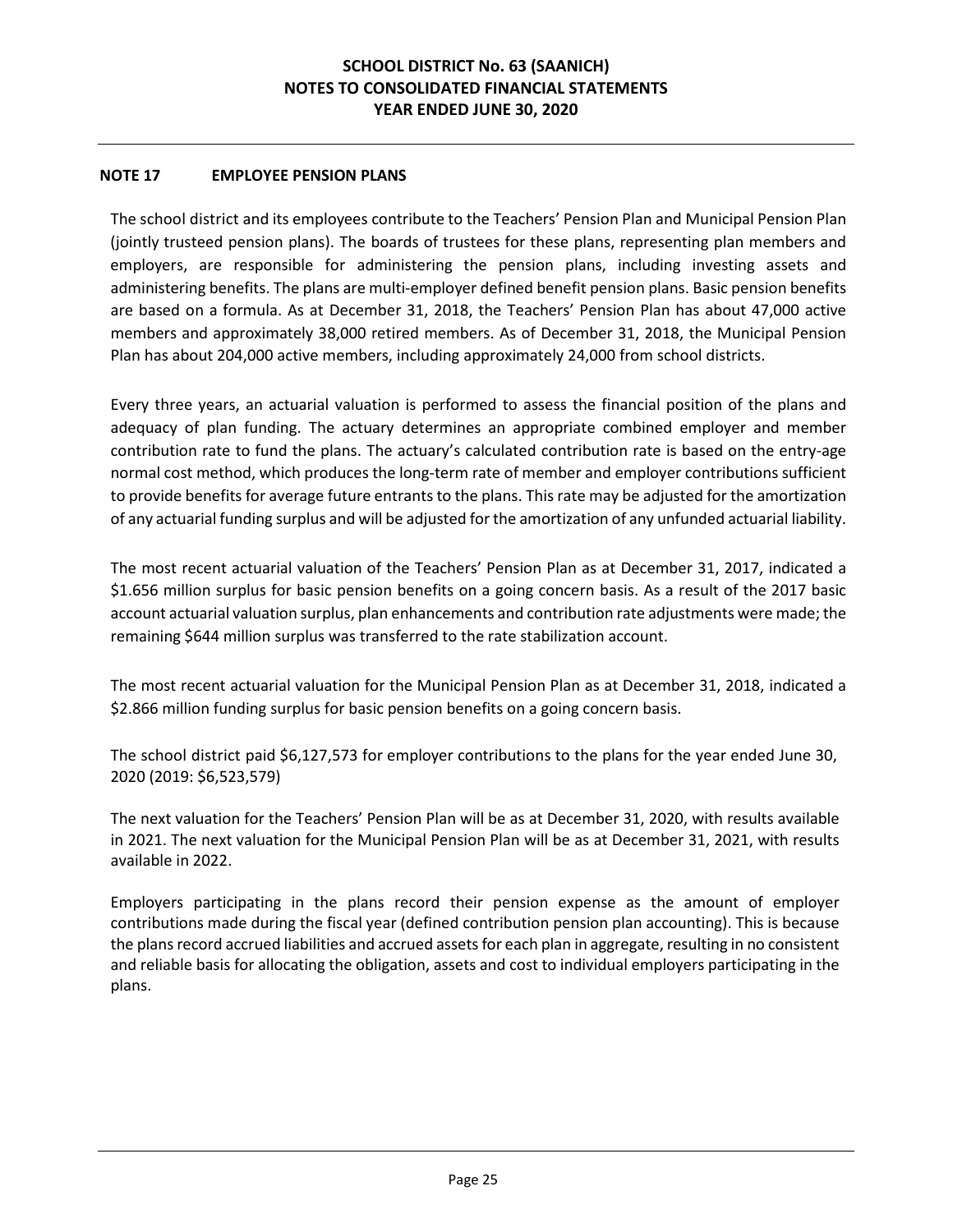#### **NOTE 18 RELATED PARTY TRANSACTIONS**

The school district is related through common ownership to all Province of British Columbia ministries, agencies, school districts, health authorities, colleges, universities, and crown corporations. Related parties also include key management personnel and close family members. Transactions with these entities, unless disclosed separately, are considered to be in the normal course of operations and are recorded at the exchange amount.

#### **NOTE 19 ECONOMIC DEPENDENCE**

The operations of the school district are dependent on continued funding from the Ministry of Education and various governmental agencies to carry out its programs. These consolidated financial statements have been prepared on a going concern basis.

#### **NOTE 20 RISK MANAGEMENT**

The School District has exposure to the following risks from its use of financial instruments: credit risk, market risk and liquidity risk. The Board ensures that the School District has identified its risks and ensures that management monitors and controls them.

a) Credit Risk

Credit risk is the risk of financial loss to an institution if a customer or counterparty to a financial instrument fails to meet its contractual obligations. Such risks arise principally from certain financial assets held consisting of cash and cash equivalents, amounts receivable and investments.

The school district is exposed to credit risk in the event of non-performance by a borrower. This risk is mitigated as most amounts receivable are due from the Province and are collectible.

It is management's opinion that the school district is not exposed to significant credit risk associated with its cash deposits and investments as they are placed in recognized British Columbia institutions and the school district invests solely in guaranteed investment certificates.

#### b) Market Risk

Market risk is the risk that the fair value or future cash flows of a financial instrument will fluctuate because of changes in market prices. Market risk is comprised of currency risk and interest rate risk.

Currency risk is the risk that the fair value or future cash flows of a financial instrument will fluctuate because of changes in the foreign exchange rates. It is management's opinion that the school district is not exposed to significant currency risk, as amounts held and purchases made in foreign currency are insignificant.

Interest rate risk is the risk that the fair value or future cash flows of a financial instrument will fluctuate because of changes in the market interest rates. The school district is exposed to interest rate risk through its investments. It is management's opinion that the school district is not exposed to significant interest rate risk as they invest solely in guaranteed investment certificates that have a maturity date of no more than 3 years.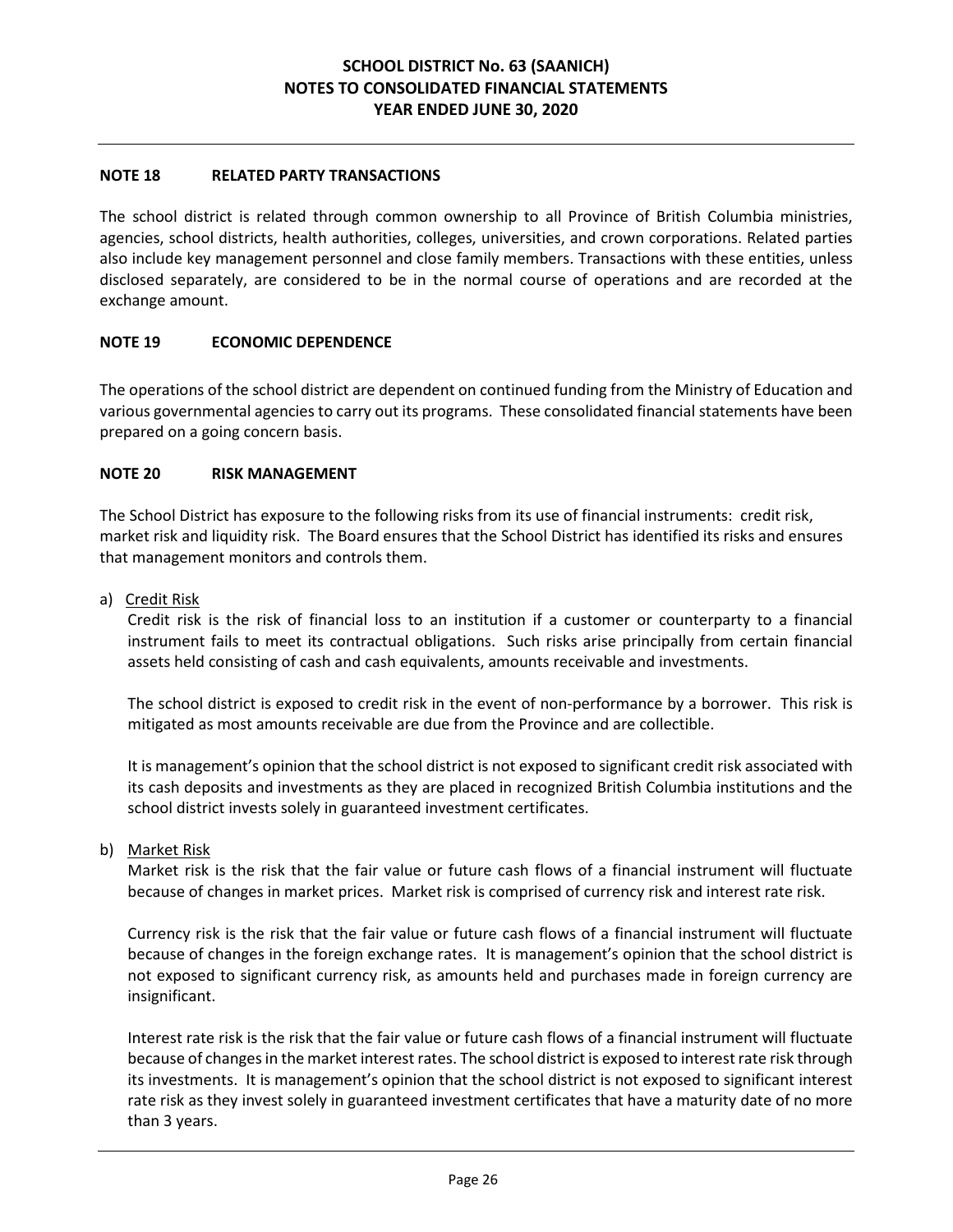#### **NOTE 20 RISK MANAGEMENT (continued)**

#### c) Liquidity Risk

Liquidity risk is the risk that the school district will not be able to meet its financial obligations as they become due.

The school district manages liquidity risk by continually monitoring actual and forecasted cash flows from operations and anticipated investing activities to ensure, as far as possible, that it will always have sufficient liquidity to meet its liabilities when due, under both normal and stressed conditions, without incurring unacceptable losses or risking damage to the school district's reputation.

Risk Management and insurance services for all school districts in British Columbia are provided by the Risk Management Branch of the Ministry of Finance.

There have been no changes to risk exposure from 2019 related to credit, market or liquidity risks.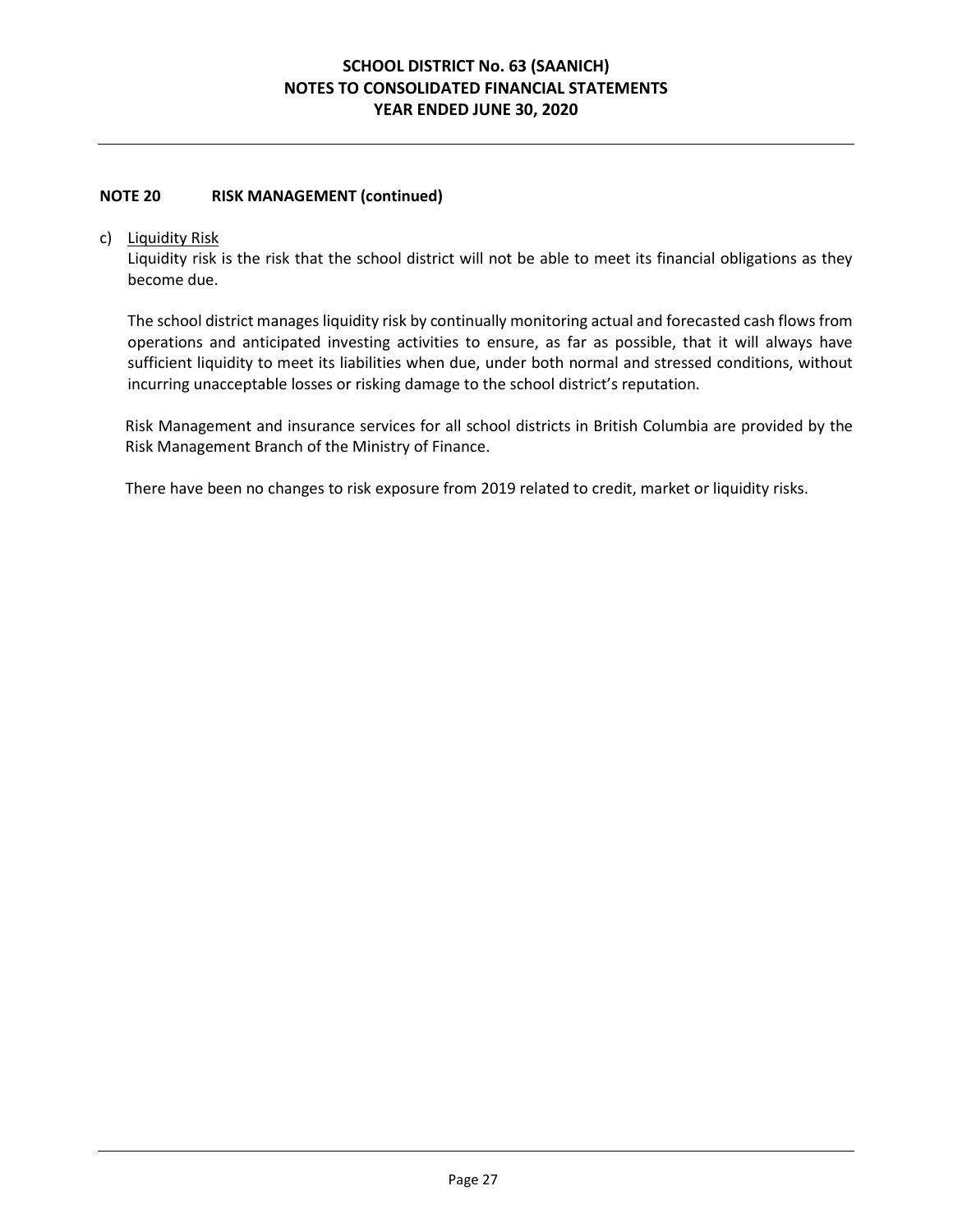Schedule of Changes in Accumulated Surplus (Deficit) by Fund Year Ended June 30, 2020

| $1 \text{ cm}$ Linear sance 50, 2020             |                  |                        |             |               |            |
|--------------------------------------------------|------------------|------------------------|-------------|---------------|------------|
|                                                  |                  |                        |             | 2020          | 2019       |
|                                                  | <b>Operating</b> | <b>Special Purpose</b> | Capital     | <b>Actual</b> | Actual     |
|                                                  | Fund             | Fund                   | Fund        |               |            |
|                                                  |                  |                        |             |               |            |
| Accumulated Surplus (Deficit), beginning of year | 5,240,553        |                        | 27,498,834  | 32,739,387    | 32,576,844 |
| Changes for the year                             |                  |                        |             |               |            |
| Surplus (Deficit) for the year                   | 3,206,964        | 25,453                 | (1,507,925) | 1,724,492     | 162,543    |
| <b>Interfund Transfers</b>                       |                  |                        |             |               |            |
| <b>Tangible Capital Assets Purchased</b>         | (1,163,812)      | (25, 453)              | 1,189,265   |               |            |
| Tangible Capital Assets - Work in Progress       | (513, 489)       |                        | 513.489     |               |            |
| Local Capital                                    | (92, 138)        |                        | 92,138      |               |            |
| Net Changes for the year                         | 1,437,525        | ۰.                     | 286,967     | 1,724,492     | 162,543    |

**Accumulated Surplus (Deficit), end of year - Statement 2** 6,678,078 - 27,785,801 34,463,879 32,739,387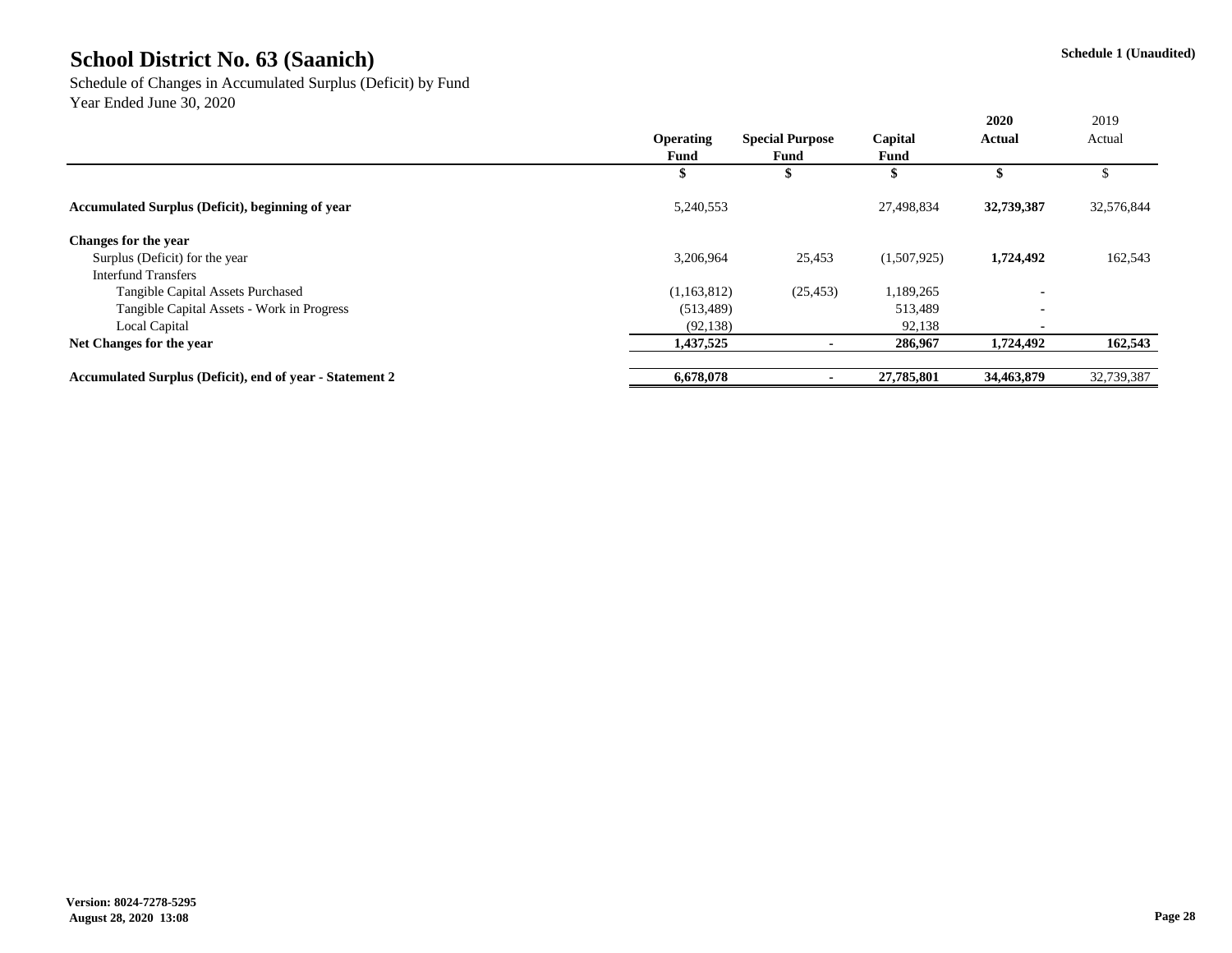Schedule of Operating Operations Year Ended June 30, 2020

|                                                                 | 2020                   | 2020                   | 2019                   |
|-----------------------------------------------------------------|------------------------|------------------------|------------------------|
|                                                                 | <b>Budget</b>          | Actual                 | Actual                 |
|                                                                 | (Note 15)              |                        |                        |
|                                                                 | \$                     | \$                     | \$                     |
| <b>Revenues</b>                                                 |                        |                        |                        |
| <b>Provincial Grants</b>                                        |                        |                        |                        |
| Ministry of Education                                           | 65,105,618             | 66,205,532             | 66,545,112             |
| Other                                                           | 40,800                 | 144,900                | 133,450                |
| <b>Federal Grants</b>                                           |                        | 52,923                 |                        |
| Tuition                                                         | 4,744,000              | 4,698,186              | 4,705,976              |
| Other Revenue                                                   | 6,681,827              | 6,334,392              | 6,571,962              |
| <b>Rentals and Leases</b>                                       | 380,000                | 378,889                | 373,872                |
| <b>Investment</b> Income                                        | 350,000                | 354,585                | 389,929                |
| <b>Total Revenue</b>                                            | 77,302,245             | 78,169,407             | 78,720,301             |
|                                                                 |                        |                        |                        |
| <b>Expenses</b><br>Instruction                                  | 66,419,590             | 62,800,277             | 64,158,672             |
| <b>District Administration</b>                                  |                        |                        | 2,861,982              |
| Operations and Maintenance                                      | 2,907,109              | 2,906,935              |                        |
| Transportation and Housing                                      | 9,648,093<br>1,387,630 | 7,973,447<br>1,281,784 | 8,572,441<br>1,405,057 |
| <b>Total Expense</b>                                            | 80,362,422             | 74,962,443             | 76,998,152             |
|                                                                 |                        |                        |                        |
| Operating Surplus (Deficit) for the year                        | (3,060,177)            | 3,206,964              | 1,722,149              |
| <b>Budgeted Appropriation (Retirement) of Surplus (Deficit)</b> | 3,540,553              |                        |                        |
| Net Transfers (to) from other funds                             |                        |                        |                        |
| Tangible Capital Assets Purchased                               | (388, 238)             | (1,163,812)            | (615,580)              |
| Tangible Capital Assets - Work in Progress                      |                        | (513, 489)             |                        |
| Local Capital                                                   | (92, 138)              | (92, 138)              | (57,060)               |
| Other                                                           |                        |                        | (6,947)                |
| <b>Total Net Transfers</b>                                      | (480, 376)             | (1,769,439)            | (679, 587)             |
|                                                                 |                        |                        |                        |
| <b>Total Operating Surplus (Deficit), for the year</b>          | $\sim$                 | 1,437,525              | 1,042,562              |
| Operating Surplus (Deficit), beginning of year                  |                        | 5,240,553              | 4,197,991              |
| Operating Surplus (Deficit), end of year                        |                        | 6,678,078              | 5,240,553              |
| Operating Surplus (Deficit), end of year                        |                        |                        |                        |
| <b>Internally Restricted</b>                                    |                        | 4,820,715              | 3,540,553              |
| Unrestricted                                                    |                        | 1,857,363              | 1,700,000              |
| <b>Total Operating Surplus (Deficit), end of year</b>           |                        | 6,678,078              | 5,240,553              |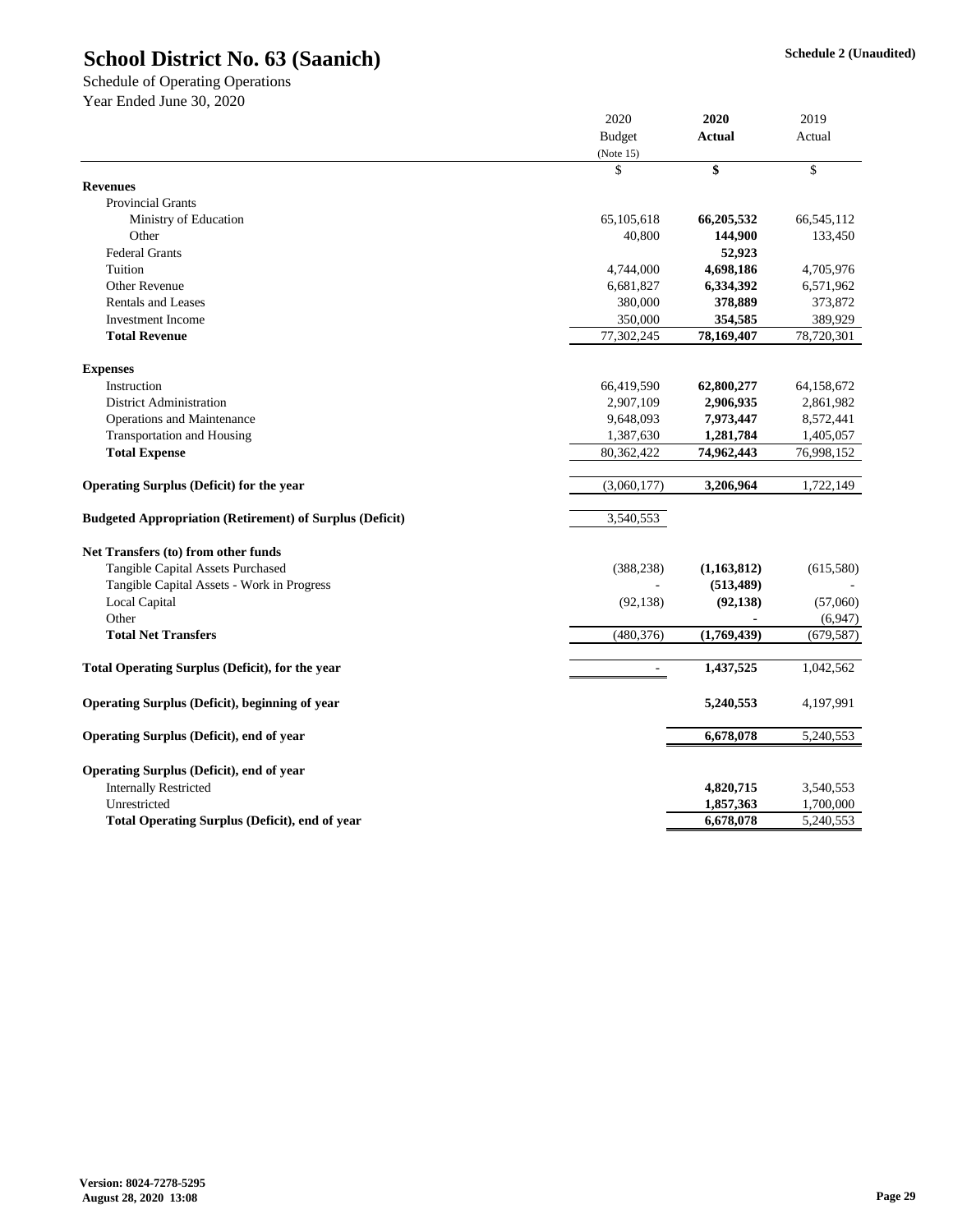Schedule of Operating Revenue by Source Year Ended June 30, 2020

|                                                               | 2020          | 2020          | 2019        |
|---------------------------------------------------------------|---------------|---------------|-------------|
|                                                               | <b>Budget</b> | <b>Actual</b> | Actual      |
|                                                               | (Note 15)     |               |             |
|                                                               | \$            | \$            | \$          |
| <b>Provincial Grants - Ministry of Education</b>              |               |               |             |
| Operating Grant, Ministry of Education                        | 70,128,783    | 69,978,199    | 68,251,286  |
| <b>ISC/LEA Recovery</b>                                       | (3,053,213)   | (3,281,144)   | (2,984,092) |
| Other Ministry of Education Grants                            |               |               |             |
| Pay Equity                                                    | 377,315       | 377,315       | 377,315     |
| Funding for Graduated Adults                                  | 250,000       | 352,018       | 252,118     |
| <b>Transportation Supplement</b>                              | 280,000       | 280,000       | 280,000     |
| Economic Stability Dividend                                   |               |               | 81,181      |
| Carbon Tax Grant                                              | 44,347        | 55,579        | 55,579      |
| <b>Employer Health Tax Grant</b>                              | 584,971       | 584,971       | 177,761     |
| Strategic Priorities - Mental Health Grant                    |               |               | 33,000      |
| Support Staff Wage Increase Funding                           |               | 290,827       |             |
| Teachers' Labour Settlement Funding                           |               | 838,764       |             |
| <b>FSA Marking</b>                                            | 13,769        | 12,964        | 12,964      |
| <b>Equity Scan and Access Grants</b>                          |               | 2,000         | 8,000       |
| Operating Grant, Ministry of Education - Enrolment Adjustment | (65, 321)     |               |             |
| Estimated Strike Savings Returned to Min Of Ed                | (3,455,033)   | (3,288,092)   |             |
| Early Learning Framework                                      |               | 2,131         |             |
| <b>Total Provincial Grants - Ministry of Education</b>        | 65,105,618    | 66,205,532    | 66,545,112  |
|                                                               |               |               |             |
| <b>Provincial Grants - Other</b>                              | 40.800        | 144,900       | 133,450     |
| <b>Federal Grants</b>                                         |               | 52,923        |             |
| <b>Tuition</b>                                                |               |               |             |
| International and Out of Province Students                    | 4,744,000     | 4,698,186     | 4,705,976   |
| <b>Total Tuition</b>                                          | 4,744,000     | 4,698,186     | 4,705,976   |
|                                                               |               |               |             |
| <b>Other Revenues</b>                                         |               |               |             |
| Funding from First Nations                                    | 3,053,213     | 3,281,144     | 2,984,092   |
| Miscellaneous                                                 |               |               |             |
| Miscellaneous and School Generated                            | 605,385       | 356,077       | 523,137     |
| Cafeteria                                                     | 68,000        | 111,259       | 158,687     |
| Reading Recovery                                              | 81,854        | 82,941        | 81,854      |
| Textbook Deposits and Distance Ed Fees                        | 75,000        | 101,790       | 64,607      |
| International and Out of Province Homestay Fees               | 2,763,375     | 2,388,307     | 2,739,356   |
| <b>Community Use</b>                                          | 35,000        | 12,874        | 20,229      |
| <b>Total Other Revenue</b>                                    | 6,681,827     | 6,334,392     | 6,571,962   |
| <b>Rentals and Leases</b>                                     | 380,000       | 378,889       | 373,872     |
| <b>Investment Income</b>                                      | 350,000       | 354,585       | 389,929     |
|                                                               |               |               |             |
| <b>Total Operating Revenue</b>                                | 77,302,245    | 78,169,407    | 78,720,301  |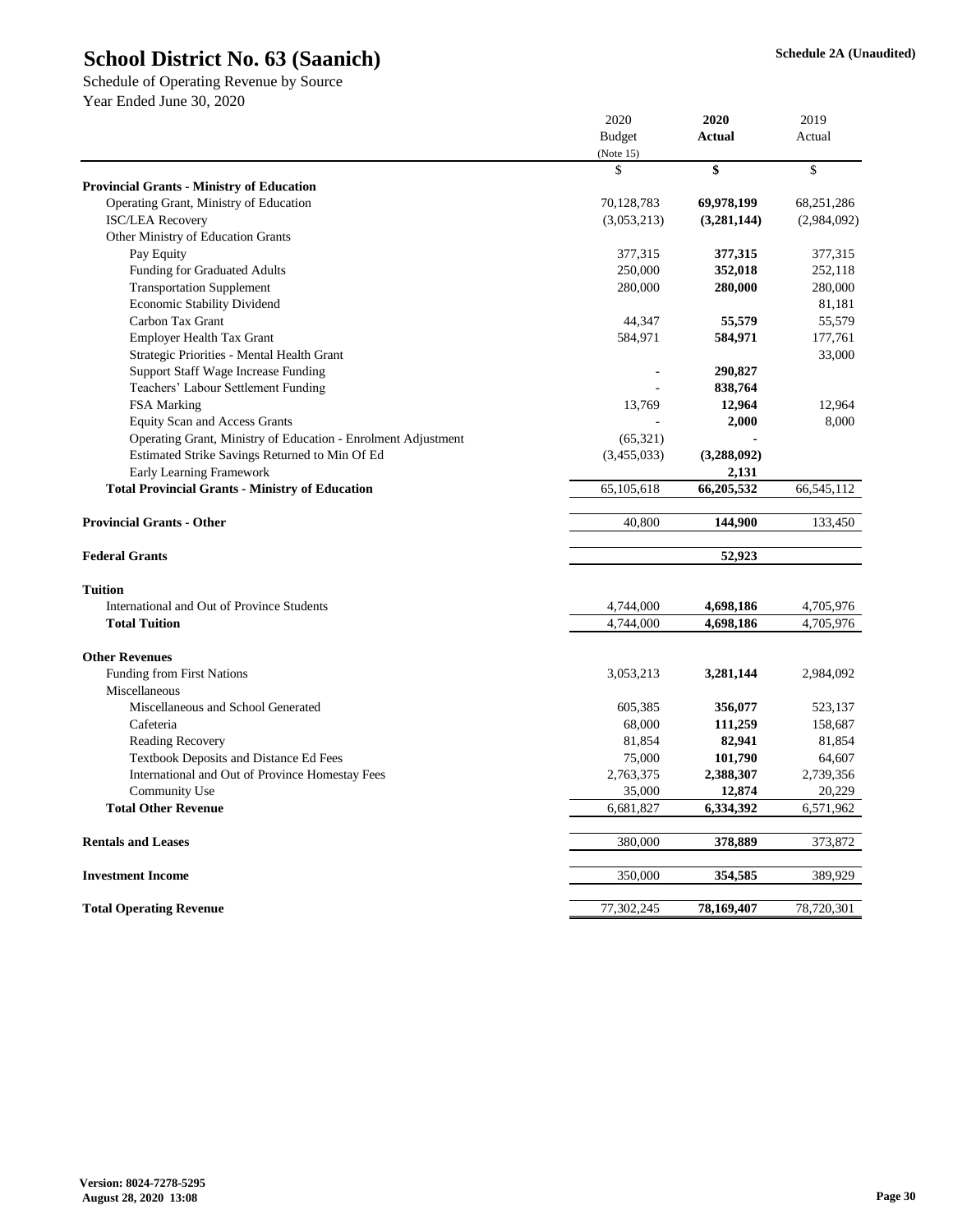Year Ended June 30, 2020 Schedule of Operating Expense by Object

|                                     | 2020          | 2020          | 2019         |
|-------------------------------------|---------------|---------------|--------------|
|                                     | <b>Budget</b> | <b>Actual</b> | Actual       |
|                                     | (Note 15)     |               |              |
|                                     | \$            | \$            | $\mathbb{S}$ |
| <b>Salaries</b>                     |               |               |              |
| <b>Teachers</b>                     | 30, 362, 789  | 30,506,920    | 30,756,672   |
| Principals and Vice Principals      | 4,328,314     | 4,408,634     | 4,396,163    |
| <b>Educational Assistants</b>       | 5,176,360     | 4,733,578     | 4,519,962    |
| <b>Support Staff</b>                | 7,861,798     | 7,963,113     | 8,259,295    |
| <b>Other Professionals</b>          | 2,854,243     | 2,919,741     | 2,570,896    |
| Substitutes                         | 2,455,348     | 2,445,883     | 2,900,088    |
| <b>Total Salaries</b>               | 53,038,852    | 52,977,869    | 53,403,076   |
| <b>Employee Benefits</b>            | 13,941,284    | 12,903,068    | 13,350,241   |
| <b>Total Salaries and Benefits</b>  | 66,980,136    | 65,880,937    | 66,753,317   |
| <b>Services and Supplies</b>        |               |               |              |
| Services                            | 5,552,862     | 4,650,249     | 4,696,799    |
| Professional Development and Travel | 857,693       | 516,389       | 671,213      |
| Rentals and Leases                  | 120,000       | 92,429        | 94,027       |
| Dues and Fees                       | 353,050       | 336,159       | 272,919      |
| Insurance                           | 177,000       | 167,891       | 168,378      |
| <b>Supplies</b>                     | 4,677,181     | 1,960,575     | 2,810,119    |
| <b>Utilities</b>                    | 1,644,500     | 1,357,814     | 1,531,380    |
| <b>Total Services and Supplies</b>  | 13,382,286    | 9,081,506     | 10,244,835   |
| <b>Total Operating Expense</b>      | 80,362,422    | 74,962,443    | 76,998,152   |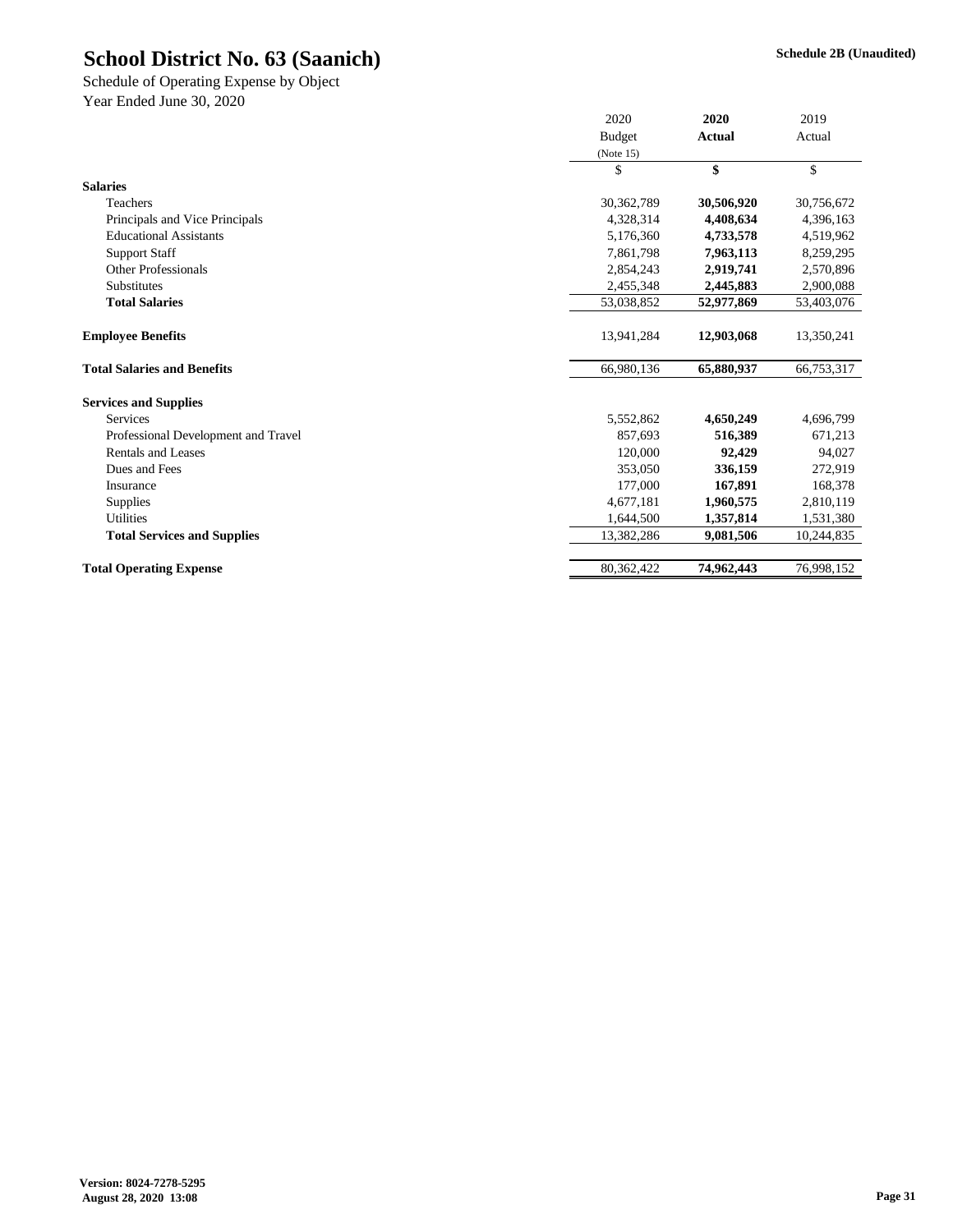### **Schedule 2C (Unaudited) School District No. 63 (Saanich)**

Operating Expense by Function, Program and Object

|                                                 | <b>Teachers</b><br><b>Salaries</b> | Principals and<br><b>Vice Principals</b><br><b>Salaries</b> | Educational<br><b>Assistants</b><br><b>Salaries</b> | <b>Support</b><br><b>Staff</b><br><b>Salaries</b> | Other<br><b>Professionals</b><br><b>Salaries</b> | <b>Substitutes</b><br><b>Salaries</b> | <b>Total</b><br><b>Salaries</b> |
|-------------------------------------------------|------------------------------------|-------------------------------------------------------------|-----------------------------------------------------|---------------------------------------------------|--------------------------------------------------|---------------------------------------|---------------------------------|
|                                                 | \$                                 | \$                                                          | \$                                                  | \$                                                | \$                                               | \$                                    | \$                              |
| 1 Instruction                                   |                                    |                                                             |                                                     |                                                   |                                                  |                                       |                                 |
| 1.02 Regular Instruction                        | 22,714,037                         | 677,869                                                     | 169,569                                             | 478,228                                           |                                                  | 2,044,510                             | 26,084,213                      |
| 1.03 Career Programs                            | 375,746                            |                                                             | 91,465                                              | 54,551                                            |                                                  |                                       | 521,762                         |
| 1.07 Library Services                           | 697,285                            |                                                             |                                                     | 294,917                                           |                                                  | 2,534                                 | 994,736                         |
| 1.08 Counselling                                | 1,067,863                          | 23,724                                                      |                                                     |                                                   |                                                  |                                       | 1,091,587                       |
| 1.10 Special Education                          | 3,413,435                          | 226,702                                                     | 4,176,031                                           | 170,900                                           | 722,068                                          | 139,971                               | 8,849,107                       |
| 1.30 English Language Learning                  | 749,137                            |                                                             |                                                     |                                                   |                                                  |                                       | 749,137                         |
| 1.31 Indigenous Education                       | 281,700                            | 139,832                                                     | 296,513                                             | 29,186                                            | 23,697                                           | 28,679                                | 799,607                         |
| 1.41 School Administration                      |                                    | 3,178,478                                                   |                                                     | 1,530,774                                         |                                                  | 28,439                                | 4,737,691                       |
| 1.62 International and Out of Province Students | 1,122,414                          | 162,029                                                     |                                                     | 369,762                                           | 140,880                                          |                                       | 1,795,085                       |
| <b>Total Function 1</b>                         | 30,421,617                         | 4,408,634                                                   | 4,733,578                                           | 2,928,318                                         | 886,645                                          | 2,244,133                             | 45,622,925                      |
| <b>4 District Administration</b>                |                                    |                                                             |                                                     |                                                   |                                                  |                                       |                                 |
| 4.11 Educational Administration                 |                                    |                                                             |                                                     | 37,487                                            | 746,800                                          |                                       | 784,287                         |
| 4.40 School District Governance                 |                                    |                                                             |                                                     |                                                   | 119,522                                          |                                       | 119,522                         |
| 4.41 Business Administration                    |                                    |                                                             |                                                     | 348,627                                           | 610,190                                          | 412                                   | 959,229                         |
| <b>Total Function 4</b>                         | $\blacksquare$                     | $\blacksquare$                                              | $\blacksquare$                                      | 386,114                                           | 1,476,512                                        | 412                                   | 1,863,038                       |
| <b>5 Operations and Maintenance</b>             |                                    |                                                             |                                                     |                                                   |                                                  |                                       |                                 |
| 5.41 Operations and Maintenance Administration  | 85,303                             |                                                             |                                                     | 91.169                                            | 463,883                                          | 38,075                                | 678,430                         |
| 5.50 Maintenance Operations                     |                                    |                                                             |                                                     | 3,499,456                                         |                                                  | 81,027                                | 3,580,483                       |
| 5.52 Maintenance of Grounds                     |                                    |                                                             |                                                     | 409,805                                           |                                                  |                                       | 409,805                         |
| 5.56 Utilities                                  |                                    |                                                             |                                                     |                                                   |                                                  |                                       |                                 |
| <b>Total Function 5</b>                         | 85,303                             | $\blacksquare$                                              | $\blacksquare$                                      | 4,000,430                                         | 463,883                                          | 119,102                               | 4,668,718                       |
| <b>7 Transportation and Housing</b>             |                                    |                                                             |                                                     |                                                   |                                                  |                                       |                                 |
| 7.41 Transportation and Housing Administration  |                                    |                                                             |                                                     | 47,649                                            | 92,701                                           |                                       | 140,350                         |
| 7.70 Student Transportation                     |                                    |                                                             |                                                     | 600,602                                           |                                                  | 82,236                                | 682,838                         |
| <b>Total Function 7</b>                         | $\blacksquare$                     | $\blacksquare$                                              | $\blacksquare$                                      | 648,251                                           | 92,701                                           | 82,236                                | 823,188                         |
| <b>9 Debt Services</b>                          |                                    |                                                             |                                                     |                                                   |                                                  |                                       |                                 |
| <b>Total Function 9</b>                         | $\blacksquare$                     | $\blacksquare$                                              | $\sim$                                              | $\blacksquare$                                    | $\blacksquare$                                   |                                       |                                 |
|                                                 |                                    |                                                             |                                                     |                                                   |                                                  |                                       |                                 |
| <b>Total Functions 1 - 9</b>                    | 30,506,920                         | 4,408,634                                                   | 4,733,578                                           | 7,963,113                                         | 2,919,741                                        | 2,445,883                             | 52,977,869                      |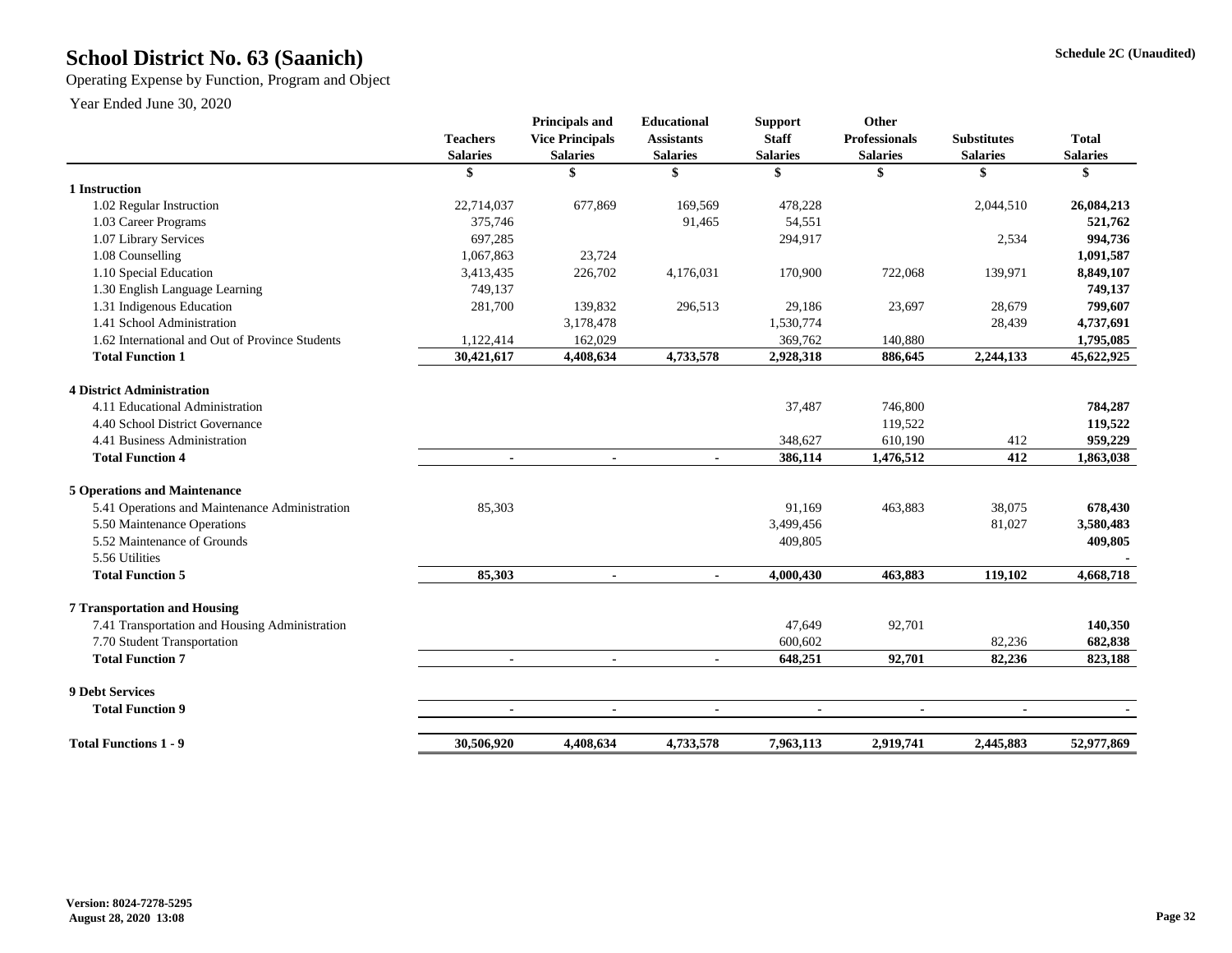### **Schedule 2C (Unaudited) School District No. 63 (Saanich)**

Operating Expense by Function, Program and Object

|                                                 |                 |                        |                       |                     | 2020           | 2020          | 2019          |
|-------------------------------------------------|-----------------|------------------------|-----------------------|---------------------|----------------|---------------|---------------|
|                                                 | <b>Total</b>    | <b>Employee</b>        | <b>Total Salaries</b> | <b>Services and</b> | Actual         | <b>Budget</b> | Actual        |
|                                                 | <b>Salaries</b> | <b>Benefits</b>        | and Benefits          | <b>Supplies</b>     |                | (Note 15)     |               |
|                                                 | \$              | \$                     | \$                    | \$                  | $\mathbf{\$}$  | \$            | $\mathsf{\$}$ |
| 1 Instruction                                   |                 |                        |                       |                     |                |               |               |
| 1.02 Regular Instruction                        | 26,084,213      | 6,627,883              | 32,712,096            | 1,831,920           | 34,544,016     | 35,925,939    | 35,284,796    |
| 1.03 Career Programs                            | 521,762         | 125,884                | 647,646               | 441,994             | 1,089,640      | 978,290       | 852,221       |
| 1.07 Library Services                           | 994,736         | 250,874                | 1,245,610             | 47,954              | 1,293,564      | 1,448,404     | 1,291,828     |
| 1.08 Counselling                                | 1,091,587       | 271,941                | 1,363,528             | 93                  | 1,363,621      | 1,030,812     | 1,031,221     |
| 1.10 Special Education                          | 8,849,107       | 2,135,625              | 10,984,732            | 416,759             | 11,401,491     | 13,350,491    | 12,105,491    |
| 1.30 English Language Learning                  | 749,137         | 187,422                | 936,559               | 3,030               | 939,589        | 737,543       | 968,582       |
| 1.31 Indigenous Education                       | 799,607         | 153,557                | 953,164               | 68,413              | 1,021,577      | 1,223,009     | 997,924       |
| 1.41 School Administration                      | 4,737,691       | 951,204                | 5,688,895             | 117,183             | 5,806,078      | 6,002,667     | 6,116,256     |
| 1.62 International and Out of Province Students | 1,795,085       | 417,017                | 2,212,102             | 3,128,599           | 5,340,701      | 5,722,435     | 5,510,353     |
| <b>Total Function 1</b>                         | 45,622,925      | 11,121,407             | 56,744,332            | 6,055,945           | 62,800,277     | 66,419,590    | 64,158,672    |
| <b>4 District Administration</b>                |                 |                        |                       |                     |                |               |               |
| 4.11 Educational Administration                 | 784,287         | 140,945                | 925,232               | 68,452              | 993,684        | 1,028,997     | 970,874       |
| 4.40 School District Governance                 | 119,522         | 5,697                  | 125,219               | 82,236              | 207,455        | 193,917       | 219,210       |
| 4.41 Business Administration                    | 959,229         | 357,610                | 1,316,839             | 388,957             | 1,705,796      | 1,684,195     | 1,671,898     |
| <b>Total Function 4</b>                         | 1,863,038       | 504,252                | 2,367,290             | 539,645             | 2,906,935      | 2,907,109     | 2,861,982     |
| <b>5 Operations and Maintenance</b>             |                 |                        |                       |                     |                |               |               |
| 5.41 Operations and Maintenance Administration  | 678,430         | 116,819                | 795,249               | 347,685             | 1,142,934      | 1,979,602     | 1,243,035     |
| 5.50 Maintenance Operations                     | 3,580,483       | 860,017                | 4,440,500             | 488,628             | 4,929,128      | 5,477,530     | 5,269,073     |
| 5.52 Maintenance of Grounds                     | 409,805         | 97,314                 | 507,119               | 184,985             | 692,104        | 760,461       | 755,640       |
| 5.56 Utilities                                  |                 |                        |                       | 1,209,281           | 1,209,281      | 1,430,500     | 1,304,693     |
| <b>Total Function 5</b>                         | 4,668,718       | $\overline{1,074,150}$ | 5,742,868             | 2,230,579           | 7,973,447      | 9,648,093     | 8,572,441     |
| <b>7 Transportation and Housing</b>             |                 |                        |                       |                     |                |               |               |
| 7.41 Transportation and Housing Administration  | 140,350         | 32,764                 | 173,114               | 3,015               | 176,129        | 184,467       | 173,021       |
| 7.70 Student Transportation                     | 682,838         | 170,495                | 853,333               | 252,322             | 1,105,655      | 1,203,163     | 1,232,036     |
| <b>Total Function 7</b>                         | 823,188         | 203,259                | 1,026,447             | 255,337             | 1,281,784      | 1,387,630     | 1,405,057     |
|                                                 |                 |                        |                       |                     |                |               |               |
| <b>9 Debt Services</b>                          |                 |                        |                       |                     |                |               |               |
| <b>Total Function 9</b>                         | $\sim$          | $\blacksquare$         | $\blacksquare$        | $\blacksquare$      | $\blacksquare$ | $\sim$        |               |
| <b>Total Functions 1 - 9</b>                    | 52,977,869      | 12,903,068             | 65,880,937            | 9,081,506           | 74,962,443     | 80,362,422    | 76,998,152    |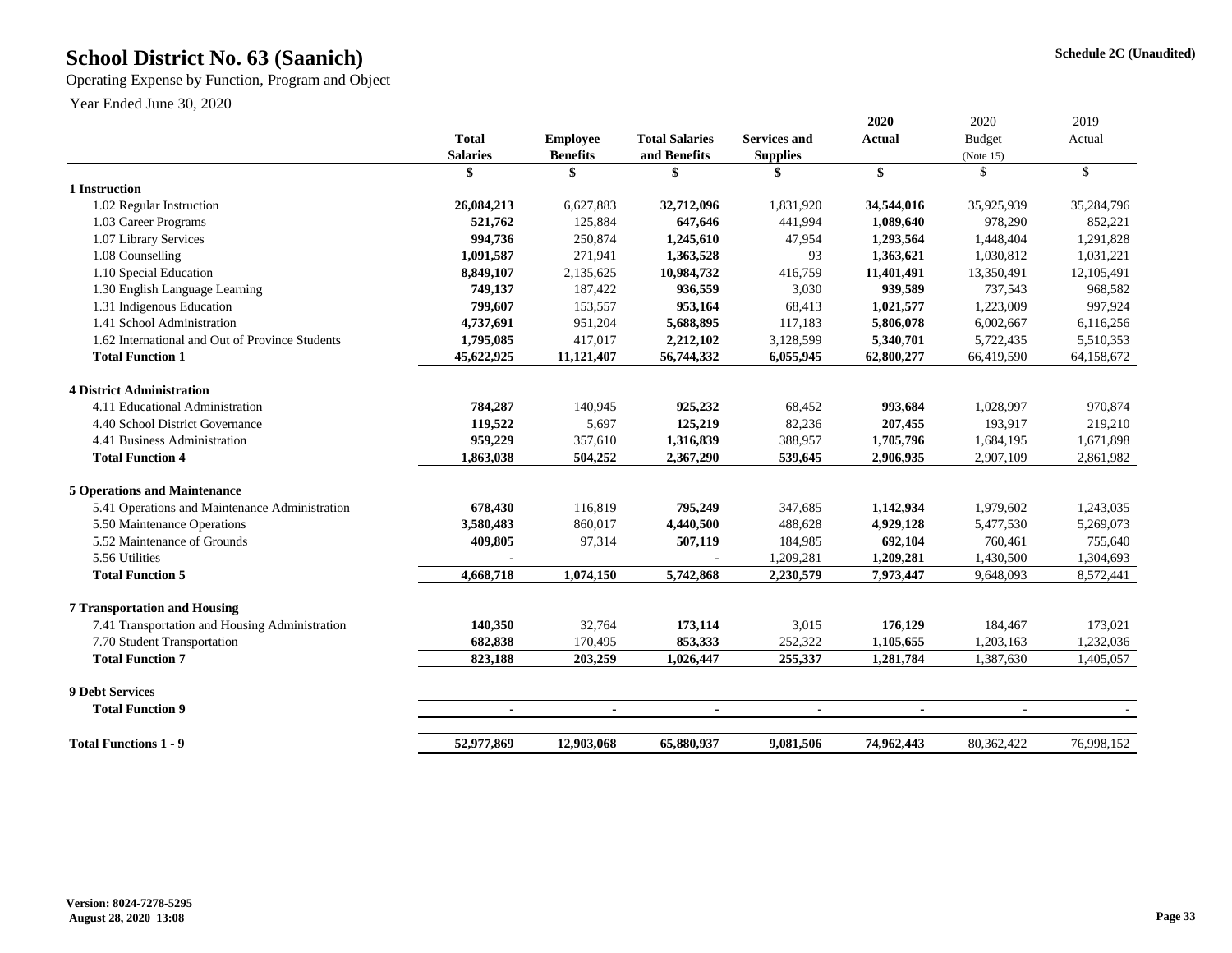Schedule of Special Purpose Operations

|                                                             | 2020          | 2020          | 2019       |
|-------------------------------------------------------------|---------------|---------------|------------|
|                                                             | <b>Budget</b> | <b>Actual</b> | Actual     |
|                                                             | (Note 15)     |               |            |
|                                                             | \$            | \$            | \$         |
| <b>Revenues</b>                                             |               |               |            |
| <b>Provincial Grants</b>                                    |               |               |            |
| Ministry of Education                                       | 8,762,541     | 8,835,766     | 9,066,815  |
| Other Revenue                                               | 3,500,000     | 2,696,696     | 3,823,557  |
| <b>Investment Income</b>                                    | 4,000         | 35,975        | 36,804     |
| <b>Total Revenue</b>                                        | 12,266,541    | 11,568,437    | 12,927,176 |
| <b>Expenses</b>                                             |               |               |            |
| Instruction                                                 | 11,577,109    | 10,990,939    | 12,275,701 |
| <b>District Administration</b>                              | 383,618       | 246,231       | 352,608    |
| Operations and Maintenance                                  | 305,814       | 305,814       | 305,814    |
| <b>Total Expense</b>                                        | 12,266,541    | 11,542,984    | 12,934,123 |
| Special Purpose Surplus (Deficit) for the year              | ÷.            | 25,453        | (6,947)    |
| Net Transfers (to) from other funds                         |               |               |            |
| Tangible Capital Assets Purchased                           |               | (25, 453)     |            |
| Other                                                       |               |               | 6,947      |
| <b>Total Net Transfers</b>                                  |               | (25, 453)     | 6,947      |
| <b>Total Special Purpose Surplus (Deficit) for the year</b> |               |               |            |
| Special Purpose Surplus (Deficit), beginning of year        |               |               |            |
| Special Purpose Surplus (Deficit), end of year              |               |               |            |
|                                                             |               |               |            |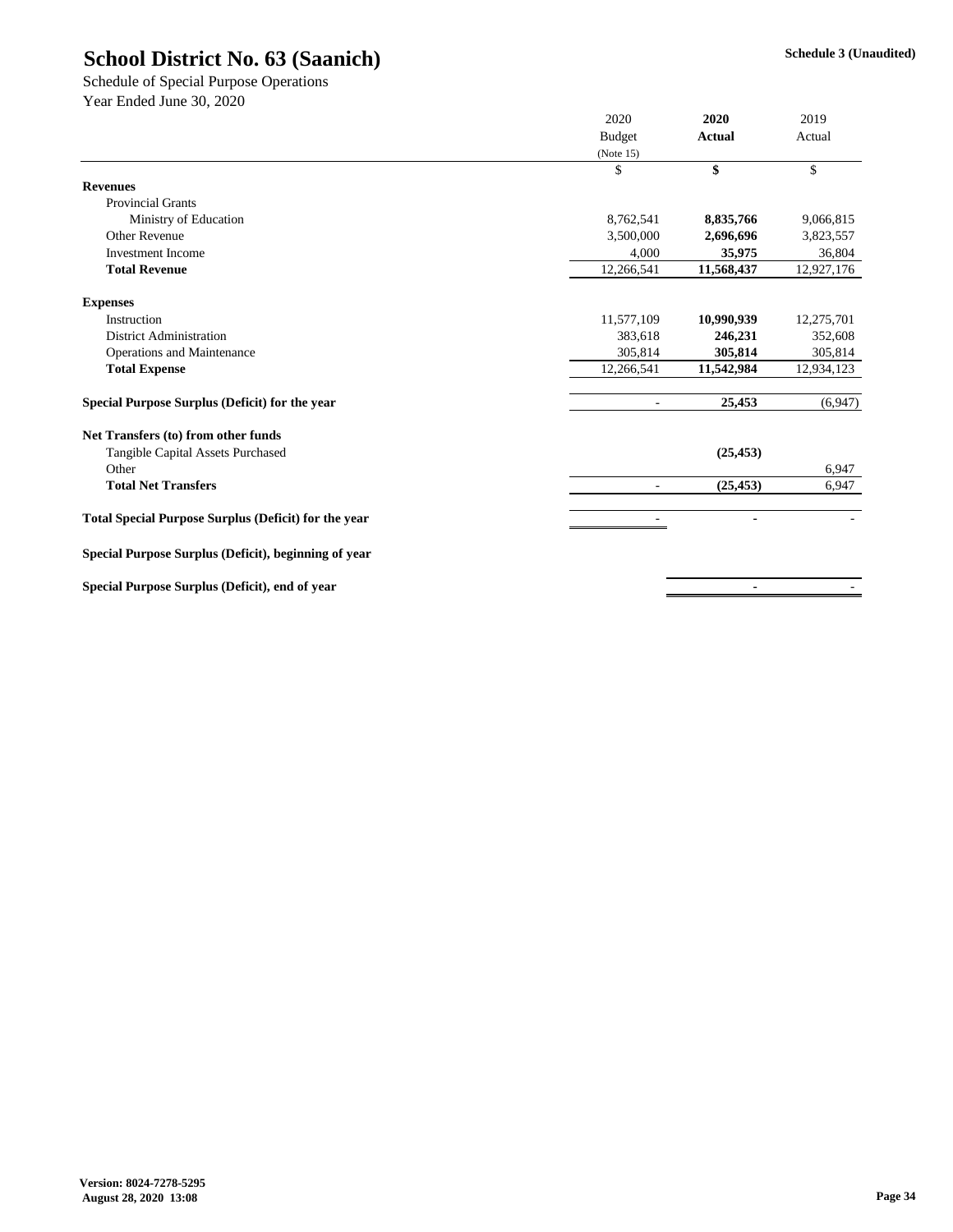#### **Schedule 3A (Unaudited) School District No. 63 (Saanich)**

|                                                                    | <b>Facility</b><br>Grant | Improvement<br>Fund | <b>Education</b><br><b>Equipment</b> | and<br><b>Bursaries</b> | <b>Delivery</b><br><b>Transformation</b> | Generated<br><b>Funds</b> | <b>Strong</b><br><b>Start</b> | Set,<br>Learn | <b>OLEP</b> |
|--------------------------------------------------------------------|--------------------------|---------------------|--------------------------------------|-------------------------|------------------------------------------|---------------------------|-------------------------------|---------------|-------------|
|                                                                    | \$                       | \$                  | \$                                   | \$                      | s.                                       | \$                        | \$                            | \$            | \$          |
| Deferred Revenue, beginning of year                                |                          | 30,856              | 10,699                               |                         | 41,969                                   | 1,473,404                 |                               | 6,231         |             |
| Add: Restricted Grants                                             |                          |                     |                                      |                         |                                          |                           |                               |               |             |
| Provincial Grants - Ministry of Education                          | 305,814                  | 262,636             |                                      |                         |                                          |                           | 96,474                        | 19,892        | 159,674     |
| Other                                                              |                          |                     |                                      | 78,714                  |                                          | 2,748,924                 |                               |               |             |
| Investment Income                                                  |                          |                     |                                      | 4,920                   |                                          | 31,055                    |                               |               |             |
| Reduction: Strike Savings                                          |                          | (13,957)            |                                      |                         |                                          |                           | (5,590)                       |               | (5,323)     |
|                                                                    | 305,814                  | 248,679             |                                      | 83,634                  | $\overline{\phantom{a}}$                 | 2,779,979                 | 90,884                        | 19,892        | 154,351     |
| Less: Allocated to Revenue                                         | 305,814                  | 242,865             | 5,190                                | 83,634                  |                                          | 2,649,037                 | 90,884                        | 13,510        | 154,351     |
| Deferred Revenue, end of year                                      | $\blacksquare$           | 36,670              | 5,509                                | $\overline{a}$          | 41,969                                   | 1,604,346                 | $\sim$                        | 12,613        | $\sim$      |
| <b>Revenues</b>                                                    |                          |                     |                                      |                         |                                          |                           |                               |               |             |
| Provincial Grants - Ministry of Education                          | 305,814                  | 242,865             | 5,190                                |                         |                                          |                           | 90,884                        | 13,510        | 154,351     |
| Other Revenue                                                      |                          |                     |                                      | 78,714                  |                                          | 2,617,982                 |                               |               |             |
| Investment Income                                                  |                          |                     |                                      | 4,920                   |                                          | 31,055                    |                               |               |             |
|                                                                    | 305,814                  | 242,865             | 5,190                                | 83,634                  | $\sim$                                   | 2,649,037                 | 90,884                        | 13,510        | 154,351     |
| <b>Expenses</b>                                                    |                          |                     |                                      |                         |                                          |                           |                               |               |             |
| Salaries                                                           |                          |                     |                                      |                         |                                          |                           |                               |               |             |
| Teachers<br>Principals and Vice Principals                         |                          | 196,246             |                                      |                         |                                          |                           |                               |               | 17,752      |
| <b>Educational Assistants</b>                                      |                          |                     |                                      |                         |                                          |                           |                               |               | 59,262      |
| <b>Support Staff</b>                                               |                          |                     |                                      |                         |                                          |                           | 48,852                        |               |             |
| Other Professionals                                                |                          |                     |                                      |                         |                                          |                           |                               |               |             |
| Substitutes                                                        |                          |                     |                                      |                         |                                          |                           | 201                           |               | 6,242       |
|                                                                    | $\sim$                   | 196,246             | $\sim$                               | $\sim$                  | $\sim$                                   | $\sim$                    | 49,053                        | $\sim$        | 83,256      |
| <b>Employee Benefits</b>                                           |                          | 45,136              |                                      |                         |                                          |                           | 13,698                        |               | 19,198      |
| Services and Supplies                                              | 305,814                  | 1,483               | 5,190                                | 83,634                  |                                          | 2,623,584                 | 28,133                        | 13,510        | 51,897      |
|                                                                    | 305,814                  | 242,865             | 5,190                                | 83,634                  |                                          | 2,623,584                 | 90,884                        | 13,510        | 154,351     |
| Net Revenue (Expense) before Interfund Transfers                   | $\sim$                   | $\sim$              | $\sim$                               | $\sim$                  | $\sim$                                   | 25,453                    | $\sim$                        | $\sim$        | $\sim$      |
|                                                                    |                          |                     |                                      |                         |                                          |                           |                               |               |             |
| <b>Interfund Transfers</b>                                         |                          |                     |                                      |                         |                                          |                           |                               |               |             |
| Tangible Capital Assets Purchased                                  |                          |                     |                                      |                         |                                          | (25, 453)                 |                               |               |             |
|                                                                    | $\sim$                   | $\sim$              | $\sim$                               | $\sim$                  | $\sim$                                   | (25, 453)                 | $\sim$                        | $\sim$        |             |
| <b>Net Revenue (Expense)</b>                                       | $\sim$                   | $\sim$              | $\sim$                               | $\blacksquare$          | $\sim$                                   | $\sim$                    | $\overline{\phantom{a}}$      | $\sim$        | $\sim$      |
| Additional Expenses funded by, and reported in, the Operating Fund |                          |                     |                                      |                         |                                          |                           | 3,782                         |               | 2,098       |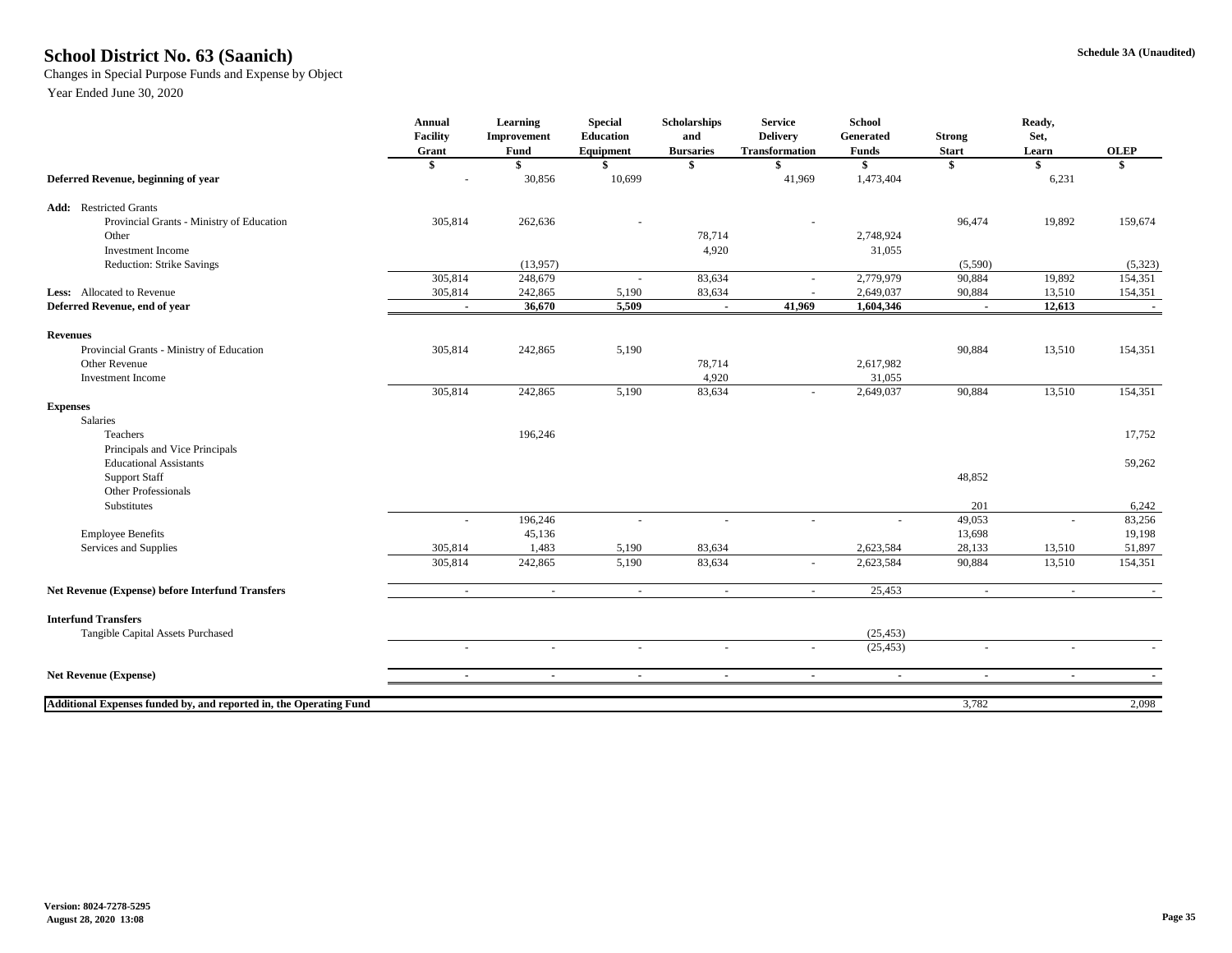#### **Schedule 3A (Unaudited) School District No. 63 (Saanich)**

Changes in Special Purpose Funds and Expense by Object

|                                                                    |                | <b>Classroom</b><br><b>Enhancement</b>        | <b>Classroom</b><br><b>Enhancement</b> | <b>Classroom</b><br><b>Enhancement</b> | <b>First Nation</b><br><b>Student</b> | <b>Mental</b><br>Health | Changing<br><b>Results for</b> | <b>Coding and</b><br>Curriculum |                          |
|--------------------------------------------------------------------|----------------|-----------------------------------------------|----------------------------------------|----------------------------------------|---------------------------------------|-------------------------|--------------------------------|---------------------------------|--------------------------|
|                                                                    |                | CommunityLINK Fund - Overhead Fund - Staffing |                                        | <b>Fund - Remedies Transportation</b>  |                                       | in Schools              | <b>Young Children</b>          | Implementation                  | <b>TOTAL</b>             |
|                                                                    | \$             | \$                                            | \$                                     | \$                                     | \$                                    | -\$                     | \$                             | \$                              | \$                       |
| Deferred Revenue, beginning of year                                |                |                                               | 117,591                                |                                        |                                       |                         |                                | 3,218                           | 1,683,968                |
| <b>Add:</b> Restricted Grants                                      |                |                                               |                                        |                                        |                                       |                         |                                |                                 |                          |
| Provincial Grants - Ministry of Education                          | 400,416        | 952,000                                       | 6,028,473                              | 1,044,047                              | 215,619                               | 28,500                  | 38,617                         |                                 | 9,552,162                |
| Other                                                              |                |                                               |                                        |                                        |                                       |                         |                                |                                 | 2,827,638                |
| Investment Income                                                  |                |                                               |                                        |                                        |                                       |                         |                                |                                 | 35,975                   |
| <b>Reduction: Strike Savings</b>                                   | (14, 751)      | (29,216)                                      | (382, 154)                             | (70, 917)                              |                                       |                         |                                |                                 | (521,908)                |
|                                                                    | 385,665        | 922,784                                       | 5,646,319                              | 973,130                                | 215,619                               | 28,500                  | 38,617                         | $\sim$                          | 11,893,867               |
| <b>Less:</b> Allocated to Revenue                                  | 385,665        | 922,784                                       | 5,721,353                              | 973,130                                |                                       |                         | 17,002                         | 3,218                           | 11,568,437               |
| Deferred Revenue, end of year                                      | $\blacksquare$ | $\blacksquare$                                | 42,557                                 | $\overline{\phantom{a}}$               | 215,619                               | 28,500                  | 21,615                         | $\sim$                          | 2,009,398                |
| <b>Revenues</b>                                                    |                |                                               |                                        |                                        |                                       |                         |                                |                                 |                          |
| Provincial Grants - Ministry of Education                          | 385,665        | 922,784                                       | 5,721,353                              | 973,130                                |                                       |                         | 17,002                         | 3,218                           | 8,835,766                |
| Other Revenue                                                      |                |                                               |                                        |                                        |                                       |                         |                                |                                 | 2,696,696                |
| <b>Investment Income</b>                                           |                |                                               |                                        |                                        |                                       |                         |                                |                                 | 35,975                   |
|                                                                    | 385,665        | 922,784                                       | 5,721,353                              | 973,130                                | $\overline{a}$                        | $\overline{a}$          | 17,002                         | 3,218                           | 11,568,437               |
| <b>Expenses</b>                                                    |                |                                               |                                        |                                        |                                       |                         |                                |                                 |                          |
| Salaries                                                           |                |                                               |                                        |                                        |                                       |                         |                                |                                 |                          |
| Teachers                                                           |                |                                               | 4,541,477                              | 68,898                                 |                                       |                         | 4,608                          |                                 | 4,828,981                |
| Principals and Vice Principals                                     | 56,885         | 139,754                                       |                                        |                                        |                                       |                         |                                |                                 | 196,639                  |
| <b>Educational Assistants</b>                                      |                | 177,278                                       |                                        |                                        |                                       |                         |                                |                                 | 236,540                  |
| <b>Support Staff</b>                                               | 243,029        | 70,911                                        |                                        |                                        |                                       |                         |                                |                                 | 362,792                  |
| Other Professionals                                                |                | 156,947                                       |                                        |                                        |                                       |                         |                                |                                 | 156,947                  |
| Substitutes                                                        | 331            | 187,343                                       |                                        | 778,817                                |                                       |                         | 4,915                          |                                 | 977,849                  |
|                                                                    | 300,245        | 732,233                                       | 4,541,477                              | 847,715                                |                                       | ÷                       | 9,523                          | $\sim$                          | 6,759,748                |
| <b>Employee Benefits</b>                                           | 67,710         | 178,551                                       | 1,179,876                              | 125,415                                |                                       |                         | 1,235                          |                                 | 1,630,819                |
| Services and Supplies                                              | 17,710         | 12,000                                        |                                        |                                        |                                       |                         | 6,244                          | 3,218                           | 3,152,417                |
|                                                                    | 385,665        | 922,784                                       | 5,721,353                              | 973,130                                | $\ddot{\phantom{1}}$                  | $\sim$                  | 17,002                         | 3,218                           | 11,542,984               |
| Net Revenue (Expense) before Interfund Transfers                   | $\sim$         | $\sim$                                        | $\sim$                                 | $\sim$                                 | $\sim$                                | $\sim$                  | $\sim$                         | $\sim$                          | 25,453                   |
| <b>Interfund Transfers</b>                                         |                |                                               |                                        |                                        |                                       |                         |                                |                                 |                          |
| Tangible Capital Assets Purchased                                  |                |                                               |                                        |                                        |                                       |                         |                                |                                 | (25, 453)                |
|                                                                    |                |                                               |                                        |                                        | $\overline{\phantom{a}}$              |                         |                                |                                 | (25, 453)                |
| <b>Net Revenue (Expense)</b>                                       | $\sim$         | $\sim$                                        | $\sim$                                 | $\sim$                                 | $\sim$                                | $\sim$                  | $\sim$                         | $\sim$                          | $\overline{\phantom{a}}$ |
| Additional Expenses funded by, and reported in, the Operating Fund |                |                                               |                                        |                                        |                                       |                         |                                |                                 | 5.880                    |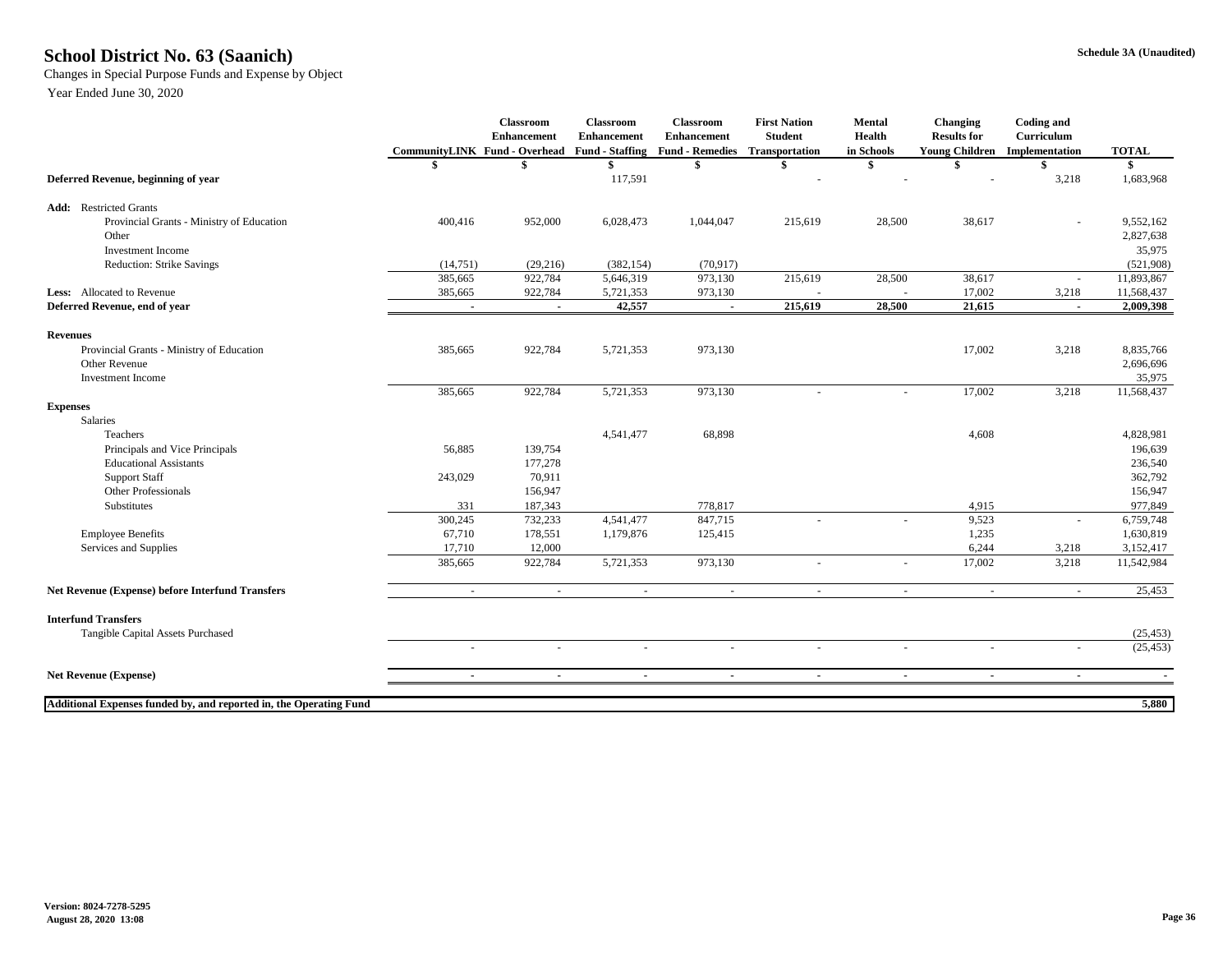|                                                     | 2020          |                             | 2020 Actual |                | 2019        |  |
|-----------------------------------------------------|---------------|-----------------------------|-------------|----------------|-------------|--|
|                                                     | <b>Budget</b> | <b>Invested in Tangible</b> | Local       | Fund           | Actual      |  |
|                                                     | (Note 15)     | <b>Capital Assets</b>       | Capital     | <b>Balance</b> |             |  |
|                                                     | \$            | \$                          | \$          |                | \$          |  |
| <b>Revenues</b>                                     |               |                             |             |                |             |  |
| <b>Investment Income</b>                            |               |                             | 2,271       | 2,271          |             |  |
| Amortization of Deferred Capital Revenue            | 4,183,304     | 4,516,804                   |             | 4,516,804      | 4,416,838   |  |
| <b>Total Revenue</b>                                | 4,183,304     | 4,516,804                   | 2,271       | 4,519,075      | 4,416,838   |  |
| <b>Expenses</b>                                     |               |                             |             |                |             |  |
| Amortization of Tangible Capital Assets             |               |                             |             |                |             |  |
| Operations and Maintenance                          | 5,815,456     | 5,815,456                   |             | 5,815,456      | 5,759,971   |  |
| <b>Transportation and Housing</b>                   | 211.544       | 211,544                     |             | 211,544        | 209,526     |  |
| <b>Total Expense</b>                                | 6,027,000     | 6,027,000                   |             | 6,027,000      | 5,969,497   |  |
| Capital Surplus (Deficit) for the year              | (1,843,696)   | (1,510,196)                 | 2,271       | (1,507,925)    | (1,552,659) |  |
| Net Transfers (to) from other funds                 |               |                             |             |                |             |  |
| Tangible Capital Assets Purchased                   | 388,238       | 1,189,265                   |             | 1,189,265      | 615,580     |  |
| Tangible Capital Assets - Work in Progress          |               | 513,489                     |             | 513,489        |             |  |
| Local Capital                                       | 92.138        |                             | 92,138      | 92,138         | 57,060      |  |
| <b>Total Net Transfers</b>                          | 480,376       | 1,702,754                   | 92,138      | 1,794,892      | 672,640     |  |
| <b>Total Capital Surplus (Deficit) for the year</b> | (1,363,320)   | 192,558                     | 94.409      | 286,967        | (880,019)   |  |
| Capital Surplus (Deficit), beginning of year        |               | 27,433,511                  | 65,323      | 27,498,834     | 28,378,853  |  |
| Capital Surplus (Deficit), end of year              |               | 27,626,069                  | 159,732     | 27,785,801     | 27,498,834  |  |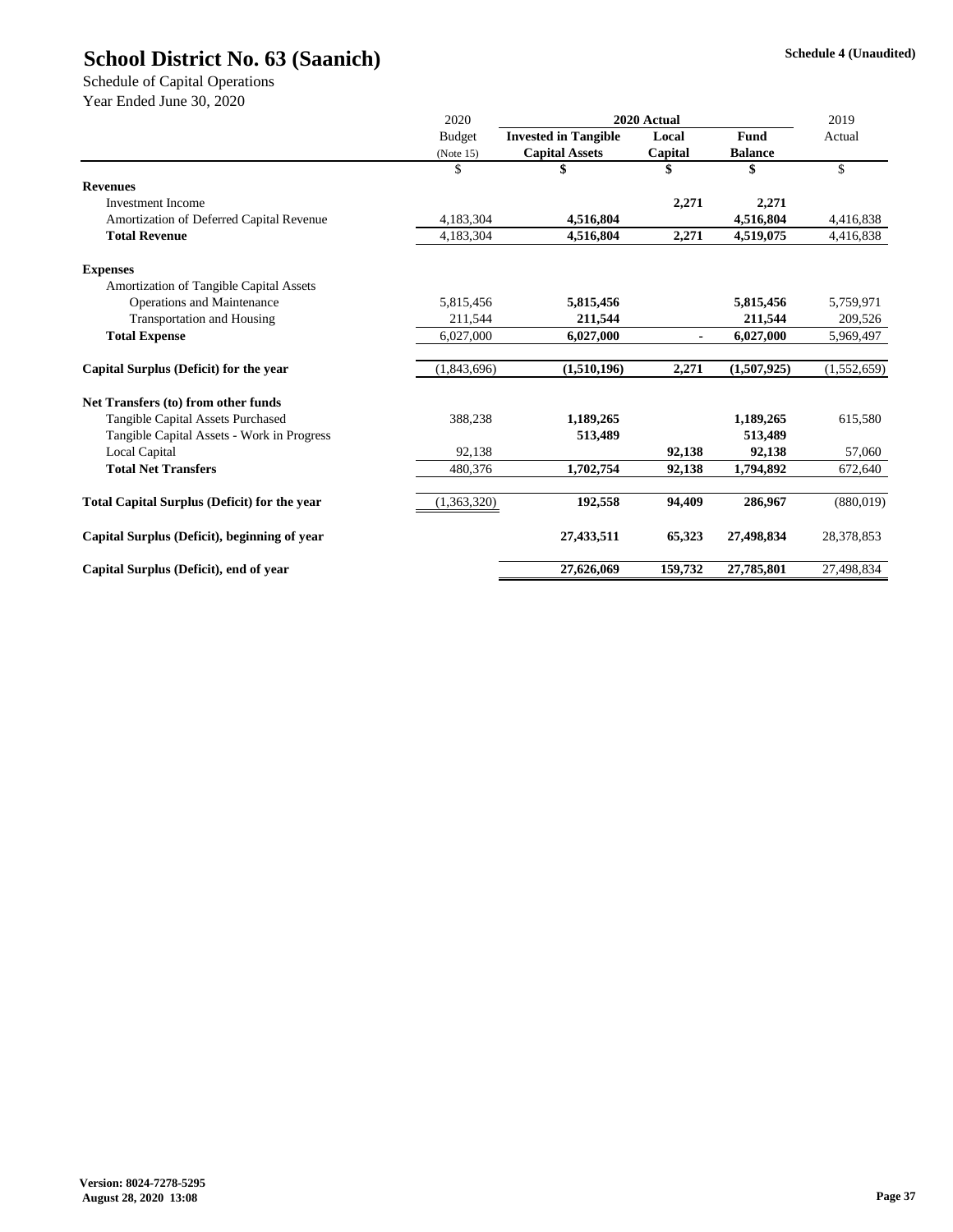Tangible Capital Assets Year Ended June 30, 2020

|                                                                                   |              |                  | <b>Furniture and</b> |                 | Computer        | Computer        |              |
|-----------------------------------------------------------------------------------|--------------|------------------|----------------------|-----------------|-----------------|-----------------|--------------|
|                                                                                   | <b>Sites</b> | <b>Buildings</b> | Equipment            | <b>Vehicles</b> | <b>Software</b> | <b>Hardware</b> | <b>Total</b> |
|                                                                                   |              |                  |                      |                 |                 |                 |              |
| Cost, beginning of year                                                           | 6,088,418    | 210,681,959      | 6,013,632            | 1,782,815       | 275,923         | 1,271,783       | 226,114,530  |
| <b>Changes for the Year</b>                                                       |              |                  |                      |                 |                 |                 |              |
| Increase:                                                                         |              |                  |                      |                 |                 |                 |              |
| Purchases from:                                                                   |              |                  |                      |                 |                 |                 |              |
| Deferred Capital Revenue - Bylaw                                                  |              | 946,803          | 379,531              |                 |                 |                 | 1,326,334    |
| Deferred Capital Revenue - Other                                                  |              |                  | 120,976              |                 |                 |                 | 120,976      |
| <b>Operating Fund</b>                                                             |              | 70,779           | 342,584              | 17,792          | 10,697          | 721,960         | 1,163,812    |
| Special Purpose Funds                                                             |              |                  | 17,950               |                 |                 | 7,503           | 25,453       |
| Transferred from Work in Progress                                                 |              | 5,851,360        | 851,800              |                 |                 |                 | 6,703,160    |
|                                                                                   | $\sim$       | 6,868,942        | 1,712,841            | 17,792          | 10,697          | 729,463         | 9,339,735    |
| Decrease:                                                                         |              |                  |                      |                 |                 |                 |              |
| Deemed Disposals                                                                  |              |                  | 1,085,900            | 295,844         | 165,136         | 178,260         | 1,725,140    |
|                                                                                   |              | $\sim$           | 1,085,900            | 295,844         | 165,136         | 178,260         | 1,725,140    |
| Cost, end of year                                                                 | 6,088,418    | 217,550,901      | 6,640,573            | 1,504,763       | 121,484         | 1,822,986       | 233,729,125  |
| Work in Progress, end of year                                                     |              | 2,502,927        | 550,878              |                 |                 |                 | 3,053,805    |
| Cost and Work in Progress, end of year                                            | 6,088,418    | 220,053,828      | 7,191,451            | 1,504,763       | 121,484         | 1,822,986       | 236,782,930  |
| <b>Accumulated Amortization, beginning of year</b><br><b>Changes for the Year</b> |              | 80,701,088       | 2,571,709            | 900,558         | 151,783         | 434,697         | 84,759,835   |
| Increase: Amortization for the Year<br>Decrease:                                  |              | 4,937,812        | 601,364              | 178,284         | 55,184          | 254,356         | 6,027,000    |
| Deemed Disposals                                                                  |              |                  | 1,085,900            | 295,844         | 165,136         | 178,260         | 1,725,140    |
|                                                                                   |              |                  | 1,085,900            | 295,844         | 165,136         | 178,260         | 1,725,140    |
| <b>Accumulated Amortization, end of year</b>                                      |              | 85,638,900       | 2,087,173            | 782,998         | 41,831          | 510,793         | 89,061,695   |
|                                                                                   |              |                  |                      |                 |                 |                 |              |
| <b>Tangible Capital Assets - Net</b>                                              | 6,088,418    | 134,414,928      | 5,104,278            | 721,765         | 79,653          | 1,312,193       | 147,721,235  |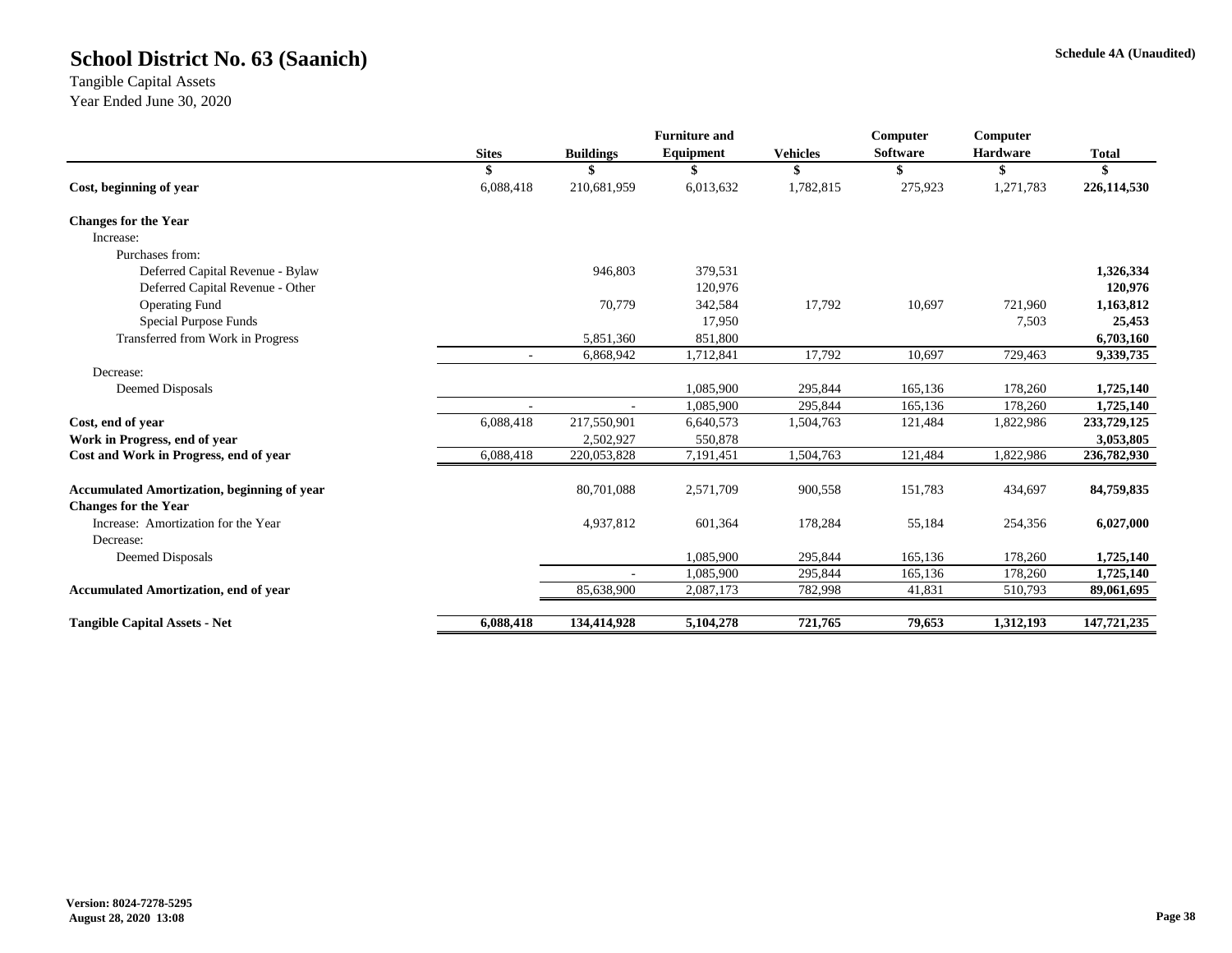Tangible Capital Assets - Work in Progress Year Ended June 30, 2020

|                                               |                  | <b>Furniture and</b> | Computer                 | Computer        |              |
|-----------------------------------------------|------------------|----------------------|--------------------------|-----------------|--------------|
|                                               | <b>Buildings</b> | Equipment            | <b>Software</b>          | <b>Hardware</b> | <b>Total</b> |
|                                               | \$               | \$                   | \$                       | \$              | \$           |
| Work in Progress, beginning of year           | 5,297,903        | 160,115              |                          |                 | 5,458,018    |
| <b>Changes for the Year</b>                   |                  |                      |                          |                 |              |
| Increase:                                     |                  |                      |                          |                 |              |
| Deferred Capital Revenue - Bylaw              | 1,542,791        | 1,242,563            |                          |                 | 2,785,354    |
| Deferred Capital Revenue - Other              | 1,000,104        |                      |                          |                 | 1,000,104    |
| <b>Operating Fund</b>                         | 513,489          |                      |                          |                 | 513,489      |
|                                               | 3,056,384        | 1,242,563            | ٠                        |                 | 4,298,947    |
| Decrease:                                     |                  |                      |                          |                 |              |
| <b>Transferred to Tangible Capital Assets</b> | 5,851,360        | 851,800              |                          |                 | 6,703,160    |
|                                               | 5,851,360        | 851,800              | $\overline{\phantom{a}}$ |                 | 6,703,160    |
| Net Changes for the Year                      | (2,794,976)      | 390,763              | ٠                        |                 | (2,404,213)  |
| Work in Progress, end of year                 | 2,502,927        | 550,878              | ٠                        |                 | 3,053,805    |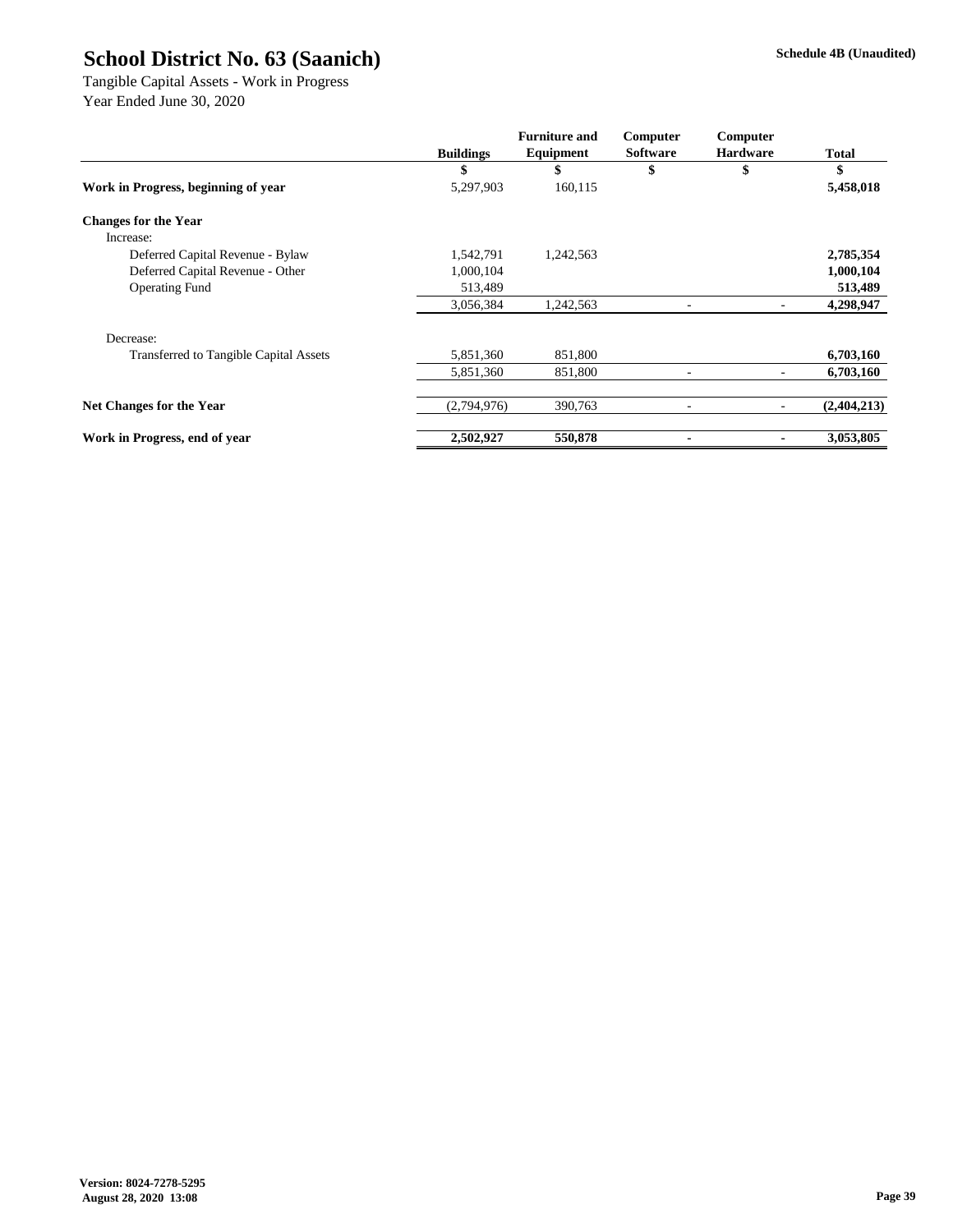| Capital<br>104,684,926<br>1,326,334<br>6,359,722<br>7,686,056 | <b>Provincial</b><br>\$<br>8,546,984<br>120,976<br>343,439<br>464,415 | Capital<br>\$<br>694,083<br>$\overline{\phantom{a}}$ | Capital<br>\$<br>113,925,993<br>1,447,310<br>6,703,161<br>8,150,471 |
|---------------------------------------------------------------|-----------------------------------------------------------------------|------------------------------------------------------|---------------------------------------------------------------------|
|                                                               |                                                                       |                                                      |                                                                     |
|                                                               |                                                                       |                                                      |                                                                     |
|                                                               |                                                                       |                                                      |                                                                     |
|                                                               |                                                                       |                                                      |                                                                     |
|                                                               |                                                                       |                                                      |                                                                     |
|                                                               |                                                                       |                                                      |                                                                     |
|                                                               |                                                                       |                                                      |                                                                     |
|                                                               |                                                                       |                                                      |                                                                     |
|                                                               |                                                                       |                                                      |                                                                     |
|                                                               | 311,140                                                               | 22,359                                               | 4,516,804                                                           |
|                                                               | 311,140                                                               | 22.359                                               | 4,516,804                                                           |
| 3,502,751                                                     | 153,275                                                               | (22, 359)                                            | 3,633,667                                                           |
| 108, 187, 677                                                 | 8,700,259                                                             | 671,724                                              | 117,559,660                                                         |
| 5,091,406                                                     | 366,612                                                               |                                                      | 5,458,018                                                           |
|                                                               |                                                                       |                                                      |                                                                     |
|                                                               |                                                                       |                                                      |                                                                     |
| 2,785,354                                                     | 1,000,104                                                             |                                                      | 3,785,458                                                           |
| 2,785,354                                                     | 1,000,104                                                             | $\overline{\phantom{a}}$                             | 3,785,458                                                           |
|                                                               |                                                                       |                                                      |                                                                     |
| 6,359,722                                                     | 343,439                                                               |                                                      | 6,703,161                                                           |
| 6,359,722                                                     | 343,439                                                               | $\sim$                                               | 6,703,161                                                           |
| (3,574,368)                                                   | 656,665                                                               | $\overline{\phantom{a}}$                             | (2,917,703)                                                         |
| 1,517,038                                                     | 1,023,277                                                             | ÷,                                                   | $\overline{2,540,315}$                                              |
|                                                               | 9,723,536                                                             | 671,724                                              | 120,099,975                                                         |
|                                                               | 4,183,305<br>4,183,305<br>109,704,715                                 |                                                      |                                                                     |